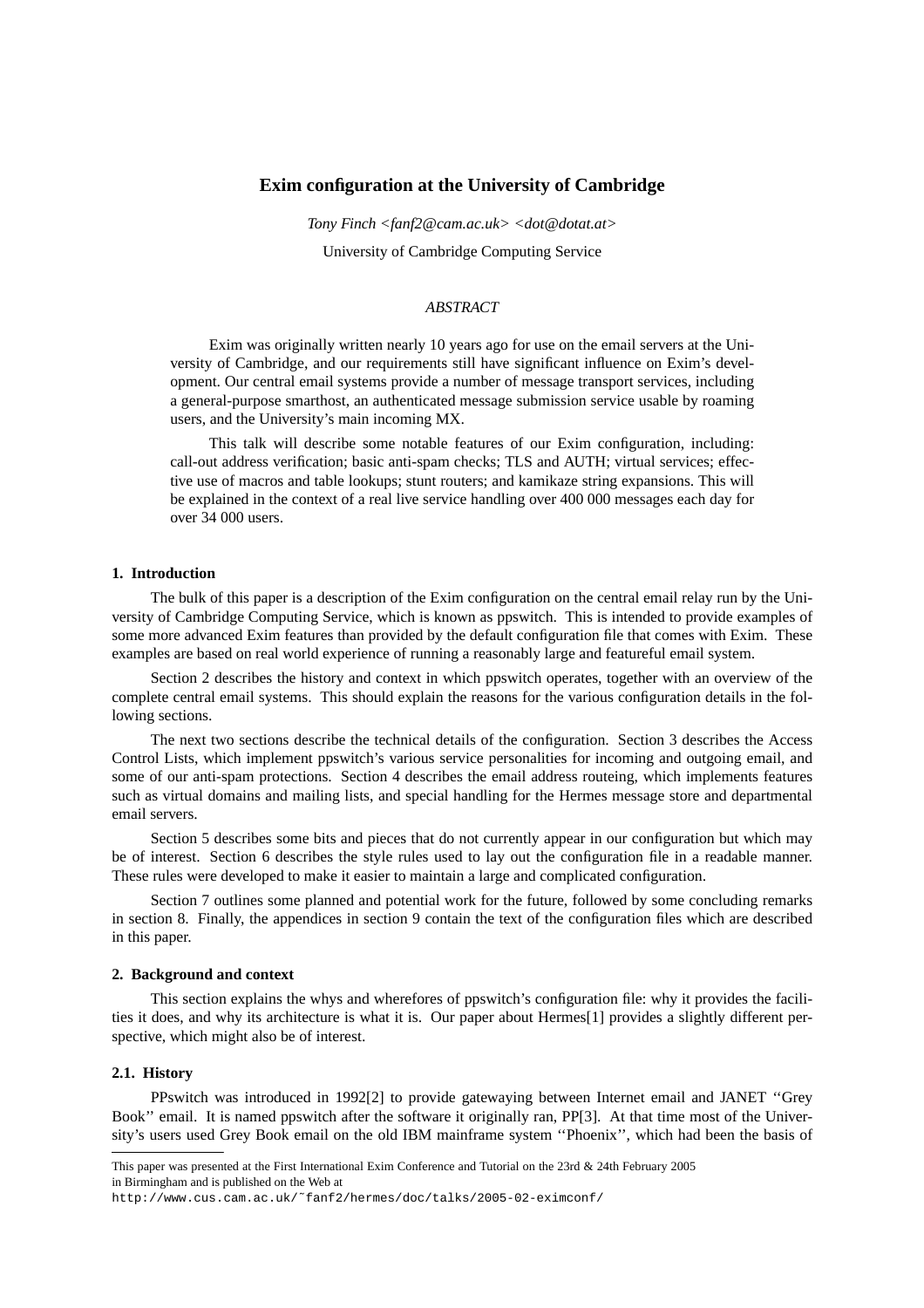the Computing Service for over 20 years. Since 1990 there was also the Central Unix Service (CUS) which provided Internet email. In 1994-1995, the need for Grey Book support declined rapidly. Phoenix was due to close on 1st September 1995[4]; its email-only users were being moved to the new Hermes email service[5] and others were being moved to CUS. UKERNA decided that Grey Book email was officially obsolete at the start of 1995, and by the end of the year ppswitch was handling Internet email only.

Some other early facilities implemented by ppswitch were also influenced by the closure of Phoenix. A mailing list system[6] was implemented to take over from Phoenix's lists. The Computing Service's departmental email domain *@ucs.cam.ac.uk*[7] and the University-wide *@cam.ac.uk* email domain[8] allowed people to be contacted using a consistent address regardless of the system they used for email, which became a consideration when Phoenix was no longer effectively the only computer.

The facilities described so far all predate Exim. Philip Hazel started writing Exim in 1995, and the Computing Service started running it on the major central systems in 1996, first CUS in June and then Hermes in August. Before then these systems had run Smail[9]. One of the initial motivations was to improve upon Smail's access controls, which was becoming an area of concern as spam became common. Another new feature that Exim provided was support for multiple mail domains, which was required by ppswitch. It also started running Exim in August 1996.

After this point, ppswitch acquired more facilities: The ''Managed Mail Domain'' system[10] provides virtual email domains, each consisting of an aliases file which can be edited using a friendly user interface. The mailing list system was upgraded to support restricted and moderated lists[11]. More recently, a full-content anti-spam and anti-virus email scanner was added to ppswitch to provide significantly better central protection against junk email[12].

As well as using the central email facilities, Colleges and departments of the University can run their own email systems. This is particularly useful for institutions who want features that aren't provided by the Computing Service, such as calendaring and other groupware functions. Although these email systems can communicate directly with the public Internet, many of them opt to send and receive email via ppswitch, to provide protection from hackers; this has become more popular since the improvement of the anti-spam and anti-virus protection. Departments can also use ppswitch as a backup MX.

Although ppswitch and Hermes have – until recently – been separate systems, ppswitch has never had a user interface of its own, instead relying on the Hermes menu system for management of mailing lists and virtual domains. This semi-detached arrangement changed with the recent Hermes upgrade[1], and now Hermes and ppswitch are effectively aspects of the same system. A POP and IMAP proxy running on ppswitch makes the multiple Hermes message store machines appear like a single system; more relevant to this paper, however, is that Exim on ppswitch also handles email delivery to the Hermes message store, and provides the message submission service for Hermes users.

## **2.2. Architecture**

Cambridge University's central email systems consist of two large clusters and a few other miscellaneous machines. The clusters are ppswitch and the Cyrus message store; each cluster consists of machines of essentially identical configuration, differing only in the data that they store. The other machines include the central MUA service (comprising a mirrored pair of machines), a backup server with lots of online and offline mass storage, and an administrative support server which is used to manage the configuration of the other machines and control the propagation of changes around the system.

Two services are provided by this setup: Hermes, which is the email service for individual users; and ppswitch, which provides email relay services. The names we use are somewhat ambiguous, so deserve an attempt at clarification. Hermes is the name of the service as a whole; *hermes.cam.ac.uk* provides access to the terminal-based menu system and Pine; and *hermes-1* and *hermes-2* are the machines the central MUAs run on. PPswitch is both the name of the email relay service and the cluster it runs on (which also supports the redirecting proxy for *pop.hermes.cam.ac.uk* and *imap.hermes.cam.ac.uk*). PPswitch's personality – its rules for accepting email – depends on the IP address on which it is contacted (as explained in more detail below) either *ppsw.cam.ac.uk*<sup>1</sup> , *mx.cam.ac.uk*, or *smtp.hermes.cam.ac.uk*. PPswitch's individual machines are named *ppsw-0* to *ppsw-9*<sup>2</sup> .

Hermes has over 34 000 users, about 27 000 of whom log in at least once a week. They are provided with a basic quota of 250MB (upgradable to 1GB) for storing email, which their MUA software can access via POP or IMAP. Hermes also provides central MUA facilities, so that users can read their email via the WWW, or

<sup>&</sup>lt;sup>1</sup> "*ppsw*" can be pronounced as it is spelt or like "ppswitch".

<sup>&</sup>lt;sup>2</sup> Not all of these names may be in use at once: at the moment we have 7 ppswitch machines active.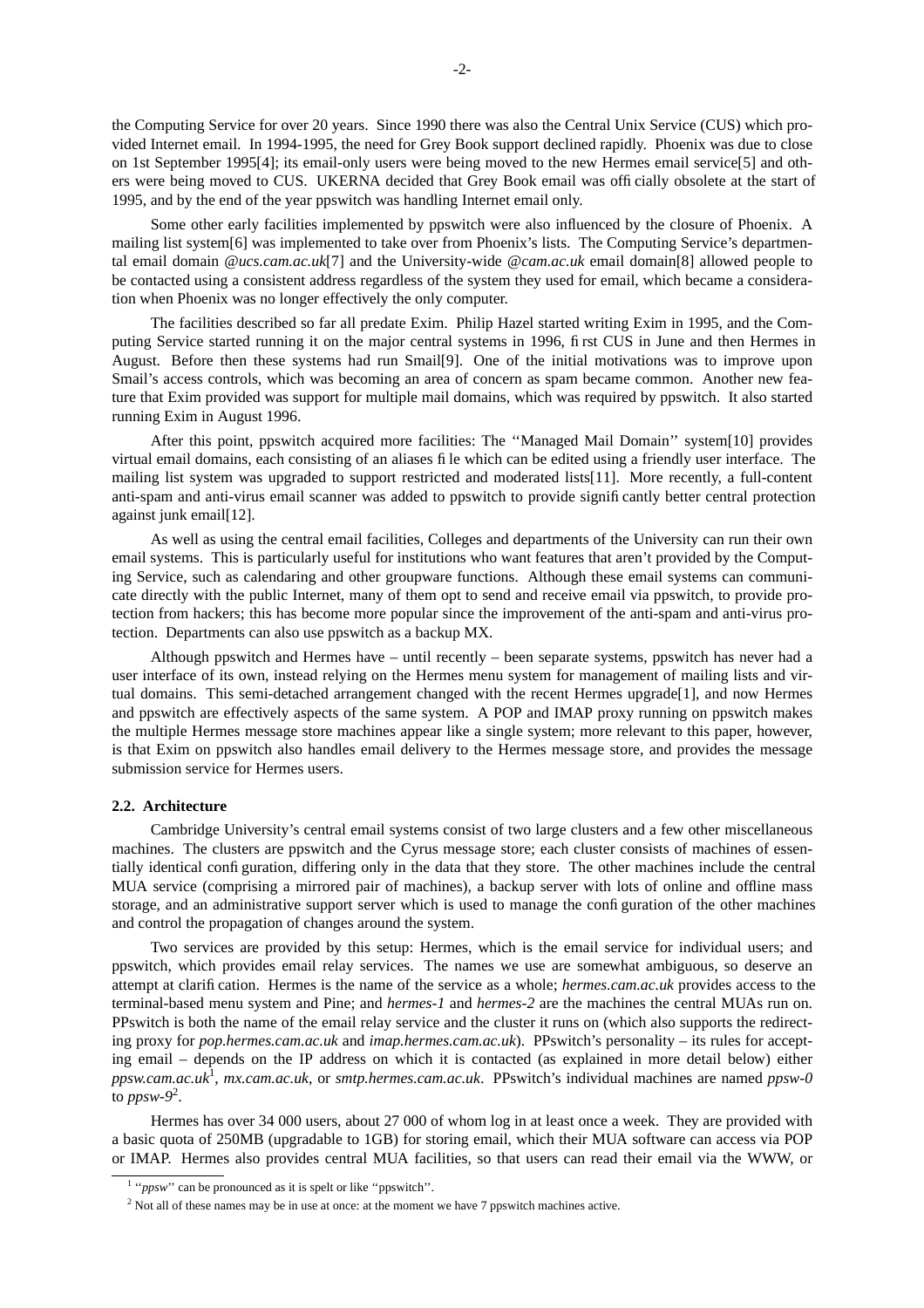

**Fig. 1:** Cambridge University central email systems architecture

using Pine over ssh. Hermes now stores over 1TB of email. Because of the overheads of the performance and reliability features (indexes, replication, retention of deleted data) this actually occupies about 4TB of space on disk, out of the total of over 10TB usable in the whole system.

As well as handling all the email for Hermes, ppswitch handles email for over 160 virtual domains, over 4000 mailing lists, and over 70 departmental email systems. The volume during term is up to 400 000 messages each day, averaging 8 messages per second 9 to 5. This does not include the messages that are rejected at SMTP time, which is presently (Jan 2005) about 700 000 per day but has been as high as 1 300 000 per day (Nov 2004).

The configuration on ppswitch is divided into two differently-managed parts: the mostly-static configuration files and tables under /opt/exim controlled by the system administrators (the main topic of this paper); and the more fluid tables under /opt/dist for virtual domains, mailing lists, passwords, etc., which users can edit using the Hermes menu system and other user interfaces. Both of these are distributed from the admin server, the former as required by the admins (after being tested and committed to the configuration management system), and the latter automatically every hour or so.

I mentioned above that ppswitch is a cluster of identical machines, which share all of the work equally. There are two reasons for this: The present reason is that it makes system administration simpler because it reduces the number of different configurations that we have to manage. Another view is historical: ppswitch has always been a uniform cluster, and there has not been any reason to change this. This point is worth noting because it is common for sites to split their email relaying machines into incoming and outgoing clusters, or to separate quickly deliverable email from delayed email, etc. This might be to enable the configuration of different email acceptance policies, or for reasons of performance management. I will explain how Exim's extremely flexible ACL system allows ppswitch to present multiple personalities, and how to thoroughly verify addresses at SMTP time in order to avoid clogging queues with undeliverable junk.

## **3. Multiple personalities**

In the mid 1990's, spammers started seriously abusing email servers to hide the source of spam and to provide bandwidth amplification. This led to a change in common practice: email servers no longer relay email for anyone, but are locked down so that they distinguish between incoming email (destined to a local email domain) and outgoing email (coming from a local network). The effect of this is that the email server has two personalities: its rules for accepting email differ depending on where you are sending from. If you are on the public Internet it has an MX personality and if you are on a local private network it has a smarthost personality.

It's common on small systems for these two personalities to exist on the same IP address, and this is what the default Exim configuration implements. Historically, ppswitch has also worked in this way: the host name *ppsw.cam.ac.uk* was used both as a smart host<sup>3</sup> for outgoing email from the University and as the MX host for the University's email domains. At that time, Hermes email – both incoming and outgoing – was handled by a separate system. This arrangement became untenable with the introduction of the new Hermes system: the need

<sup>&</sup>lt;sup>3</sup> Of course the logical host name *ppsw.cam.ac.uk* has several IP addresses, so refers to several physical machines.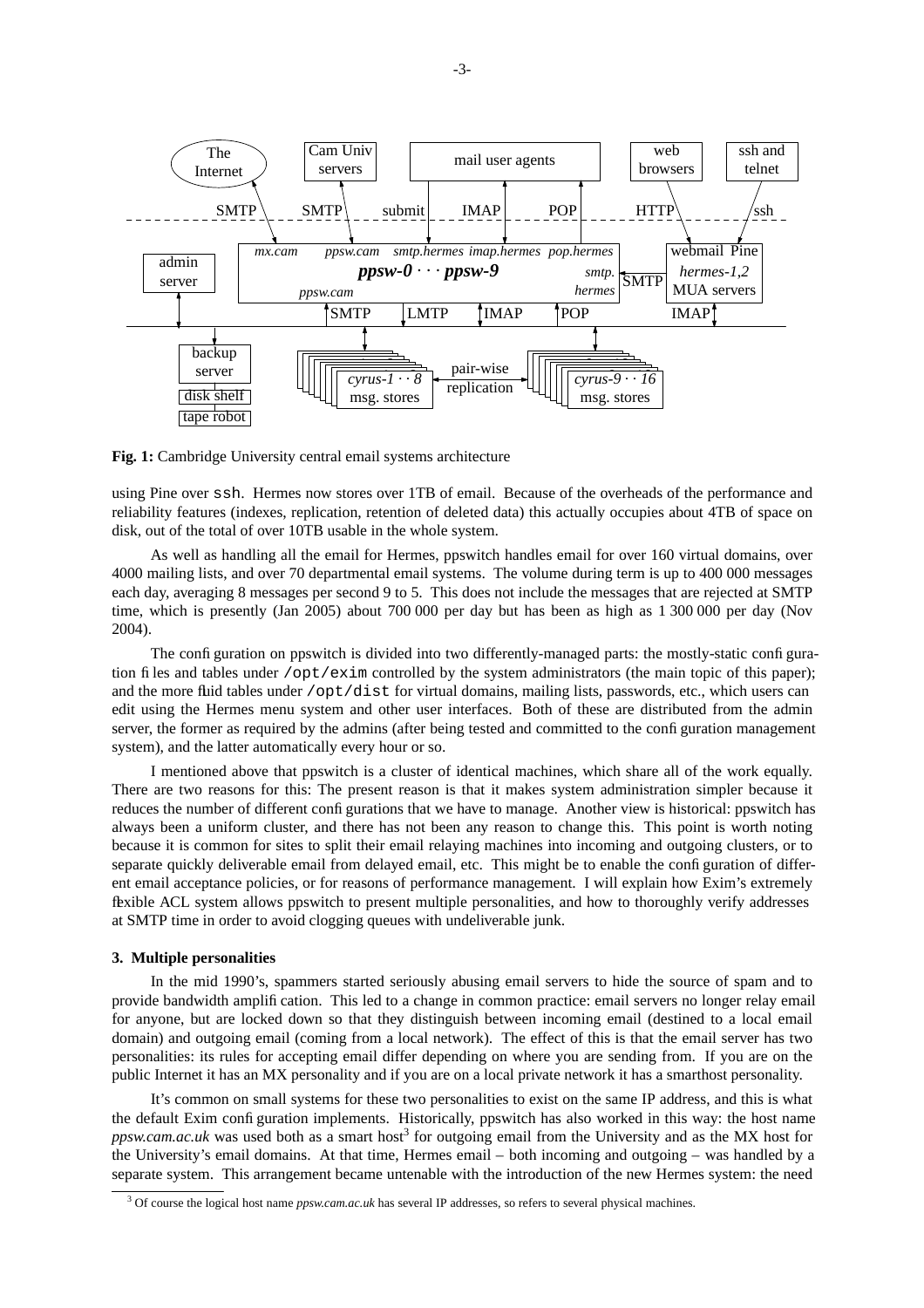to handle its email on ppswitch implied the addition of a third personality. At the same time the advantages of logically separating incoming and outgoing email had become clear: it would provide architectural flexibility and allow a wider choice of anti-spam/anti-virus technology on the MX service, without interfering with the smarthost service. Therefore we took the opportunity to rename our MX host to mx.cam.ac.uk<sup>4</sup>; ppsw.cam.ac.uk was retained as the smarthost name because it would be much more difficult to inform everyone who needed to know about the change – as well as for sentimental reasons.

*Alternative approaches:* Another way of implementing multiple personalities is to choose the personality based on the port number instead of the IP address. The message submission personality runs on ports 465 and 587, and the traditional hybrid MX/smarthost runs on port 25. This may be a simpler way to add a modern secure authenticated message submission service to an existing system. However it loses some of the advantages of providing a clear distinction between incoming and outgoing email.

| type & name    | MX.                  | smarthost        | submission            |
|----------------|----------------------|------------------|-----------------------|
| feature        | mx.cam.ac.uk         | ppsw.cam.ac.uk   | smtp.hermes.cam.ac.uk |
| accept from    | anywhere             | <b>CUDN</b> only | <b>CUDN or AUTH</b>   |
| accept to      | +our_domains         | anywhere         | anywhere              |
| verification   | $sender + recipient$ | sender only      | sender only           |
| <b>TLS</b>     | no                   | no               | yes                   |
| ports          | 25                   | 25               | 25, 465, 587          |
| fi xed address | no                   | yes              | no                    |
| $fi$ x-ups     | none                 | Date, Message-ID | submission mode       |
| anti-junk      | $spam + virus$       | virus            | virus                 |

### **3.1. Differences between the personalities**

**Fig. 2:** Comparison of ppswitch personalities

The table in fig. 2 summarizes the differences between ppswitch's three personalities. These are the MX personality on *mx.cam.ac.uk*, which handles incoming email; the smarthost personality on *ppsw.cam.ac.uk*, which handles outgoing email from other email servers, web servers, and miscellaneous machines; and the message submission personality on *smtp.hermes.cam.ac.uk*, which handles outgoing email from Hermes users' MUAs.

As explained in the introduction to this section, the MX personality accepts email from anywhere on the Internet addressed to any of our email domains. (The +our\_domains notation comes from the name of a domain list in ppswitch's Exim configuration.) Since it is the only way for email to come into the University<sup>5</sup>, it is the only personality that implements anti-spam checks. Viruses, on the other hand, are filtered by all personalities so that they can be detected and stopped if they manage to get past our defences.

The smarthost and submission personalities on *ppsw.cam.ac.uk* and *smtp.hermes.cam.ac.uk* are quite similar at a first glance. A primary reason for separating them is that *smtp.hermes.cam.ac.uk* needs to support TLS, so must offer a certificate to clients that matches its name; if a client were to address it as *ppsw.cam.ac.uk* there would be a mismatch that would be likely to cause problems. A more subtle difference is that *smtp.hermes.cam.ac.uk* implements full submission-mode fix-ups to the message header, ensuring that the Sender: Date: and Message-ID: fields are present and correct; *ppsw.cam.ac.uk*, on the other hand, does not have enough information to fix the Sender: field so it leaves it alone, in order to avoid making gratuitous changes to outgoing email from other email servers.

The submission personality uses some of SMTP's more advanced features in order to support roaming users. As well as being authorized to send email by virtue of being on the Cambridge University Data Network (CUDN) – the same smarthost logic as *ppsw.cam.ac.uk* – Hermes users can also authenticate themselves in order to send email from foreign networks. This is done using ESMTP AUTH and the SASL PLAIN or LOGIN mechanisms [13,14,15,16]. These mechanisms transmit the user's password in the clear, so we use TLS to encrypt the SMTP session. Two modes of TLS are provided. The standard way is to start the SMTP conversation in the clear as usual, then use the STARTTLS command[17] to turn on encryption. This is offered on ports

<sup>4</sup> This was not the best choice, despite being elegantly simple: it has a built-in assumption that there will not be any need for a secondary MX, which makes the use of certain anti-spam techniques harder. It would have been better to choose *mx0.mail.cam.ac.uk* and at the same time rename the rest of our machines into their own subdomain separate from the general Computing Service internal domain.

<sup>5</sup> To a first approximation; see the implementation sub-section for an explanation of why this is not always true.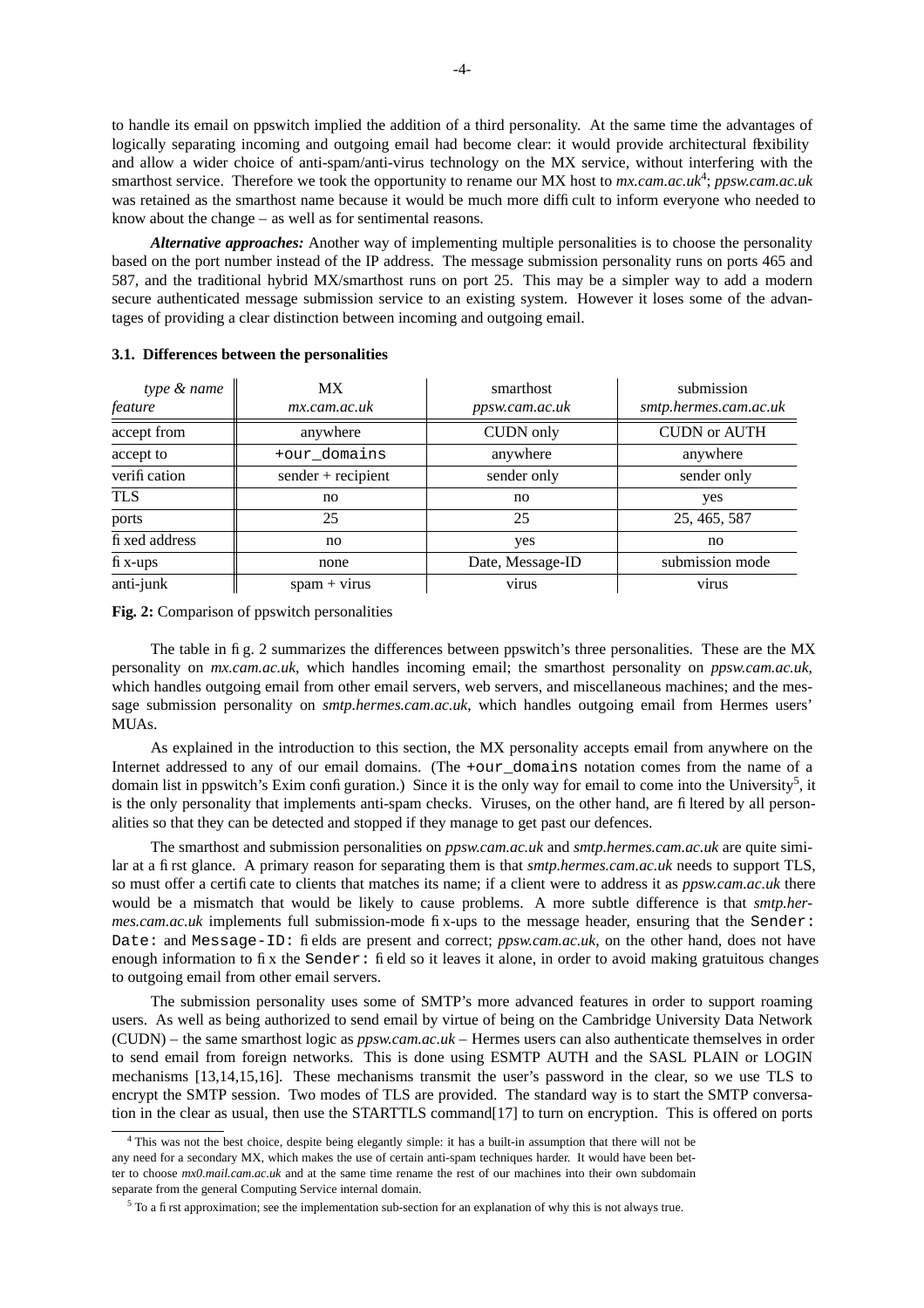25 and 587, the traditional SMTP port and the newer message submission port[18]. The older deprecated way is to start TLS immediately after connection, before starting SMTP. This is offered on port 465 (the old SMTPS port) to support software that does not implement the STARTTLS specification correctly, most notably Microsoft Outlook and Outlook Express. We recommend to our roaming users that they do not configure their software to user port 25, because it is more likely to be blocked than the alternatives[19].

The final point to note in this section is the logic for email address verification. In general we try to check the email addresses in the message envelope as thoroughly as possible<sup>6</sup>. This reduces the quantity of resources wasted by junk email, and makes it more likely that errors will be noticed and fixed before they cause email to be lost. However the SMTP error handling of common MUAs is very bad, such that they report confusing error messages to the user or fail to send the message to some of its recipients, etc. Therefore for outgoing email we only check the MAIL FROM address at SMTP time; if any of the RCPT TO addresses are invalid, a bounce message is returned instead of an immediate error. We do not do this for the MX personality, since any bounce message sent in response to a forged message would be collateral spam.

### **3.2. Implementation of multiple personalities**

Initially I attempted to implement all the personalities as part of the same ACL, in a similar style to Exim's default configuration. However, this resulted in a configuration that was hard to understand, difficult to maintain, and buggy – it didn't implement the policies I wanted. Individual ACL clauses became more complicated, because they had to check both the current personality and the actual test of interest. The ACL as a whole became more complicated, because various unrelated clauses were interleaved. I decided that it's much simpler to have a separate ACL for each personality. The logic for a given personality becomes clear: it is not cluttered by extraneous tests. This directness of purpose makes it concise: all the principal ACLs in ppswitch's configuration fit on a single side of paper. This also makes it easier to check that they are correct.

The fundamental idea is for each ppswitch machine to have multiple IP addresses, one for each personality. Then Exim is configured to alter its behaviour based on the server IP address that the client connected to. This is available in the expansion variable \$interface\_address. We don't actually use this variable directly: instead it is looked up in a table containing parameters associated with various addresses. (See line 23 of the configuration in Appendix 9.1, and the IP address parameters table in Appendix 9.3.) This allows us to configure Exim in terms of features, somewhat independent of the low-level details of a particular personality. As well as server IP addresses, the table is also used to hold parameters associated with various client IP addresses, specifically other machines in the central email cluster for which we activate special features. (See line 24.) Macro definitions are used to abbreviate these lookups throughout the configuration, most prominently PARAM.

The result of the table lookup is a number of parameters, and we use  $\frac{1}{5}$  extract to separate them out of PARAM. One of the more important personality parameters is the personality's hostname; a macro NAME is defined to hold this value (see line 28). This macro also provides an example of how the configuration uses default values to ensure that it remains moderately sane (e.g. not becoming an open relay) in case of misconfiguration. A more elaborate macro is FULL\_HOSTINFO (see line 30) which includes the individual machine's primary hostname, the personality name, and the server IP address and port number. It is used in the smtp\_banner and received\_header\_text settings (see lines 248 and 287 respectively) to provide details of which machine and personality the client connected to, for example:

ppsw-6.csi.cam.ac.uk (smtp.hermes.cam.ac.uk [131.111.8.156]:25)

Most aspects of the personality are determined by the set of ACLs that it uses. These are configured using the  $acl$  smtp  $*$  options. The value of these options is expanded, so we can use a personality parameter lookup to select the ACLs we are using – see line  $212^7$ . Again, a default value is used to choose a reasonably sane ACL for IP addresses (such as 127.0.0.1) which don't have their own personalities. There are also some personality-related settings outside the ACLs, which will be covered in the following subsections.

### **3.3. The smarthost personality**

The preceding subsections might have given the impression that this is the simplest personality. However there are a couple of tricky features which make it more interesting. All of the smarthost personality is

<sup>6</sup> Checking email addresses in the message header is rather problematic because of the high proportion of legiti-

mate but malformed email. We leave that job to SpamAssassin, not Exim.

 $^7$  At the moment we implement a hook for acl\_smtp\_data on like 217, but we do not currently use it. In the past it was used for submission mode fix-ups before these were built in to Exim. In the future they will be used for content scanning.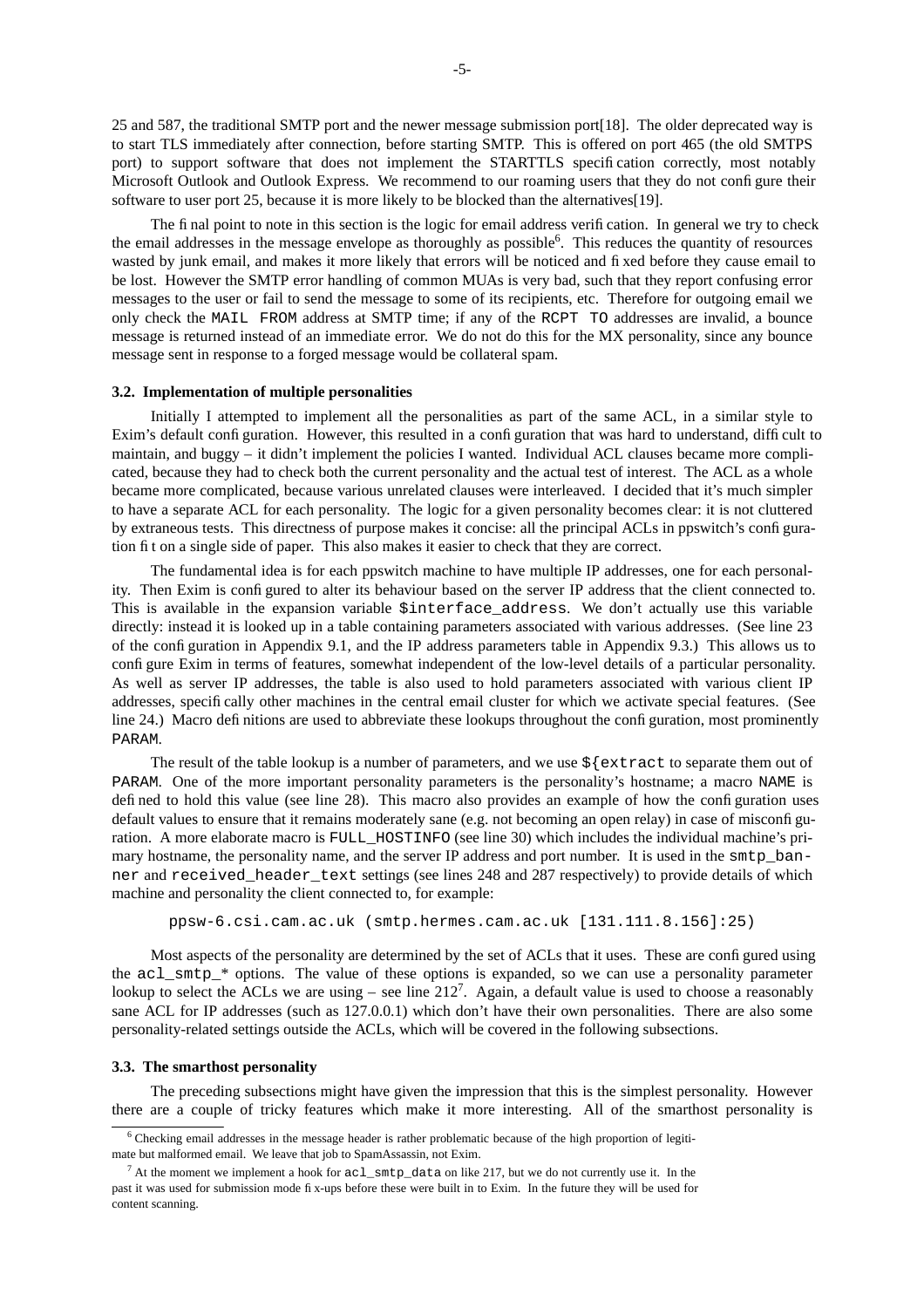implemented in its ACLs, starting at line 365. Most of these perform the default accept action, except for the RCPT ACL which, as usual with Exim, is where all the checks are performed.

The first clause ensures that port 25 is being used; this should probably be done in the connect ACL, but it makes little difference in practice. The second clause ensures that people who are having configuration or interoperability problems can get through to our support staff. The third clause is a special case for other machines in the central email cluster, in particular the Cyrus message store machines. Hermes users are allowed to set up Sieve filters[20] which are run by the Cyrus lmtpd; these can cause email to be forwarded to another destination, and since the Cyrus machines do not have globally-routeable IP addresses, these forwarded messages must go out via ppswitch. Since ppswitch has already done any necessary address verification when the message first passed through, it can skip the checks on outgoing forwarded messages to save work.

The next two clauses are a wart. In an ideal world they could be replaced by:

| deny    |  |                |                                          |  |
|---------|--|----------------|------------------------------------------|--|
| message |  |                | = No SMTP service for unauthorized users |  |
| ! hosts |  | = +relay hosts |                                          |  |

However, for historical reasons *ppsw.cam.ac.uk* is an email domain as well as the hostname of the smarthost service – it's the domain used for email generated on ppswitch (see line 284). This means that *ppsw.cam.ac.uk* should have an MX record; however if the MX record points to *mx.cam.ac.uk* then some systems will irritatingly try to use *mx.cam.ac.uk* as their smarthost. Therefore if *ppsw.cam.ac.uk* has an MX record it must point to *ppsw.cam.ac.uk*. This has a further implication that the smarthost personality must have a little bit of MX functionality for email to addresses *@ppsw.cam.ac.uk* from the public Internet. Thus the fourth clause checks outgoing email (to addresses other than *@ppsw.cam.ac.uk*) is only from +relay\_hosts, and the fifth clause ensures that other hosts can only send email to valid addresses *@ppsw.cam.ac.uk*. The +relay\_hosts are defined at line 114 to be all the machines on the Cambridge University Data Network (CUDN) – see Appendix 9.6. It has essentially the same meaning as the  $+$ relay\_from\_hosts setting in the default configuration file that comes with Exim.

The next clause tells Exim to implement the appropriate message header fix-ups, then finally we perform address verification. For normal messages we perform our usual sender address verification, which is explained in more detail below. For bounce messages we check the recipient address instead, because bounces don't have a sender address to which we can send delivery failure reports (i.e. bounced bounces). This bounce recipient verification is stricter than our sender address verification, because it does not include the exemption checks that we implement for sender verification. The aim is to keep failed bounces closer to the systems that generated them, since they are more likely to be noticed by someone who can do something appropriate with them. Note that it uses the same time-out settings as sender verification, via the CALLTIME macro.

One feature of this personality, which is not evident from the configuration alone, is that in addition to its name it has a rôle address, 131.111.8.129. This is listed near the start of the addrparams table in Appendix 9.3. Unlike the other IP addresses of *ppsw.cam.ac.uk* it is not tied to a particular *ppsw-N* machine, but instead is an extra virtual IP address on one of the currently-active machines. The reason for this is that there are a number of departmental email servers and other SMTP clients which cannot be configured with a hostname for their smarthost, or which run for a long time and only perform DNS lookups once at startup. 131.111.8.129 is guaranteed to be available regardless of which ppswitch machines are currently in use, which gives us more freedom to reconfigure things without having to co-ordinate with departmental Computer Officers.

### **3.4. The message submission personality**

The ACL for this personality is very similar to the smarthost personality's. The differences are that: it isn't restricted to port 25; messages are accepted both from +relay\_hosts and authenticated users; the wart is missing; and full message submission fix-ups are performed. Note that the message submission domain is extracted from the personality parameters, because it is different from  $\text{\$c}$  squalify domain.

Most of the interesting features of this personality are implemented outside the ACLs. The simplest example is the smaller message size limit imposed on Hermes users – see line 192. Slightly more complicated is the lobotomizing of Exim's SMTP implementation; this is partly done via the connect ACL at line 446, and partly via a global option at line 253 (where the reason for it is explained; see also line 446). Note the use of  $\frac{1}{2}$  {if match{PARAM}{acl=submit} {:} {\*} } as a shorter and simpler replacement for the pedantic  $${extract} {acl}$ {PARAM} { $${if eq} {submit}$ }{ $$value} { : } { * }$  } {\*} }.

The most important non-ACL settings for message submission are the TLS setting starting at line 223. These advertise TLS only when there is a certificate available, in a file with the same name as the personality's hostname. Also, port 465 is configured to use TLS-on-connect instead of STARTTLS. These settings are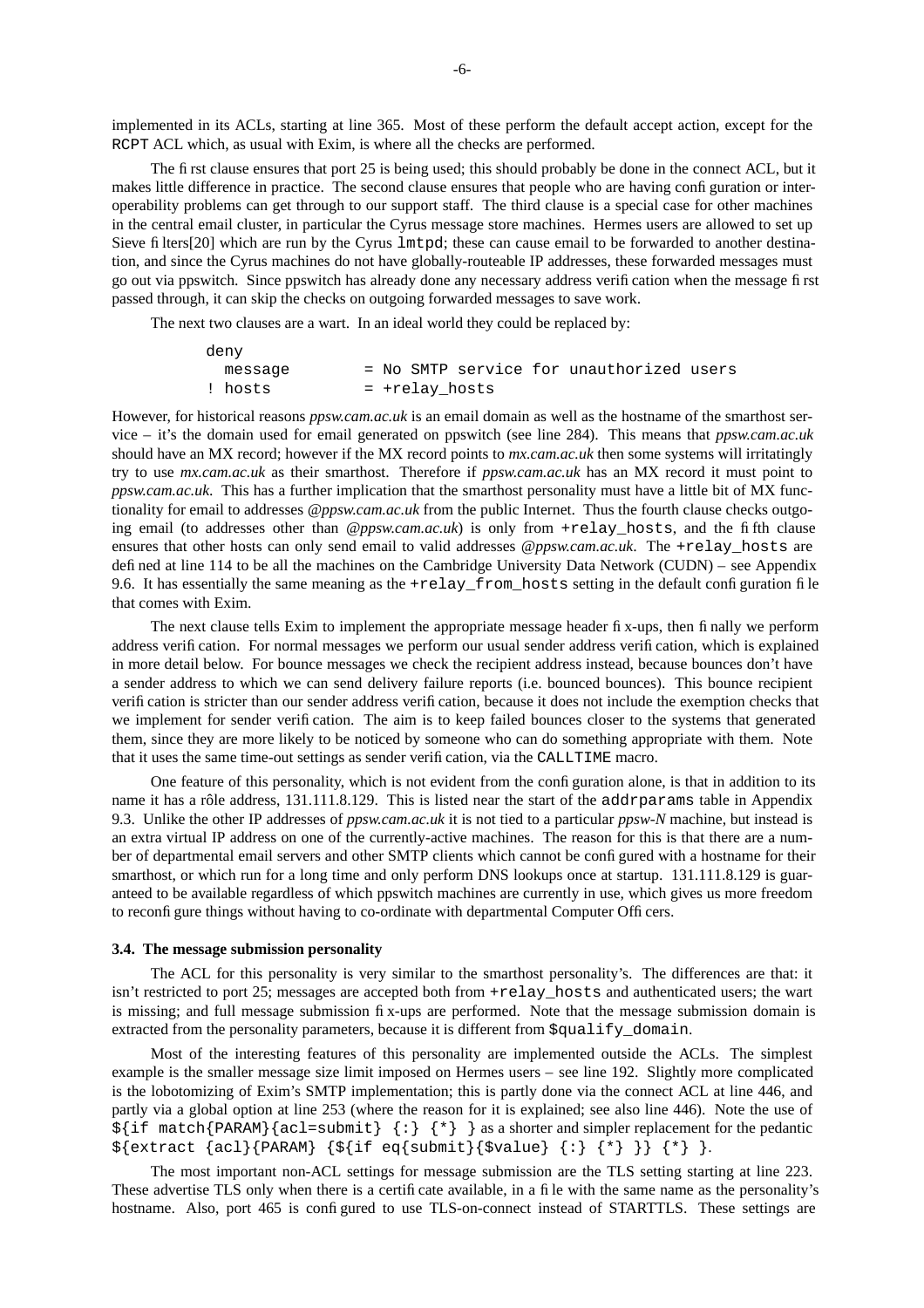important because they have the side-effect of enabling authentication – see line 699.

Most of our authentication configuration is very basic: the LOGIN and PLAIN authenticators are almost straight out of the Exim documentation. However they are followed by a rather unusual EXTERNAL authenticator. The SASL EXTERNAL mechanism exists to pull up authentication information from a lower layer (such as TLS) as a kind of formalized layering violation. We're using it for a slightly different purpose: to communicate authentication information from the central MUA service (webmail etc.) to ppswitch. The reason for this it to simplify automated per-user signing of email by allowing it to be implemented in only one place: on ppswitch<sup>8</sup>.

The Exim configuration for the MUA service can be found in Appendix 9.2. It is mostly quite straightforward. One tricky part is the fact that Exim has to trust the user that the webmail server runs as (prayer) to act faithfully on behalf of users: as well as the trusted\_users setting it is also given special handling when we are working out which user to authenticate as on line 92. The other niggle is that there's a mismatch between SMTP authentication (which authenticates the whole client connection) and what we want to do (which is authenticate individual messages). Therefore we must transmit only one message per connection to ppswitch so that there's a one-to-one match between authentication and messages – see line 114.

The alert reader may be wondering why email from the MUA service is sent via *smtp.hermes.cam.ac.uk*, whereas email from the Cyrus message store is sent via *ppsw.cam.ac.uk*. The reason is that the former comprises newly submitted messages, so they are sent via the message submission service, but the latter comprise existing messages that are being relayed. Relaying is unauthenticated and does not involve header fix-ups.

### **3.5. The MX personality**

At a first glance this appears to be much more complicated than the other two personalities. However most of the complexity is due to anti-spam measures which can be ignored for the moment. The section we are concerned with in this sub-section is the RCPT ACL starting at line 567. This starts off with the same two clauses as the smarthost personality.

The third clause prevents the MX personality from relaying all email presented to it. Note in particular that this applies to all hosts, whether on the public Internet or on the University network. The reason for not allowing local machines to relay via the MX personality is to thwart a spammer tactic. Although our block on port 25 prevents spammers from simple use of zombies and open HTTP or SOCKS proxies, they can still use a multi-hop technique. They connect to the proxy and use it to send spam to a smarthost which then relays it to the Internet. They often use MX records to discover the network's smarthost: in fact, Spamhaus recently reported[21] that a new version of the widely-used Send-Safe spamming software has an easy-to-use feature for sending spam via the MXes of the hijacked zombie PCs. We observed this technique being used with a machine on our network in September 2004, which led to us locking down *mx.cam.ac.uk* for local machines as well as remote ones. We hope that the combination of strict no-relaying rules on our MX and somewhat obscure smarthost names will protect us from this exploit in future.

The fourth clause performs various anti-spam checks, by calling an auxiliary ACL. This avoids clutter in the main logic of this ACL, and makes it easy to turn off spam checks for University hosts. The anti-spam checks are described below.

The next three clauses perform envelope address verification. First we just check the domain of the sender address, because this is a cheap way of rejecting obvious forgeries. Next we check the recipient address, with a call-forward. If the recipient is on a departmental server we want to find out as soon as possible if the address is valid in order to minimise the amount of undeliverable email we have to handle. The use sender option allows departmental servers to implement their own sender address blacklists and to distinguish between normal messages and bounces. After recipient verification, we perform a full call-back sender verification. We delay this as long as possible in order to avoid bothering the sender's MX server for email we aren't going to accept anyway. The details of call-back verification are described in the next sub-section.

The final check is an overload protector. If email is arriving faster than MailScanner can handle it, the incoming queue will grow and email will be delayed. Therefore, if the queue is longer than a few minutes of scanning time, we defer the message. (The sender should immediately try another ppswitch system which is hopefully not also overloaded.) When the load is high we make some effort to avoid re-scanning the queue length and adding further to the load. We don't perform this check for the other personalities in order to avoid worrying users with a temporary problem.

<sup>&</sup>lt;sup>8</sup> This is the subject of my paper for the UKUUG Winter Conference which immediately follows the Exim conference this year.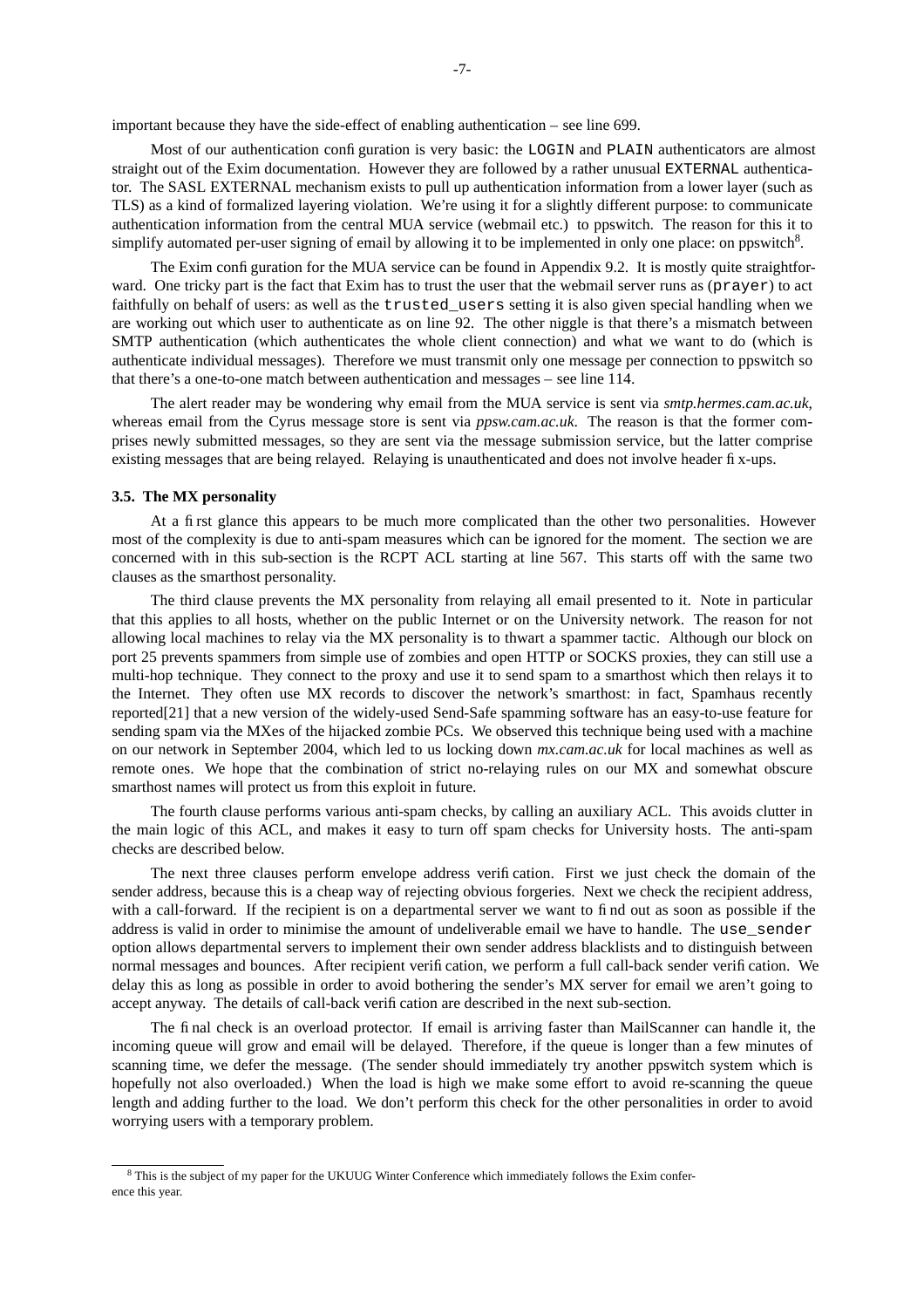### **3.6. Call-back verification**

All of the personalities' RCPT ACLs call an auxiliary ACL to do sender call-back verification. This starts at line 635 in the configuration file. The purpose of the added complexity is to avoid performing call-back verification when it is known that the result will be incorrect. There are two common reasons for legitimate email to have a sender address that appears to be invalid or which cannot be verified at all: the sender domain's MTA is either misconfigured or incompetently written, and rejects all bounce messages; or the email comes from a web server which is not running an MTA, and its sender address is of the form *httpd@host.name.of.web.server*. The general goal of the ACL is to detect totally invalid email without penalising legitimate email just because of technical incompetence.

Most of the work of maintaining an exemption list has already been done for us: the *rfc-ignorant.org* project keeps a list of domains which are known to reject all bounce messages (or Delivery Status Notifications, DSNs). Slightly unusually, we use this list as a whitelist (not a blacklist!) to exempt domains from sender callback verification. We also periodically run a script to search our logs for domains that ought to be listed and submit them for inclusion in *dsn.rfc-ignorant.org*.

In addition to that we have a locally-maintained list of problem addresses and domains, for example email addresses that refer to web servers, domains which do not like call-back verification, and other problems which are not sufficiently clear-cut to be listed by *rfc-ignorant.org*. Our local list has less than 100 entries, which is orders of magnitude fewer than the thousands listed by *rfc-ignorant.org*. The somewhat complicated double lookup allows us to be very specific or general in our listings; see the nocallout table examples in Appendix 9.6.

Note that this auxiliary ACL does not do any verification of exempted domains. This means that callers must do verify = sender to verify the sender's domain, either immediately before as in the smarthost and submission ACLs, or before recipient verification as in the MX ACL. Also, this ACL could be improved somewhat by using the new \$sender verify failure variable to dynamically detect those unlisted RFC-ignorant domains that immediately reject MAIL FROM:<>.

#### **3.7. Anti-spam measures**

This configuration uses four anti-spam techniques: address verification, which we have already covered; ratware HELO signature detection; DNS blacklists; and pump-and-dump detection. The latter is implemented in the MX personality's connect and HELO ACLs, and the remaining two are implemented in the auxiliary spam check ACL. Together these checks reject about 90% of spam.

The HELO checks start on line 659. These detect a number of SMTP protocol implementation bugs which are unique to spam software ("ratware"), and which are therefore very reliable anti-spam criteria. The first check detects bare IP addresses, such as 192.0.2.54. Although SMTP allows clients to state an IP address instead of a domain name as the argument to HELO, they must do so in square brackets, like [192.0.2.54]. Then we check if the HELO argument is the same as the recipient's local part, for example, HELO fanf2 / MAIL FROM:<scott@optinbig.com> / RCPT TO:<fanf2@cam.ac.uk> / RCPT TO:<spqr1@cam.ac.uk>. This particular type of ratware uses multiple RCPT commands for each message, so if our checks fail we remember this in the \$ACL\_OKHELO variable for future RCPT commands. Then we check for excessively long HELO commands, or which have a syntax error (double dots) which Exim doesn't detect by itself. These bugs are caused by ratware that randomly concatenates domain names together to create its HELO argument, which seems like a lot of work to make anti-spammers' jobs easier. Finally, we check if the ratware is stating one of our domain names instead of its own host name.

The pump-and-dump protection is based on Exim's SMTP protocol synchronization checks. ''Pump-anddump" refers to software which just pumps a load of SMTP commands at a server and ignores the responses. We make Exim's checks more effective by adding delays at various points in order to give it time to detect spewing ratware despite long network round-trip times. These delays are inserted before the SMTP banner by the connect ACL (see line 510), and before the response to HELO by the HELO ACL (see line 547). In addition to the delays, we attempt to confuse shoddy software which doesn't correctly handle multi-line SMTP responses by adding a message to the SMTP banner – see line 248. I'm not sure how effective this is, but it is at least amusing.

After messages have been accepted by Exim, they are processed by MailScanner[22] which passes them through ClamAV[23], McAfee[24], and SpamAssassin[25]. MailScanner works using two spool directories: an incoming queue in which Exim places new messages, and an outgoing queue from which deliveries are performed. It moves messages from one spool to the other after passing them through the scanning software packages. Two corresponding copies of Exim are run: the outgoing Exim daemon just starts queue runners -q5m;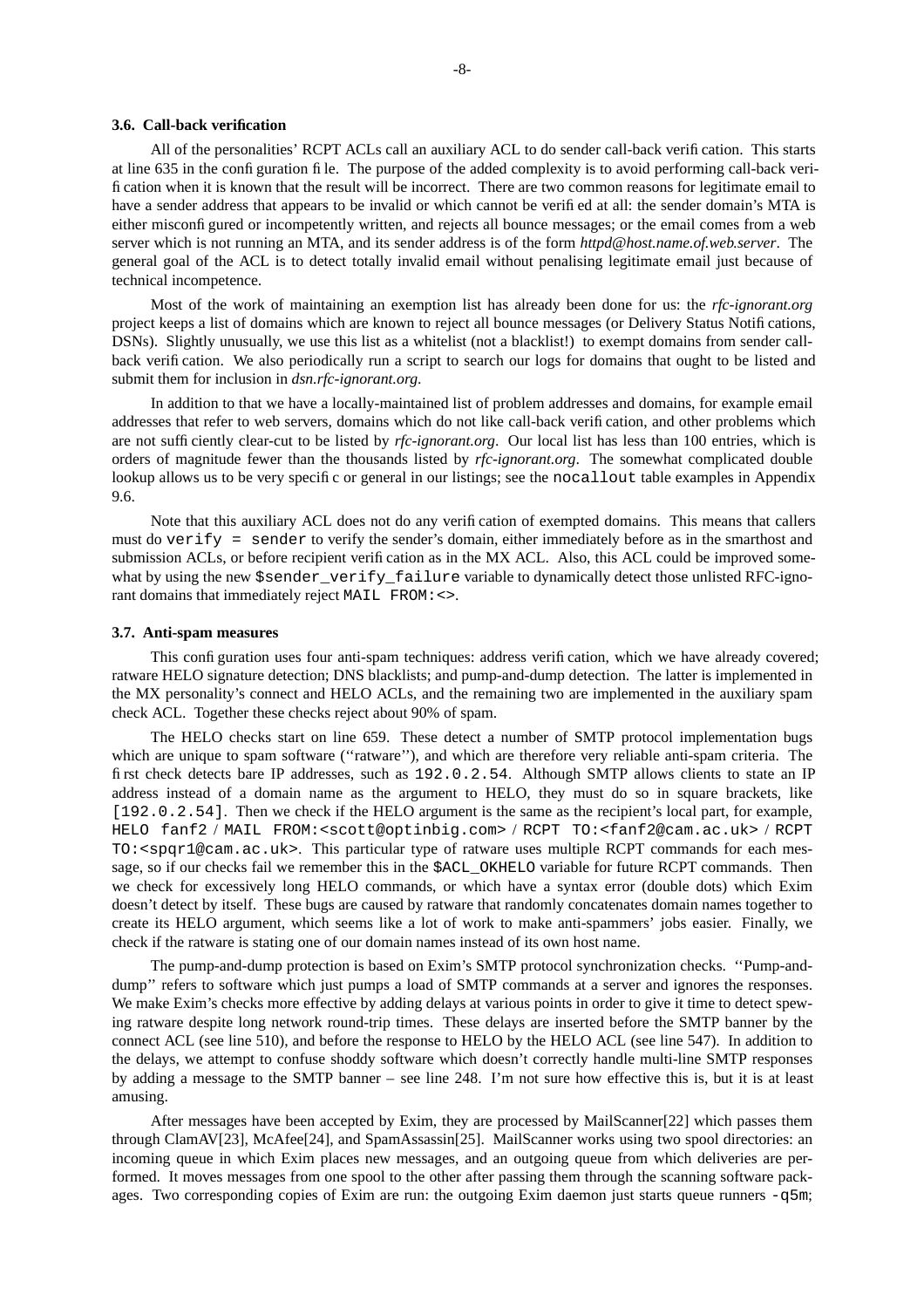the incoming daemon is run in queue-only mode -odq so that it doesn't try to deliver messages before MailScanner has handled them, and it uses a command-line macro -DSPOOL=/spool/exim.in to override the configuration file's spool directory setting at line 139.

MailScanner passes all email through the virus scanners, but only certain email is passed through SpamAssassin. The aim is to scan email that came from the public Internet, but that is not entirely straightforward since email may come into the University via a departmental email system before arriving at ppswitch. At the moment we maintain a list of systems within the University from which we will scan email, as well as from the Internet; in the future we plan to reduce this maintenance work by simplifying the logic: we will only scan email that comes in via *mx.cam.ac.uk*, based on the assumption that departments which receive email from the Internet will route email to the MX rather than via the smarthost *ppsw.cam.ac.uk*.

### **3.8. Received header text**

The final personality-related part of the configuration is the setting of received\_header\_text at line 287. The purpose of this is to add extra information to the trace fields in the headers of messages handled by ppswitch. We use the FULL\_HOSTINFO macro to include details of both the personality and the individual ppswitch host which received the message. We include details of the authentication mechanism and username, as well as the TLS information which Exim includes by default. Finally, we record the message's return path, which makes it easier to trace messages that were sent via mailing lists that change the return path. The return path is also used by SpamAssassin for some tests, and it isn't otherwise available if, like us, you run SpamAssassin before the Return-Path: header field is added at final delivery.

The Received: header is difficult to configure. A lot of care is required to stay within the syntax specified in section 4.4 of RFC 2821[13]. It is further complicated by the need to control the format of the header by careful placement of newlines in the string expansion. According to RFC 2822[26], each physical line in the header should be kept to less than 78 characters, though we don't quite manage this if the return-path or recipient addresses are long. The complicated series of nested string expansion items can easily become incomprehensible. Section 6 below describes my formatting rules which help to make it easier to follow.

### **4. Routers and transports**

This section examines what we do with email after accepting it, that is, determining its destination and delivering it. Fig. 3 provides a simplified overview of this process. The architecture diagram in fig. 1 hides the routeing complexity that is internal to ppswitch: there are very few external  $SMTP<sup>9</sup>$  connections. Similarly, fig. 3 has few external connections: most of the diagram is concerned with virtual domains and mailing lists, which cause a message to be redirected to a new set of recipients and passed through the routeing process again. Whereas the ACLs do not have complicated table lookups – just + $relay\_hosts$  and + $our\_domains -$  the routers depend on a large number of tables maintained by the system administrators and by users. After describing these in the first subsection, I will explain the details of the routers and their associated transports.

# **4.1. Routeing tables**

The tables used in routeing can be divided into two classes. Tables that control higher-level aspects of the configuration, such as which domains we handle, are used to construct a number of named lists starting at line 62. These named lists are used in router preconditions, to determine which domains are handled by which router. The high-level tables are small in number and managed by the system administrators. The lower-level details of routeing, such as the destination of each local part within a domain, are handled by table lookups configured within the routers. There is a very large number of these tables – several for each mailing list and virtual domain – and their management is generally delegated to users.

We have already seen the list of  $+\text{our}$  domains (line 99), which is used by the ACLs as part of our relaying restrictions. This is the list of all domains handled by ppswitch, which is constructed from the list of domains handled on ppswitch itself, +local\_domains, and the list of domains handled by departmental servers, +relay\_domains. These have essentially the same meaning as +local\_domains and +relay\_to\_domains in the default configuration that comes with Exim. I will explain the purpose of +postmaster\_domains in the ''postmaster domains'' sub-section below.

There are three kinds of local domain: managed mail domains, special cases, and long form domains. A managed mail domain is a virtual email domain which simply consists of an aliases file that can be edited by the domain managers using the Hermes ssh/telnet menu system. The list of managed mail domains includes some special cases which have an aliases file like other managed mail domains; however the special case domains

<sup>&</sup>lt;sup>9</sup> Including the SMTP-alikes, LMTP and message submission.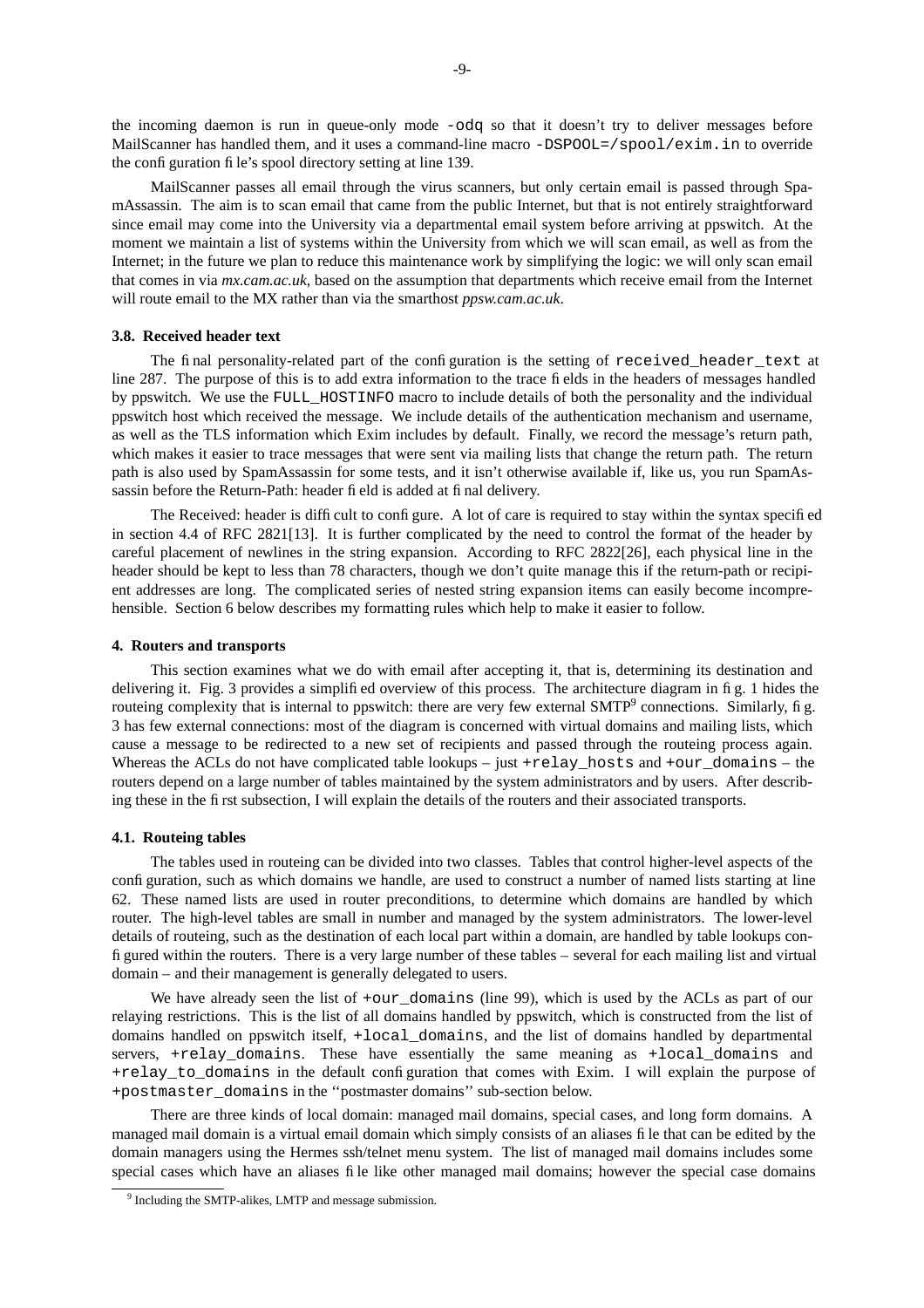

**Fig. 3:** Address routeing on ppswitch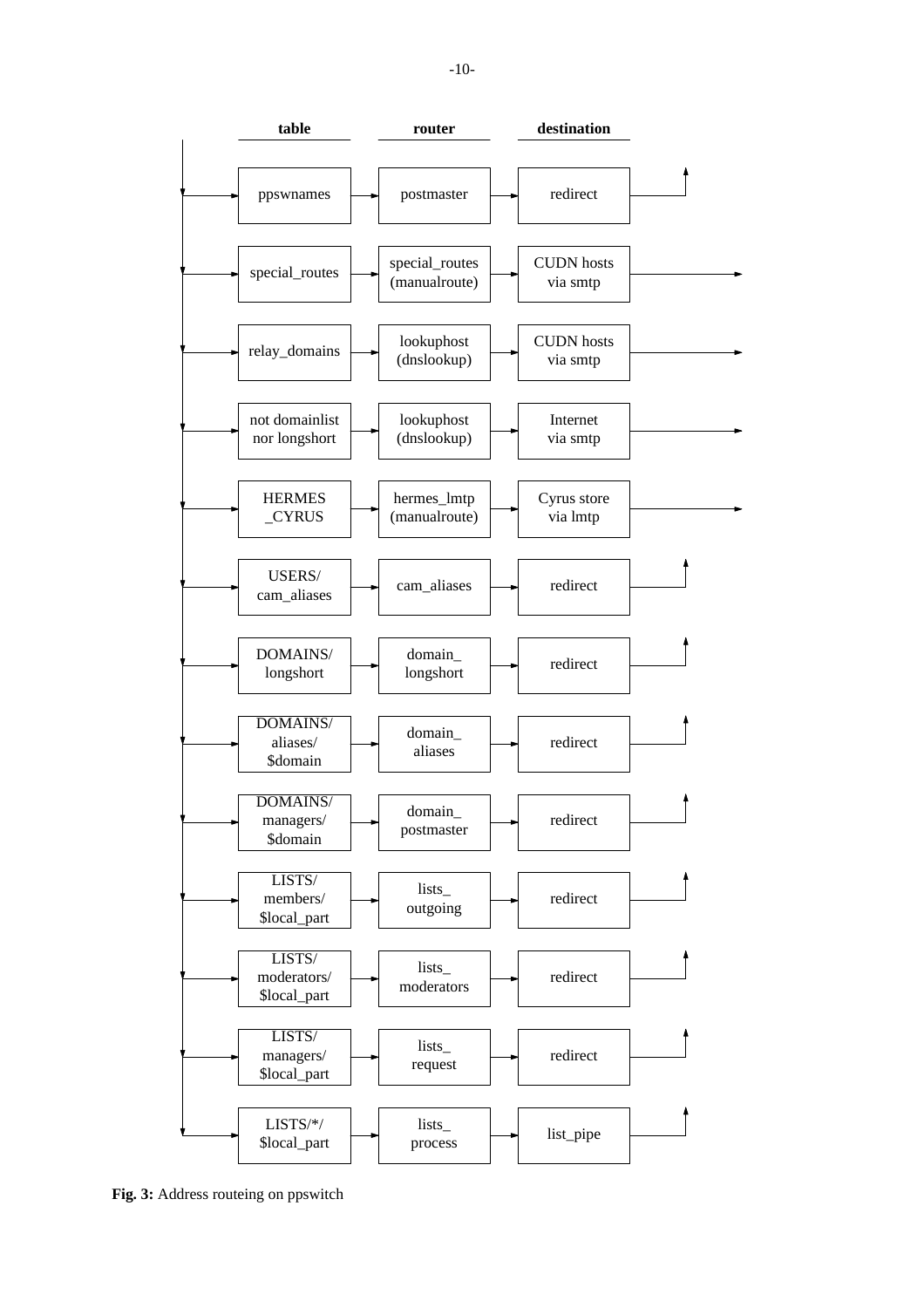have extra routers in the configuration, which implement special handling for large numbers of email addresses in addition to the aliases files. Long form domains are synonyms for existing domains, sort of domain-level aliases. See Appendix 9.6 for examples of entries from the domainlist and longshort tables.

Long form domains are a newer feature than you might expect. In the days of Grey Book email, the NRS (Name Registration Scheme) was JANET's backwards counterpart to the DNS. It generally contained two forms of each name, a short form like *uk.ac.cam.phx* and a long form like *uk.ac.cambridge.phoenix*. Cambridge quickly dispensed with long form names after switching to the Internet protocols,<sup>10</sup> however one lasting effect has been that some of the short form domains are cryptic and ugly. Hence we are currently re-introducing a limited kind of long form domain for use in email addresses and URLs.

There are two kinds of relay domain: domains for which ppswitch will act as the secondary MX, and special routes. Together these list domains handled by departmental email servers; in the first case the department sends and receives email directly to and from the public Internet, whereas in the second case they do so via ppswitch. The special routes table is used instead of the DNS, to route email to the right departmental server when ppswitch is the domain's primary MX. See Appendix 9.6 for examples from the relay\_domains and special\_routes tables.

### **4.2. Postmaster domains**

Our configuration on ppswitch includes somewhat over-engineered support for email to ''postmasterish'' local parts (i.e. *postmaster@* and *abuse@* – see line 107). As well as supporting *postmaster@* all our normal domains, we support it at any of ppswitch's host names and IP addresses (for example, *postmaster@*[131.111.8.129]). The aim of this is to support email to postmaster from automated systems or in other cases where intelligent guessing of email domains cannot be expected.

The list of postmaster domains is defined at line 92. It includes all of ppswitch's various names as defined on line 86, and all of the current host's IP addresses via the @[] notation. The list of +our\_names is also used for the hosts treat as local setting on line 280, which protects against certain kinds of mail loops. Email to IP addresses (known as ''domain literals'' in email terminology) must be specially enabled in Exim: see line 277. The first two routers starting at line 765 implement the postmaster handling. The first one just redirects all the relevant addresses to *postmaster@ppsw.cam.ac.uk*, and the second one produces a friendly error message for any non-postmasterish address at a postmaster domain.

Note that we go through a number of contortions to handle the domain *ppsw.cam.ac.uk* correctly, because of the overlap between +our\_names and +local\_domains. I have resolved this by omitting *ppsw.cam.ac.uk* from +our\_names and including it separately in the hosts\_treat\_as\_local setting. An alternative approach would be to give it a special exemption from the postmaster error router, similar to the handling for *lists.cam.ac.uk* in the domain\_error router. However given the problems that *ppsw.cam.ac.uk* being an email domain causes in the smarthost ACL, it may be better to reduce it to a pure host name and use another domain – perhaps *hermes.cam.ac.uk* – for ppswitch's qualify domain.

## **4.3. Remote domains**

''Remote domains'' are not local domains, or in Exim syntax !+local\_domains. This includes relay domains and special routes, as well as all non-Cambridge domains. The next two routers in the configuration handle these domains; see line 787. Both of these routers send email out using a very basic SMTP transport defined at line 1040. Note that I have turned off TLS for outgoing email, since it wastes CPU that would be better used for spam and virus scanning.

The first of these handles special routes, which are straightforwardly handled by the manualroute router. If the lookup in the special routes table succeeds, the result is appropriate for the route data setting – see Appendix 9.6 for examples. If the lookup fails the router declines, so processing falls through to the lookuphost router; thus the domains precondition does not need to be precise. The effect of this is that managed mail domains take precedence over special routes, because the existence of a managed mail domain causes the domains precondition to fail. Alternatively we could perform the special\_routes table lookup in the domains precondition and set route\_data = \$domain\_data; the effect of this would be to make special routes take precedence over managed mail domains.

The lookuphost router is very similar to the dnslookup router in the default configuration file that comes with Exim. It handles all routeing to domains by MX record, which includes domains in the relay\_domains table for which ppswitch is the secondary MX, as well as non-Cambridge domains. The widen\_domains setting is used to support traditional abbreviated email addresses, such as *fanf2@ucs*. It

<sup>&</sup>lt;sup>10</sup> Some universities kept both long and short forms; for example see Oxford's documentation[27].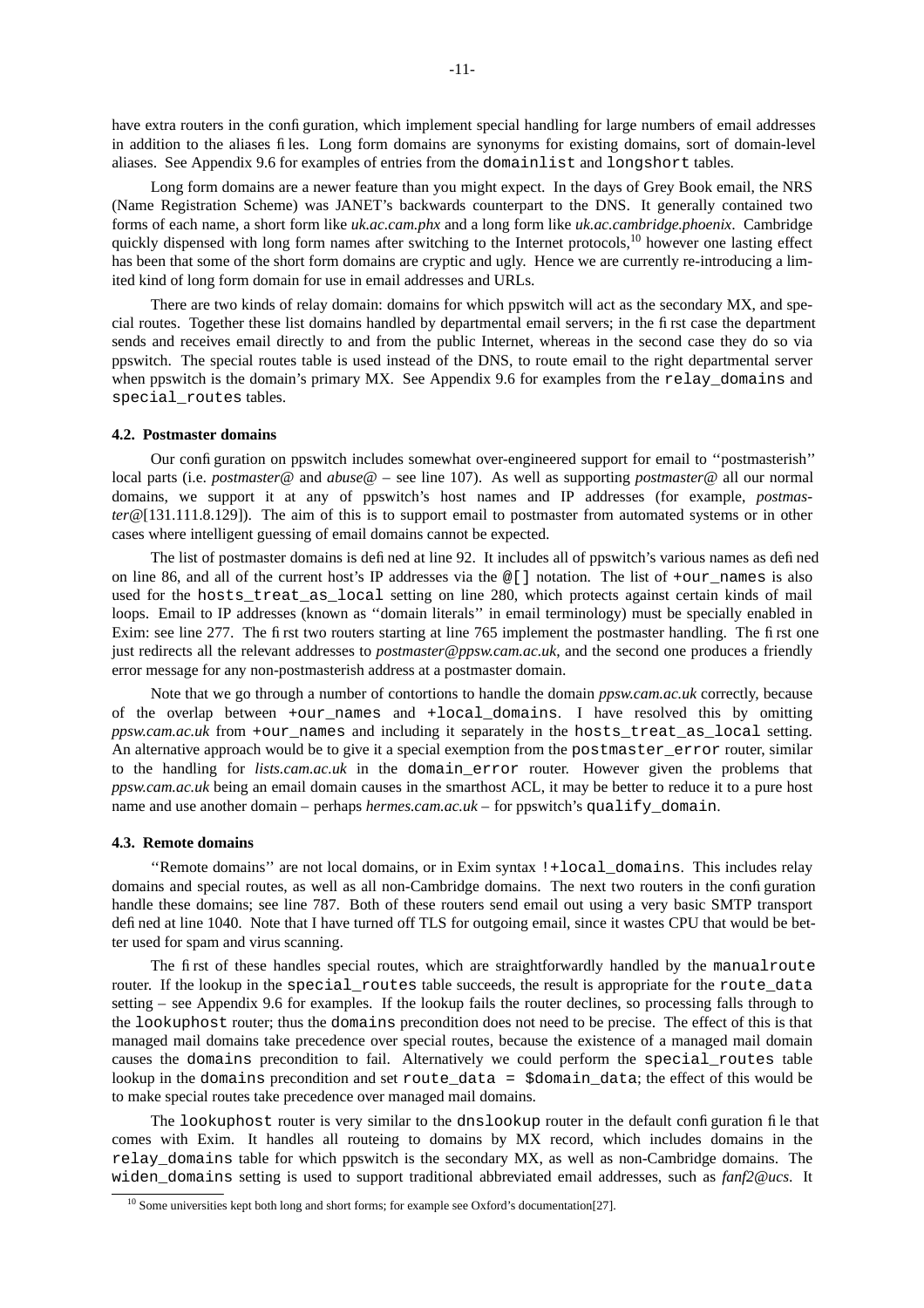only really covers recipient addresses, so there is also a rewrite rule at line 749 for expanding sender addresses. The mx\_domains setting enforces the local policy that valid email domains must have an MX record. The final twiddle is the ignore\_target\_hosts setting, which is somewhat more thorough than the default one. It uses a list that is defined on line 120 to contain the appropriate reserved networks (see Appendix 9.5 and [28]), and a list of the IP addresses of hosts referred to by wildcards in top level domains. The latter is a defence against problems caused by Verisign's Site Finder and similar breakage perpetrated by other registries[29].

### **4.4. Managed mail domains**

The handling for managed mail domains (i.e. virtual domains) starts at line 873. The core functionality is implemented by the domain aliases starting at line 891. This is very similar to the system aliases router in the default configuration file that comes with Exim. The most important difference is that the location of the aliases file is based on the domain that we are handling. The aliases file is also translated into a more efficient format. Because managed mail domain aliases files may be edited by untrusted users, all the insecure redirect router options are disabled so that the destination must be another email address. We also use the check\_ancestor option to improve the handling of certain kinds of redirection loops.

If a local part is not found in the domain's aliases file, Exim falls through to the following routers. The next router at line 905 deals with domain managers that have not defined *postmaster@* or *abuse@* addresses; by default email to these addresses is sent to the domain managers. The file just contains a list of the managers' addresses. Any other undefined address is handled by the domain\_error router at line 920, which just sets up an appropriate error message.

Expert readers might wonder why we have a separate domainlist table, rather than, say, using dsearch;DOMAINS/aliases/. The reason is that we sometimes need to disable a managed mail domain but keep its aliases file available for editing by the domain managers. This typically happens to domain that is being migrated from a departmental server to a managed mail domain: the managed mail domain is created in disabled mode so that it can be set up during preparation for the cut-over. Changing the priority of managed mail domains and special routes might be another way to solve the problem, though it would not help much with migrating a relay domain to a managed mail domain.

At the start of this section, at line 877, is the domain\_longshort router which handles long form email domains. A long form domain is a synonym for the corresponding short form domain, so the router just replaces the domain part of the email address based on a lookup in the longshort table. (There is an example of its contents in Appendix 9.6.) If the lookup fails, Exim falls through to the subsequent routers which handle other local domains.

# **4.5. Special case domains**

There are three<sup>11</sup> special case domains which have additional routers of their own: *hermes.cam.ac.uk*, *cam.ac.uk*, and *lists.cam.ac.uk*. Most of the addresses in each of these domains are handled by routers that are specific to the domain; however they all have some additional addresses that are not managed in the usual way for that domain. These include system addresses such as *root@*, or temporary work-arounds to compensate for widely-distributed printing errors. These additional addresses are implemented using the managed mail domain system. The *@hermes* and *@cam* routers appear before the domain\_\* routers, so that if they do not handle an address Exim will fall through to check the additional addresses, and if none of them matches the domain\_error router will handle unknown addresses. The *@lists* routers are discussed in the next sub-section.

Most *@cam.ac.uk* addresses are handled by the router starting at line 854. This is almost exactly the same as the domain\_aliases router, except that the location of the aliases file is different. The data for the file also comes from a different source: *jackdaw.cam.ac.uk*, the Computing Service's central user administration database. Individual users are able to control the destination of their own *@cam* address[30] rather than requiring the assistance of a domain manager, which is necessary when there are over 35 000 entries in the file. In the past the main *@cam* aliases and the additional aliases were merged into a single table for use by Exim, but the current approach means the table distribution scripts are simpler to maintain.

There are two routers for *@hermes* addresses, starting at line 818. One router is used for verifying addresses and the other for routeing them to their destination. They are separated in order to save the cost of call-forward recipient verification to the Cyrus message store, which is pointless since ppswitch has an accurate list of Hermes users. Both routers use the HERMES\_CYRUS macro defined on line 55; this does a lookup in two

<sup>&</sup>lt;sup>11</sup> The domain *ppsw.cam.ac.uk* is special in that it is wired into the configuration in various places, but from the routeing point of view it is just another managed mail domain.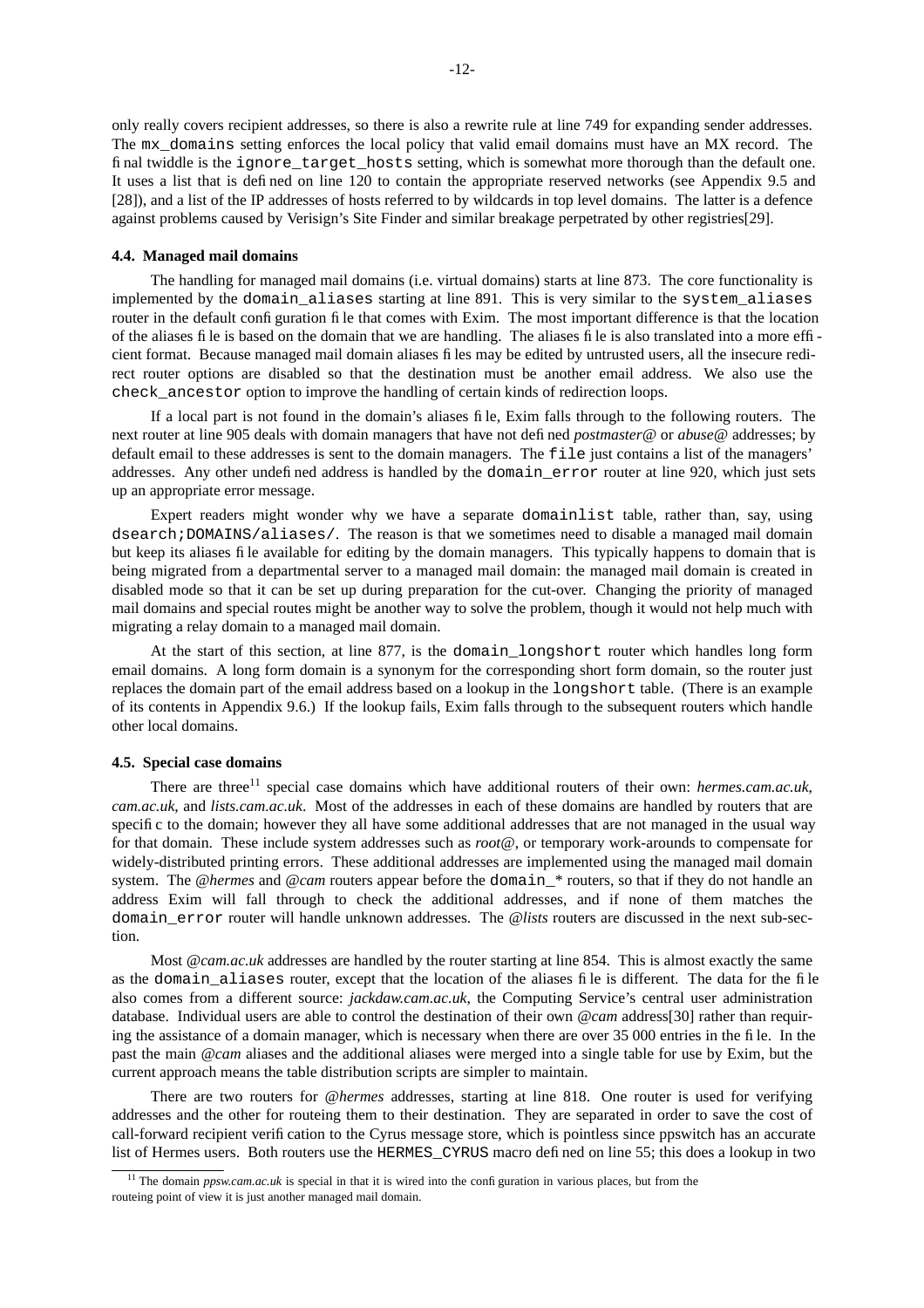tables, one which maps users to the Cyrus machine that stores their email, and one which lists cancelled accounts.<sup>12</sup> Hermes accounts are usually destroyed about 15–18 months after they are cancelled, because users often return after a year away. If the account doesn't exist or has been cancelled, the hermes\_\* routers pass the address on to the domain \* routers.

The transport configuration for Hermes is complicated by two things. Firstly, it uses the Local Mail Transport Protocol[31] which is a variant of SMTP that allows the Cyrus server to provide different accept or reject responses for different users after the message data has been sent. If a user is over quota, Cyrus will defer the message for that individual user while delivering it to any other recipients that do not have quota problems. The message remains on the queue on ppswitch to be retried later, and the Cyrus machines to not have to maintain delivery queues of their own. Secondly, Cyrus is very strict about rejecting messages that contain NUL bytes. In an ideal world this would not be a problem, but buggy email software generates messages that are slightly mangled by NUL bytes surprisingly frequently, and this caused complaints. Therefore we use a transport filter to remove NUL bytes before they get to Cyrus. For performance reasons, we only do this if Exim spotted a NUL byte when receiving the message, using the fact that the transport setting is expanded to select the Hermes LMTP transport with or without the filter as appropriate.

### **4.6. Mailing lists**

Cambridge uses home-grown software to implement its mailing list system[32]. Since the software is unique and shortly to be phased out, I will only give a brief discussion of the implementation here.

The lists system is divided between the Exim routers and a support program called explode\_list. The latter implements the special features of lists, including moderation, approval, posting restrictions, and list footers. All messages sent to the list are passed through this program: see the lists\_process router at line 1018 which hands off to the list\_pipe transport at line 1073.

Despite its name, explode list doesn't distribute messages to the list members. Instead it sends the message to the list's -outgoing address. The work of sending the message to the list members is entirely handled by Exim's lists outgoing router: see line 934. The file is just a list of the mailing list members' addresses. Postings to a list are forced to go via explode\_list because the router condition requires outgoing postings to come from the local machine. Only the ppswitch system administrators can forge them.

Moderation messages are also sent by explode\_list, to the list's -moderators address: see line 952. This works very similar to the -outgoing address, except that anyone is permitted to send a message to a list's moderators. However, a list might not have a moderation team configured, so this is checked for by the router's condition. If the condition fails – an empty or missing file implies no moderators – the next router at line 972 redirects the message to the list's managers instead, who are the default moderators.

The next two routers implement a couple of aliases for the list managers' address. The -owner address is traditional; the -request address is used as the return address on outgoing postings to the list (see line 950) so that list managers handle bounces. The actual list managers distribution router is at line 993; it is very similar to (and simpler than) the -outgoing and -moderators addresses.

The special list verification router at line 1007 is slightly subtle. Instead of verifying that we can deliver the message to explode\_list, we check that after the message has passed through explode\_list to the -outgoing router, it will be given a valid return address – i.e. that the list manager's address is valid. This is to catch messages to lists that are orphaned by the departure of their managers. In fact, because Exim stops verification when it finds an address has more than one destination, this only deals with lists that have one manager. Other cases are eventually handled by *postmaster@lists*.

The list handling is all kept at the end of the routers section because there is so much of it, and it keeps the interesting logic of the other routers together. The number of domains handled by the routers decreases as you read through the file: all non-local domains, then local domains, and finally *lists.cam.ac.uk* only. The domain\_error router is last router apart from the lists – see its domains precondition at line 925. The lists have their own last-of-all error handling router at line 1027 with a message that talks about lists rather than users.

### **5. Miscellanea**

This section describes some Exim ''hacks''. The first two sub-sections describe a couple of stunt routers that I have used in the past as part of our live configuration to fulfil some special requirements. The final subsection is just for fun.

<sup>&</sup>lt;sup>12</sup> We plan to improve efficiency by replacing these with a single table of active accounts.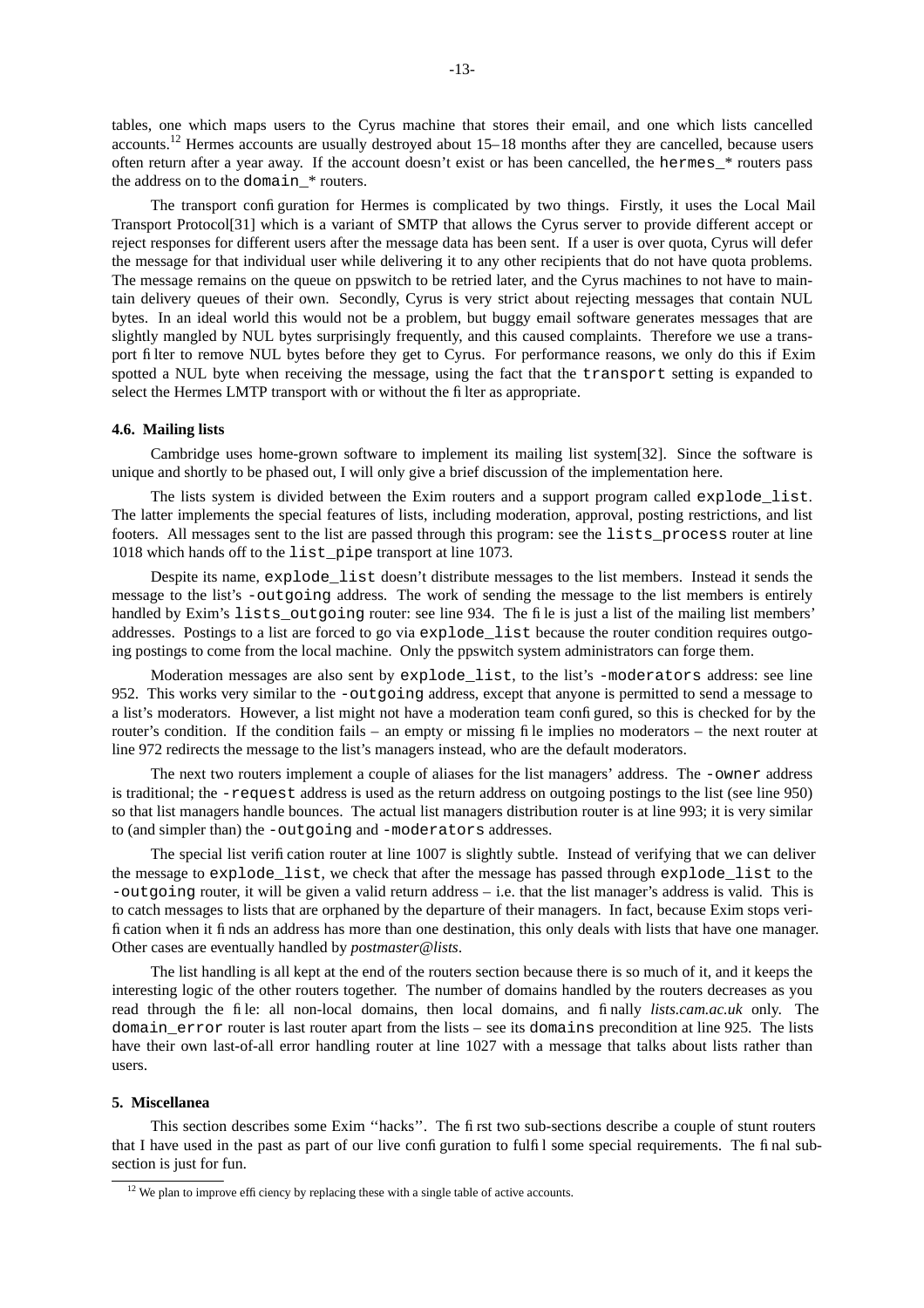### **5.1. Draining queues**

One thing that must be dealt with when taking a machine out of service is preserving all of its unique data. On ppswitch this means moving the queue data to another ppswitch machine. One way of doing this is with the following router:

```
drain:
  driver = manualroute
  no_verify
  require_files = TABLES/drain_info
  route_data = \frac{2}{\pi} = \frac{2}{\pi} readfile {TABLES/drain_info}}
  transport = smtp
```
Most of the time this router does nothing. It can be activated by creating a file containing the name of the host to which the queue should be drained, for example:

echo ppsw-5.csi.cam.ac.uk > /opt/exim/etc/tables/drain\_info

This router is designed to work in conjunction with the benice feature of our ACLs – see line 454. This ensures that messages being transferred from a privileged machine will be accepted without question. However if you look at Appendix 9.3 you will see that ppswitch is nice to the Cyrus machines, but it is not nice to other machines in the ppswitch cluster as would be necessary to support this router. This is because we no longer use this method for draining a queue because it has a few problems. The drain router doesn't preserve authentication information when transferring messages, which is required for some of the anti-spam features we are planning for the future. It also doesn't preserve the message age information, which messes up retry calculations and can cause duplicate delay warning messages.

Our current approach to preserving the queue of a decommissioned machine is to tar it up and copy it to another machine. We use the localhost number feature (see line 196) to ensure that message IDs are unique across the ppswitch cluster, so that when a queue is moved to a new machine there will not be any file name collision. This method preserves authentication information, details of the client machine that sent the message, the message age, and other metadata.

### **5.2. Scanner testing**

Before I deployed MailScanner I did some testing using real email in order to ensure that my candidate configuration did not do anything unexpected. I also wanted to get an idea of its performance and its behaviour under overload conditions. This meant I needed a way to get a copy of part of our email traffic sent to my test server, which would then run it through the scanner before discarding it. I also needed to be able to adjust the volume of the test traffic so that it could be slow enough to observe in real time, or fast enough to load the test machine. The solution was a more elaborate version of the drain router from the previous sub-section.

```
TAP_INFO = \frac{2}{3} readfile {TABLES/tap_info}{:} }
```

```
# ...
```

```
traffic_tap:
  driver = manualroute
  no_verify
  require_files = TABLES/tap_info
  condition = \frac{1}{2} = \frac{1}{2} = \frac{1}{2}{\s \{ \text{extract } \{2\} \} : \{ \text{TAP\_INFO} \} } \{\mathfrak{S}message} headers\mathfrak{S}message} body}{\mathfrak{S}message}{yes} {no} }
  address_data = \frac{1}{2}[if !def:address_data {tapped} fail }
  route_data = \frac{2}{3} {extract \{1\} {: } {TAP_INFO} }
  unseen
  transport = smtp
```
The file that controls the router has two colon-separated fields: a hostname and a number. We use \${extract to pull out the individual fields, see for example the route\_data setting (and compare it with the drain router). The number field is used to select a fraction of the total traffic: if the number is 4 then a quarter of the traffic is tapped. We use  $\frac{1}{2}$  hash to generate a random letter from the first *N* in the alphabet (e.g. *a, b,*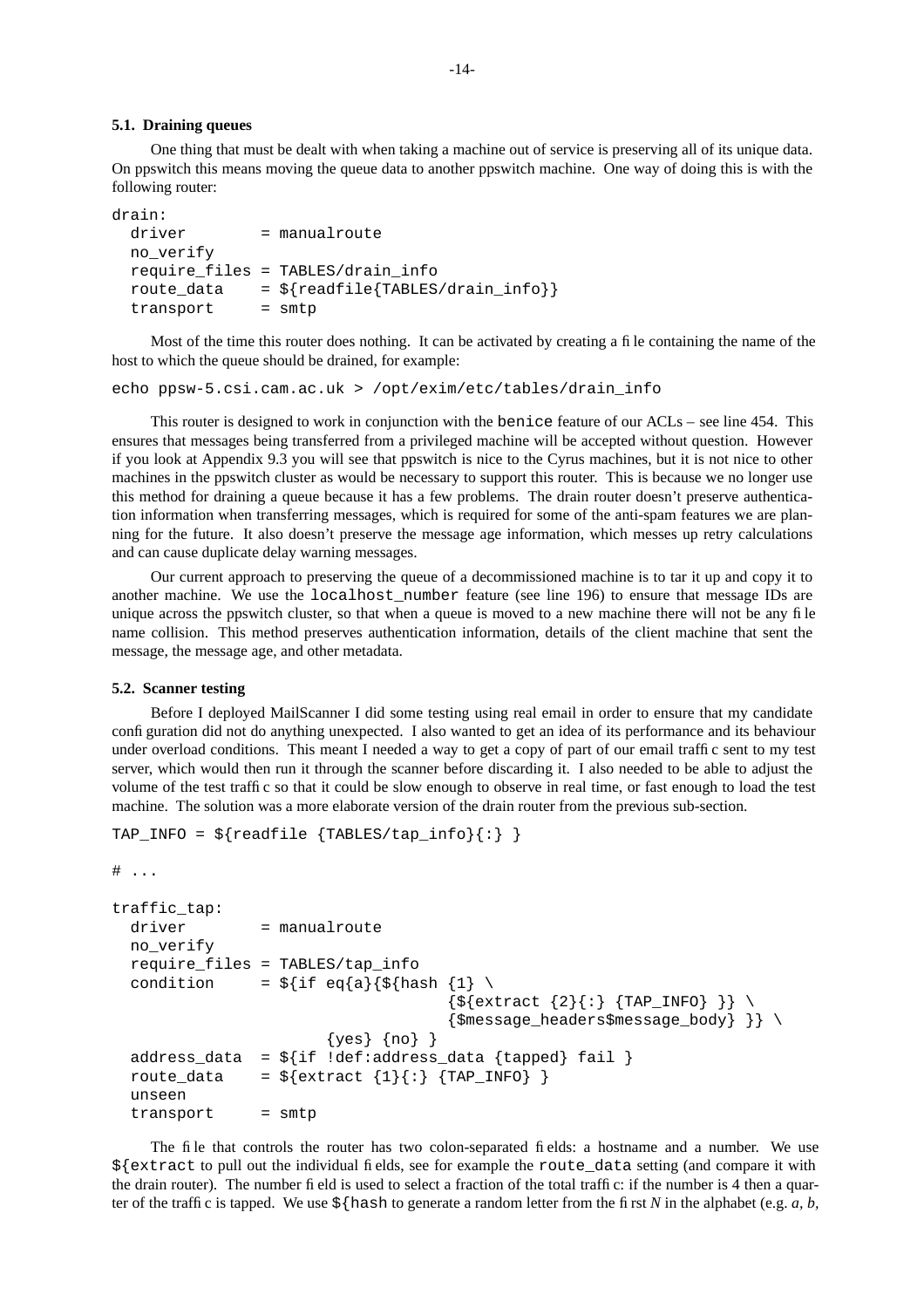$c, d$  if  $N = 4$ ), and the letter is always the same for a given message so that the decision to tap is consistent. If the letter is ''a'' then the message is tapped.

In order to ensure that the testing doesn't affect normal email handling, the traffic tap takes a *copy* of the email. This is done using the unseen setting. However we also have to ensure that a message isn't repeatedly tapped each time it passes through the routers. This is done using the address\_data setting: if no address data has been set, it is set to "tapped"; if it has already been set then the expansion failure causes the traffic tap router to be skipped. Users don't receive duplicate email because the test system is configured to discard it.

### **5.3. An Exim quine**

Readers of the *exim-users* mailing list might have noticed the cryptic signature I use on my postings:

```
<fanf@exim.org> <dot@dotat.at> http://dotat.at/ ${sg{\N${sg{\
N\{\{([^N]^*) ( .) ( .) ( .*)\} {\S1\$3\$2\$1\$3\n\$2\$4\$3\n\$3\$2\$4}\}\N{([^N]*)(.)(.)(.*)}{\$1\$3\$2\$1\$3\n\$2\$3\$4\$3\n\$3\$2\$4}}
```
This is an Exim string expansion ''quine'', i.e. a program whose output is its own source code, named after the logician Willard van Orman Quine. The version in my email signature is laid out to fit the space available, but a shorter and clearer version of the quine is possible:

 ${\sg{\N}{('.*,?)N(.),'.*,'}{\$1\$2N\$0\$2N\$3}}\N{(.',*')N(.),'.*,'}$ 

Quines are constructed in roughly the same way in any programming language. They consist of a quoted string and some code which prints out two copies of the string, one copy in quotes and one copy bare. If the quoted string contains a copy of the code, then you have a quine.<sup>13</sup> In the Exim quine the quoted string appears between the two \N no-expansion markers:

\N\${sg{N\}{(.\*?)N(.)(.\*)}{\\$1\\$2N\\$0\\$2N\\$3}}\N

The code part is an  $\frac{1}{5}$  (sg expansion item, whose first argument is the quoted string (marked with  $\cdots$  below):

 $\{sg\{\cdots\}((.*)N(.)(.*)\}\{\2N\$2N\$0\$2N\$3\}$ 

The second argument is a regex to match against the quoted string. This breaks the string up into a preamble before the first N, the N itself, the following character, and the rest of the string. The character after the N in the quoted string is a backslash, which we capture in the regex match variable \$2 in order to include it in the output without quoting problems. The final  $\frac{5}{5}$  sg argument is its output string, which consists of the preamble  $\frac{51}{4}$ , a quote mark  $$2N$ , i.e. \N, the original quoted string  $$0$ , another quote mark, and a copy of the code consisting of everything from the first }. The output string is peppered with backslashes so that the variables are interpolated after the regex match.

Although this is just a bit of intellectual fun, it also has a purpose: it demonstrates that Exim's string expansions are extremely powerful, and at the same time shows that they can become incomprehensible. This is true for real-world string expansions as much as for kamikaze string expansions – see the discussion about the received\_header\_text setting in section 3.8. The following section describes how you can reduce the problem by using a good layout style.

# **6. Style**

I have diverged somewhat from the style used by the default configuration file in the Exim distribution. The aim of style rules is to improve the readability and maintainability of the file. Exim has a very large number of options, not all of which are clearly named, so you can help the reader by ordering options systematically to suggest what area of functionality they affect. Some parts of Exim's configuration language can become very cryptic, but you can mitigate this with careful layout and judicious use of macros. In this section I'll describe the style rules I use and explain the rationale for them.

# **6.1. Order of sections**

The order of the sections in ppswitch's configuration file is intended to correspond roughly to the order in which they apply to a message, as follows:

• Main configuration

This section must appear first in the file. The order of the items inside it is explained below.

<sup>&</sup>lt;sup>13</sup> This is explained better by David Madore[33].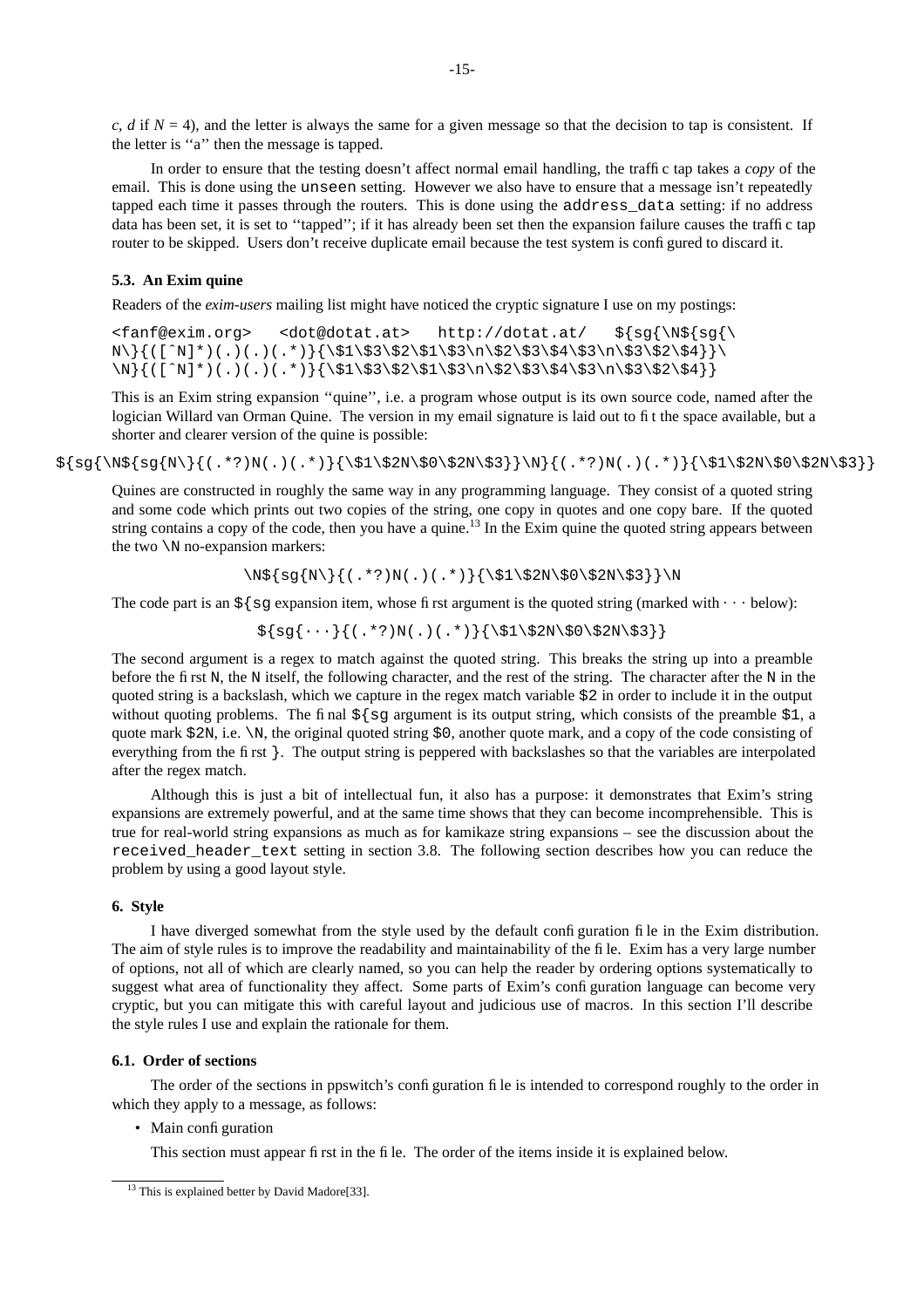• Access Control Lists

This section controls SMTP input, so it appears near the start. Within the section the ACLs are ordered according to the SMTP conversation, i.e. not\_smtp, connect, helo, expn, vrfy, etrn, starttls, auth, mailauth, mail, rcpt, predata, data, quit. However ppswitch's multiple-personality configuration is a little more complicated than that, so the ACLs are ordered first by personality then according to SMTP.

• Local-scan options

We don't use any  $local\_scan$  extension, but if we did the options would go after the ACLs.

• Authenticators

Authentication is closely related to access control, which is why it appears next. This makes most sense when Exim is providing authentication as a service; when it is authenticating as a client it would make more sense to put the authenticators after the transports. However Exim muddles client and server authentication together, and since server authentication is more common I have decided to put the section here.

• Rewrite rules

Addresses are rewritten before they are routed, so the rewrite rules appear immediately before the routers. Rewrite rules can also apply at SMTP time before the ACLs run, but this is a discouraged and rarely-used feature, so this section is most comfortable here.

• Routers

This section slots in logically between the rewrite rules and the transports.

• Transports

After a message has been routed it is transported, so the transports section appears next.

• Retry rules

Finally, if a message is not delivered successfully it is retried at a later time, so the retry rules appear last.

### **6.2. Main configuration section**

As well as general configuration directives, this section contains macro definitions (which I put first) and named list definitions (which I put between the macros and the general directives).

I've used macros fairly heavily, for about three different purposes: to abbreviate pathnames; to hide complicated lookups; and to make ACL variable names more readable. In all cases the macros replace a string which appears a number of times in the configuration, so they also help to ensure that consistent settings remain so. They are also particularly useful for improving readability, especially for complicated string expansions. The idea of using them to provide more meaningful names for ACL variables is due to Matthew Newton of the University of Leicester.

The main configuration directives can easily become unwieldy: ppswitch's configuration has nearly 200 lines of them. Fortunately the Exim specification includes lists of the directives divided into categories, and I have used these categories to divide up the section into groups of related directives. Some directives are listed in more than one category in the specification, and this provides you with some flexibility in ordering your configuration.

## **6.3. Routers**

A large proportion of the logic of an Exim configuration is in its router configuration, so it is important to make the routers easily understandable by people reading the configuration file (including the original author weeks later!). Fortunately routers are usually quite short and simple-looking, but there is a large number of router options some of which have quite subtle behaviour. You can improve the clarity of the configuration by careful ordering of the router options, as follows:

- First declare the router's driver.
- Then put any preconditions, in the order in which they are tested. This is described in the ''Router Preconditions'' section of the Exim specification.
- Some router options can cause a router to decline or pass, for example, if string expansion fails. This is similar to the effect of failed a precondition, so these options should appear next. Generic options should come before per-driver options.
- Most of the per-driver options that can affect whether the router accepts are related to configuring the actions of the router, so immediately after them come the other per-driver options that configure the core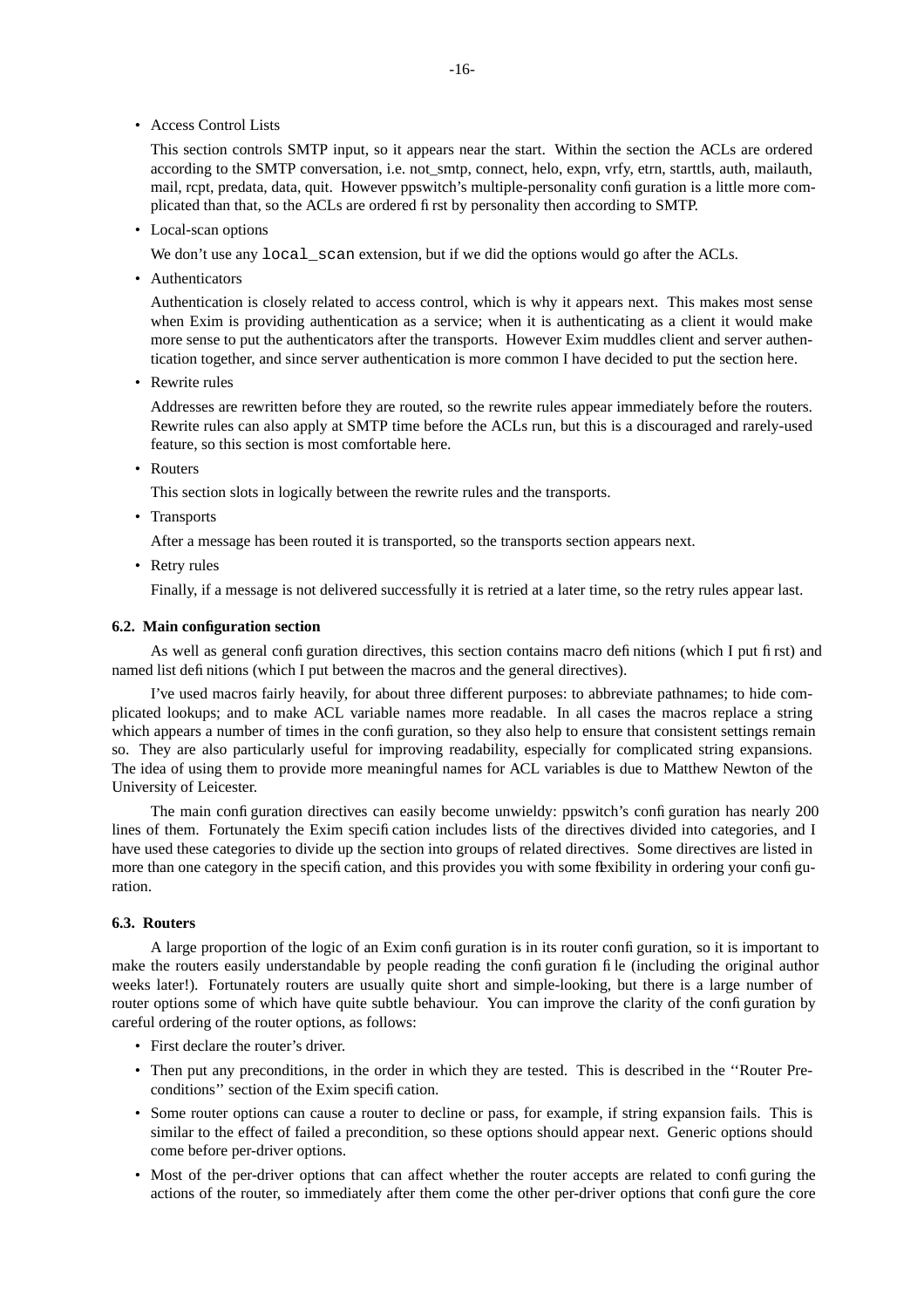functions of the router.

- Next come the various options that control subsequent routing, such as which router to use instead of the following one when this router does not accept. The redirect router also has some per-driver options which fall into this category.
- Finally come the options related to the transport that is set up by the router. A few of these are expanded in a specific order, so they should appear first in the order: errors\_to, headers\_add, headers remove, transport. The redirect option also has a few transport options which can appear next, followed by any of the remaining transport-related options.

### **6.4. Transports**

Transports tend to be rather simpler than routers from the configuration point of view. They have fewer clear criteria for deciding in which order to write the options, but at the same time the order matters less for clarity. I use the following guidelines:

- First declare the transport's driver.
- Then put any options that affect the delivery destination, or whether delivery is successful.
- Closely related to the preceding are the options that can be used to override the result of routing, so they come next.
- Then options that alter the message before delivery, or which affect its format.
- Finally put any options that don't fall into any other category.

### **6.5. Layout**

In the default configuration file, the equals signs in the ACL section are lined up vertically. I have extended this to the other sections of the configuration. This helps to visually separate the option names from their values, making the option names easier to read especially when options of widely differing lengths appear next to each other.

One disadvantage of this is that it tends to make option values march off the right-hand-side of the screen, especially in the ACL section. To reduce this problem I have put the ACL conditions and modifiers under their controlling verb, indented slightly. Two features alter the logic of ACL verbs: the not-operator ''!'' and the endpass modifier; I line these up under the ACL verb.

Another ACL style guideline worth noting is to always put any message modifier first (unless there are special reasons for putting it later). This avoids confusing mistakes caused by the short-cutting logic of ACLs, especially in the case of the require verb.

## **6.6. String expansions**

This is where there is the most scope for making Exim configurations hard to read, let alone understand and maintain! Exim allows you to add white space and line breaks at certain points inside string expansion expressions without affecting the result, and this can be used to improve readability. In general, my rule is to space out the inside of expansion items<sup>14</sup> (where white space is not significant) so that the item's arguments are separated and the closing brace is not cuddled<sup>15</sup>. (Exim requires the opening brace and keyword to cuddle.) Whitespace in nested braces inside expansion items is usually significant, so nested braces are cuddled, as are braces around expansion operators<sup>16</sup>.

The general spaced-out rule has exceptions where that improves readability, for example the condition part of a  $\frac{1}{2}$  if is not spaced out in order to keep it as a visually distinct unit from the other arguments. In fact there are several expansion items which end with two arguments for the success and failure cases (which are spaced out) following the non-optional arguments (which are not spaced out). If the line needs to be broken for length reasons, this is done before the success argument.

These rules are not very clear when described in the abstract, so I'll list prototype layouts for individual expansion items which aren't simply spaced-out. I have indicated good places to break the line with a backslash "\"; if you need more breaks than this, breaking between  $\{yes\}$  and  $\{no\}$  is always an option – on the other hand the  $\{yes\}$  and  $\{no\}$  parts (or just the  $\{no\}$  part) may always be omitted<sup>17</sup>. Arguments on subsequent

<sup>&</sup>lt;sup>14</sup> Expansion items start with a bare keyword, for example  $\frac{1}{2}$  [if.

<sup>&</sup>lt;sup>15</sup> By "cuddled", I mean {cuddled} as opposed to { not cuddled }.

<sup>&</sup>lt;sup>16</sup> Expansion operators start with a keyword and a colon, for example  $\frac{1}{5}$  {md5:.

<sup>&</sup>lt;sup>17</sup> This is a new feature of  $\frac{1}{5}$  {if in 4.50.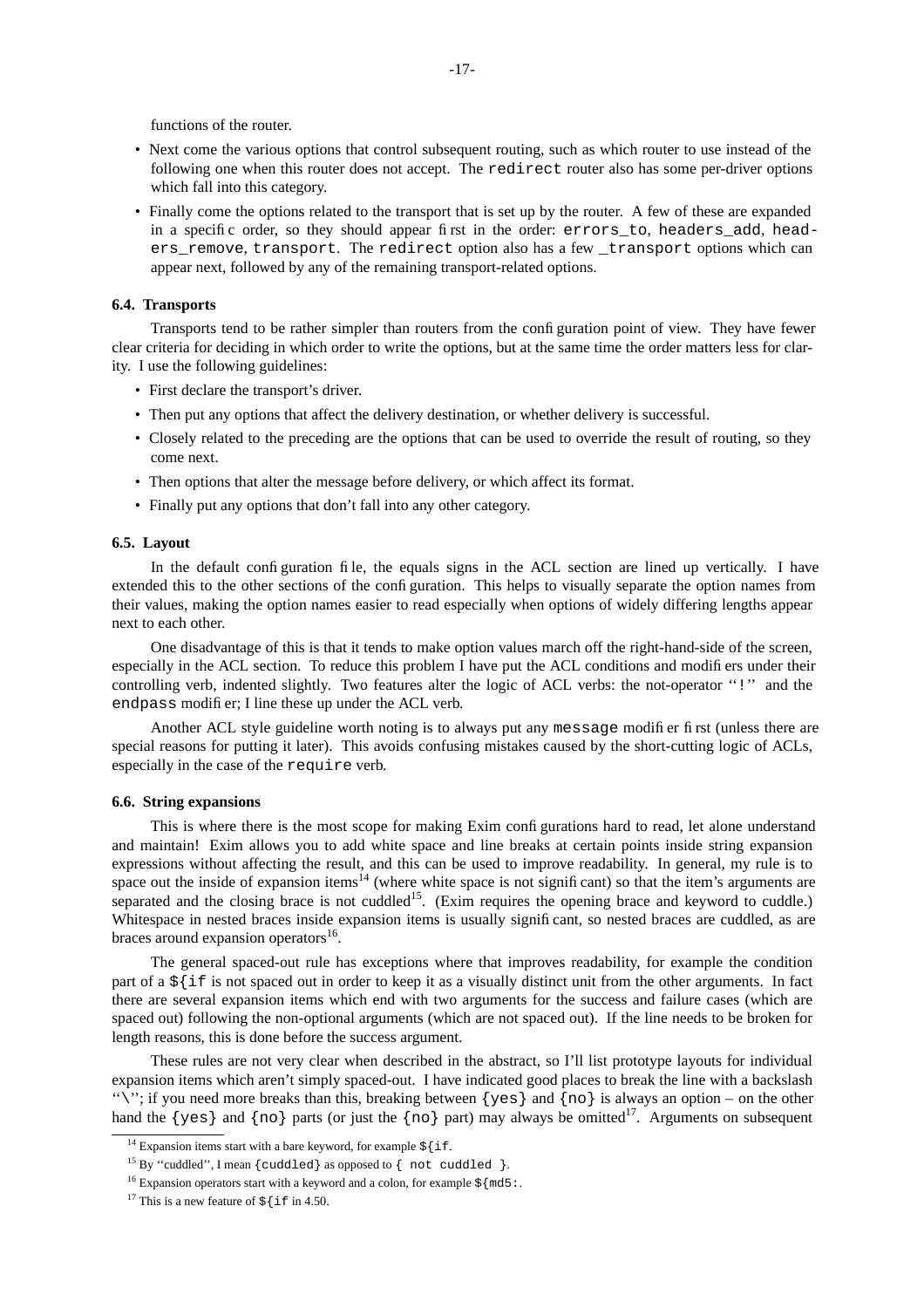lines should usually be lined up under the first argument. There are two exceptions to this: conditions, which are covered below; and single-key lookups with a long key, where the type should be lined up under the lookup keyword.

```
${extract} {key}{string} \ \{yes\} {no} \}${extract {num}{sep}{string} \ \{ \} \} \${hash _{n}{m} {s} {string} }
${hmac {type}{secret} {string} }
$ \{ \text{if cond} \setminus \{ \text{yes} \} \} \}${loop type{query} \ \{yes\} \ \{no\} }\${loop {key} \setminus type {file} \setminus {yes} {no} \}${substr {n}{m} {string} }
${tr {string} {chars}{replace} }
```
Complicated expansion conditions in  $\frac{1}{2}$  if items can easily get unwieldy because of the number of extra pairs of braces required by the and  $\{\}$  and or  $\{\}$  conditions. As for other conditions, I cuddle up the condition and its braces, except that I do *not* cuddle the braces around each inner condition and I break the line between them. A prototype layout would be:

$$
\begin{array}{c}\n\text{Set}\n\text{if } \text{cond} \{\text{ inner} \{\} \} \} \ \setminus \ \{\text{ inner} \{\} \} \} \ \setminus \ \{\text{yes} \} \ \{\text{no} \} \}\n\end{array}
$$

Similar layout can be used for the saslauthd condition:

```
$ \{ \text{if} \text{ sslauthd} \{ \text{[user} \} \} \} \\{yes\} \{no\} }
```
The general effect of the rules on complicated nested expansion expressions is to cause closing braces to cluster in singles or pairs, which makes them easier to count and match with their opening braces. There are a number of examples of this in the configuration file: see the HERMES CYRUS macro at line 55; the smtp banner setting at line 248; the received header text setting at line 287; the back-logging check in the ACL at line 612; the callback verification conditions at line 647; the HELO verification tests at line 659; the authentication lookups at line 718; and the non-empty file check at line 960.

### **7. Future work**

A system administrator's work is never done. There are a number of areas in which ppswitch's current implementation is not ideal, and of course we are working to improve them.

## **7.1. Anti-spam**

In the anti-spam area the major problem at the moment is that users have no control over SMTP-time checks. This is only OK so long as the one-size-fits-all approach is neither too strict nor too loose. A related problem is that scoring email and allowing users to filter probable spam into a separate mailbox often has the same effect as silently throwing away email, since users rarely check their spam folder. Again, this is only OK if the scoring is reasonably accurate.

Therefore we are currently working on infrastructure that will allow users to control some personal settings on ppswitch. The immediate goal of this is to implement forgery protection and collateral spam detection[34] (which will be a per-user option). When we replace MailScanner (or perhaps supplement it) with the Exiscan content scanning features that are built-in to Exim from version 4.50, users will also be able to set a spam score threshold above which email will be rejected at SMTP time instead of filtered into a spam folder.

Other planned work includes the implementation of Client SMTP Authentication[35]. This will replace most of the HELO heuristics with DNS lookups. There's also scope for better use of Exim's logs to provide data that could be used for a locally-maintained blacklist.

### **7.2. Mailing lists and domains**

The current locally-develop mailing lists system lacks many features that are nowadays considered to be basic requirements. These include automatic subscription and unsubscription, bounce handling, a web-based user interface, and better MIME handling, including proper internationalization.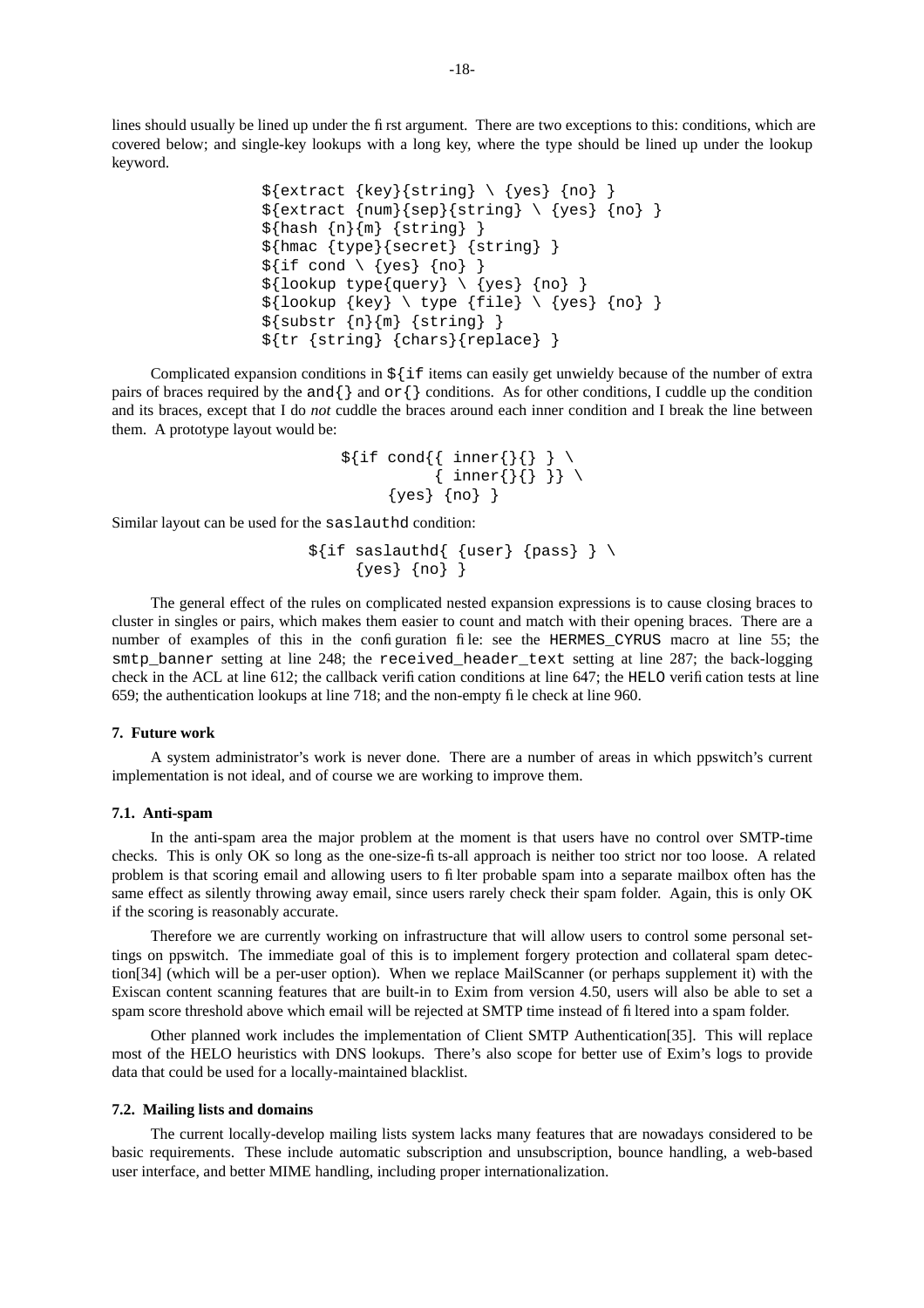My colleague David Carter is currently adapting Mailman[36] to integrate with our local web authentication system[37]. I also have a deep background project to improve Exim's handling of large recipient lists, in particular to allow concurrent DNS lookups when routeing addresses, which should make it reasonable for Exim to handle large mailing lists directly instead of relying on the mailing list manager to divide them into smaller batches.

There are similar requests for the Managed Mail Domain service: automated management of the domain's aliases file, and a more modern user interface. However given that this does not affect a large number of users, it is not currently a priority.

### **7.3. Reliability and availability**

We currently rely on DNS round-robin to spread the load across the ppswitch machines. This has a number of disadvantages. If a machine fails we have to perform an emergency DNS update, and even then the broken address may remain cached for up to a day. When we take systems out of service for reconfiguration, we must consider DNS propagation delays, and even after taking them into account some systems will still cache IP addresses for longer than the TTL. This leads to unnecessary support questions, and means we have to implement a special IP address (131.111.8.129) for long-running client hosts.

The solution to this would be to deploy a front-end load balancer which handles configuration changes and failures gracefully, so that users are not disrupted by them.

A further problem is that ppswitch depends on the hardware SCSI RAID controllers in each machine for storage reliability: there is no higher-level replication as there is for the Cyrus message store. Catastrophic failure of a machine would mean the loss of hundreds of messages. Fortunately, in the past we have been able to recover queued messages from the remains of broken machines[38]. A solution to this might involve low-level replication technologies, though we tend to prefer application-level replication since it's easier to understand and debug.

### **8. Conclusion**

Exim is an extremely flexible MTA. This paper has shown how we use this flexibility to provide a richly featured email service, with a very simple architecture that reduces the complexity of system management and scaling. This is especially due to the expressiveness of Exim's SMTP-time policy control, in the form of its Access Control Lists. Although our email routeing and delivery requirements are not especially complicated, Exim allows some nice simplifications and optimizations, and when we do need to perform stunts we can usually do so without extra programming. Exim's configuration can become cryptic unless care is taken with layout, so I have dev eloped a style which makes it easier to read our configuration file.

Our configuration uses several of Exim's latest features, which have been implemented by Philip Hazel at least partly because of local needs. Examples include RFC 2476 message submission mode and some of the call-out options. Other options developed for use in Cambridge which do not appear in this configuration include the mua\_wrapper mode and the enhanced DNS lookup features. Our plans for the future mean that this is likely to continue to be the case.

## **9. Appendices: configuration files and tables**

The following sub-sections contain the live, unedited configuration files from our service machines. Not all the configuration files have been included; in order to avoid uninformative repetition I have just provided example lines from some tables. The configuration is not quite warts-and-all, because we maintain notes on future configuration plans and testing configurations in a different branch of our revision management system.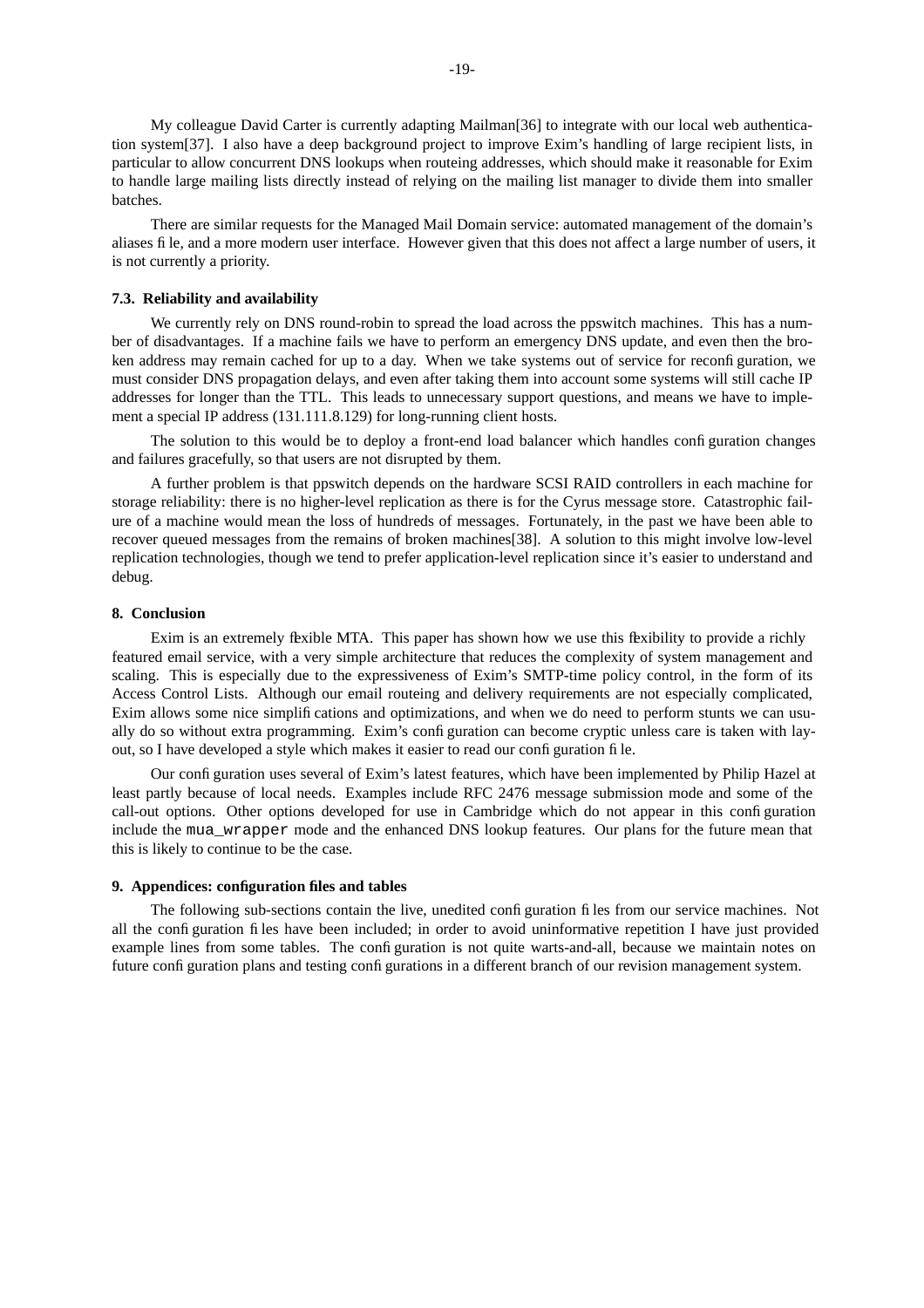-20-

## **9.1. Exim configuration on ppswitch**

0001 # \$Cambridge: hermes/conf/exim/etc/etc.ppsw/configure,v 1.294 2005/02/12 00:38:08 fanf2 Exp \$ 0003 ###################################################################### MAIN CONFIGURATION SETTINGS 0005 ###################################################################### 0007 ## Macros for locating various files. 0009 # data that comes from other machines 0011 CERTS = /opt/dist/certs  $DOMAINS = /opt/dist/domains$ <br> $LISTS = /ont/dist/lists$ 0013 LISTS = /opt/dist/lists USERS = /opt/dist/users 0015 # configuration that belongs to the Exim package 0017 DB = /opt/exim/etc/db 0019 TABLES = /opt/exim/etc/tables 0021 ## Behaviour changes based on our name 0023 INTERFACE\_PARAM =  $$$ {lookup {\$interface\_address} cdb {DB/addrparams.cdb} <br>SENDER\_PARAM =  $$$ {lookup {\$sender\_host\_address} cdb {DB/addrparams.cd  $S = \frac{1}{2} \left\{ \text{lookup} \left\{ \text{Ssender\_host\_address} \right\} \text{ cdb} \left\{ \text{DB/address} \right\} \right\}$ 0025 PARAM = INTERFACE\_PARAM 0027 NAME  $=$   $\{extract \{name\} \{PARAM\} \{\$value\} \{localhost\} \}$ 0029 FULL HOSTINFO = \$primary hostname (\${if def:interface address \ 0031 The state of the state of the state of the state of the state of the state of the state of the state of t  $\{NAME\}$  } ) 0033 ## Some abbreviations for ACLs and routers 0035 # ACL variable names 0037 # # time to delay if the sending host is dodgy  $0039$  ACL DELAY = acl c0 # 0041 # the client's HELO name was wrong  $ACL$  HELO =  $acl$  c1  $0043 +$ # We are too busy  $0045$  ACL BUSY = acl\_c2 0047 # standard callout timeouts  $CATJ.TTMR$  $0.049$  CALLTIME =  $4$ m, maxwait=4m, connect=30s 0051 # check local port is 25 # 0053 PORT25 =  $\{if = {25}\}$  $[interface$ 0055 # Map a Hermes user to their Cyrus store. If the username is invalid, # return an empty string which causes the routers to decline. Otherwise 0057 # return the name of the user's Cyrus message store. # 0059 HERMES CYRUS =  $$$ {lookup {\$local part} cdb {USERS/hermes cancelled.cdb} \  $\{\}$  {\$ $\{100 \text{kup} \}$  {\$local\_part} cdb {USERS/cyrus.cdb} }} } 0061 ## Domain and host lists. 0063 # List of domains handled on PPSW itself  $0065 +$ # This list includes ppsw.cam.ac.uk which is \$qualify\_domain. 0067 # It is handled in the same way as normal managed mail domains. # 0069 # This list also includes the special domains cam.ac.uk  $0071 \pm$  hermes cam ac uk lists.cam.ac.uk 0073 # whose special-case aliases are handled as managed mail domains but # which have a lot of additional addresses routed by other means.  $0075 +$ domainlist local\_domains = \ 0077 cdb;DOMAINS/domainlist.cdb :\ cdb;DOMAINS/longshort.cdb 0079 # List of domains that PPSW will relay to 0081 #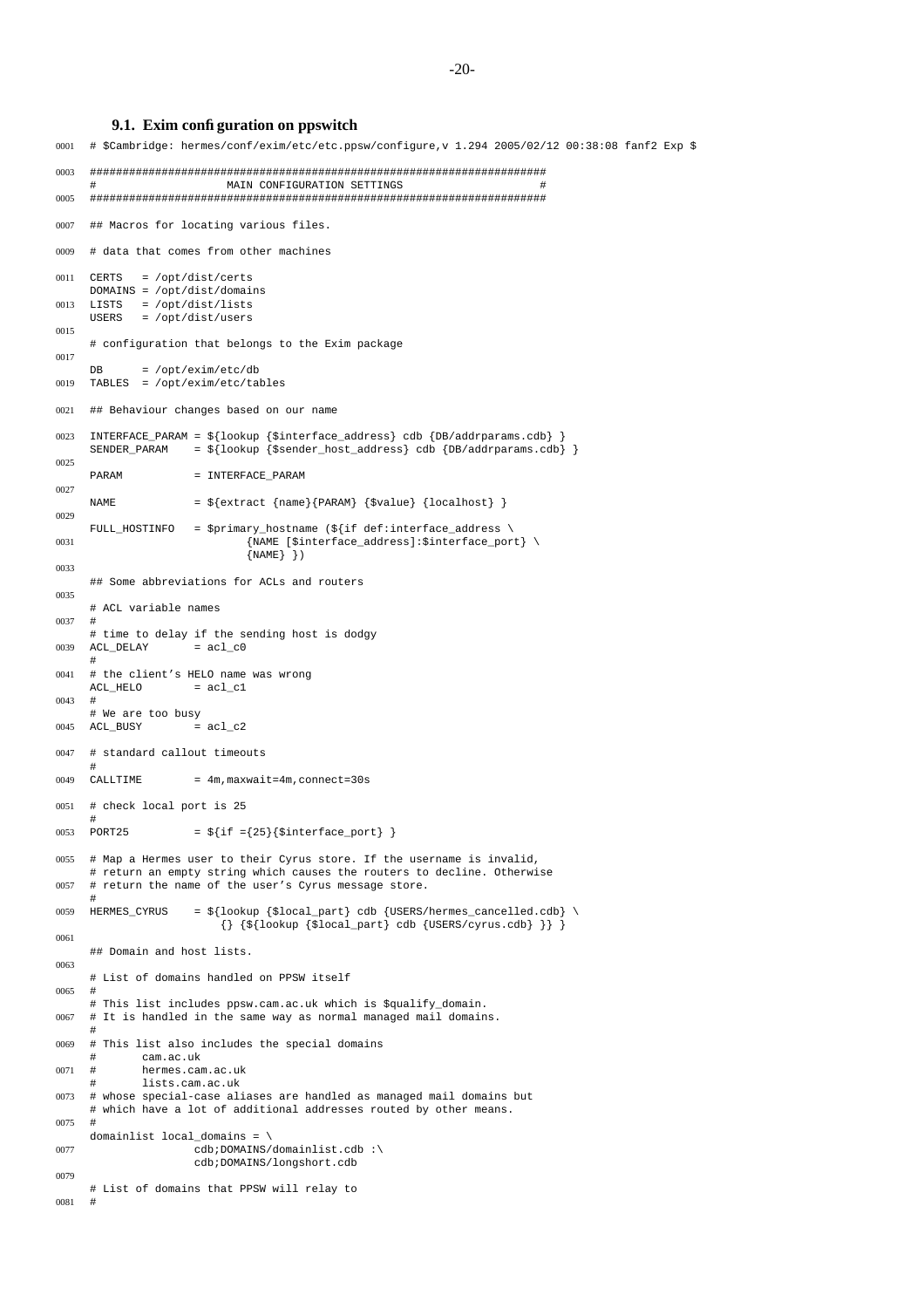```
domainlist relay_domains = \
0083 cdb;DB/special_routes.cdb :\
                     partial-cdb;DB/relay_domains.cdb
0085
     # Lists of all host names which might refer to us.
0087 # ppsw.cam.ac.uk aka $qualify_domain is not included.
     #
0089 domainlist our_names = \setminuscdb;DB/ppswnames.cdb
0091
     # Special-case domains for handling postmaster email,
0093 # including domain literals [IP addresses].
     #
0095 domainlist postmaster domains = \sqrt{ }+our_names :\
0097 @[]
0099 # List of all domains known to PPSW,
     # including the local host to make automated postmaster contact possible
0101 #
     domainlist our_domains = \
0103 +local domains :\
                     +relay_domains :\
0105 +postmaster domains
0107 # Local parts which should be present in all domains
     # and which should not be filtered.
0109 #
     localpartlist postmasterish = \setminus0111 postmaster :\
                     abuse
0113
     # We are prepared to relay outgoing email from these hosts,
0115 # and we give them favourable MX service.
     #
0117 hostlist relay_hosts = \setminusTABLES/cudn_nets
0119
     # We will not deliver email to these hosts, and will reject email with
0121 # an envelope-from domain that resolves to one of these hosts.
     #
0123 hostlist bad_hosts = \
                     TABLES/bad_nets :\
0125 net-cdb;DB/badtlds.cdb
0127 ##
     ## Configuration options.
0129
     ## See Chapter 14 of the Exim specification for the categories.
0131 + #0133 ## Exim parameters
0135 # to facilitate moving the queue from one machine to another using tar
     #
0137 localhost\_number = \S{\substack{\text{substr\_5\_1:\$primary\_hostname}}0139 # special spool handling for MailScanner
     SPOOL = /spool/exim<br>= /spool/exim<br>= spool
0141 spool directory
     split_spool_directory = true
0143
     ## Privileged users
0145
     deliver_drop_privilege = true<br>never users = root
0147 never_users = root
     trusted\_groups0149
     ## Logging
0151
     # log to the same place regardless of spool directory<br>log_file_path = syslog:/spool/exim/log/%slo
0153 log_file_path = syslog:/spool/exim/log/%slog
     process_log_path = /spool/exim/exim-process.info
0155 syslog_facility = local5
0157 # sensible timestamp handling
     log_timezone = true<br>syslog_timestamp = false
0159 syslog_timestamp0161 # performance and content sanity<br>message_logs = false
     message_logs
0163 print_topbitchars = true
     syslog duplication = false
```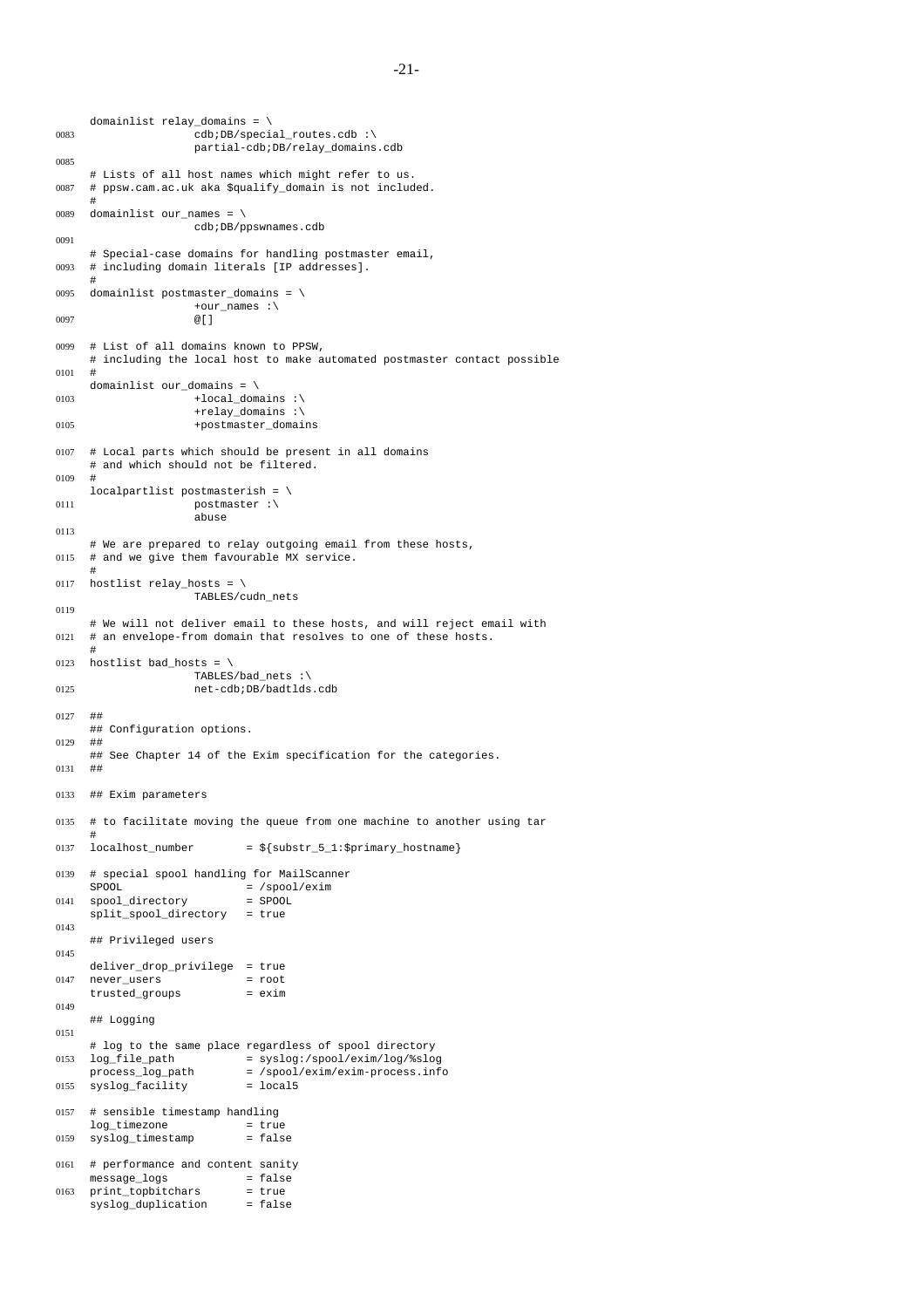```
0165
     # adjust logging detail: don't log no-ops; log interface information
0167 # so we can tell the difference between ppsw and smtp.hermes; message
     # reception confirmation (often includes message-ID); more address
0169 # information on each line to reduce the need for exigrep and make the
     # delays caused by MailScanner less of a readability problem.
0171 .ifdef DEBUG
     log_selector = +all
0173 .else
     log_selector = -retry_defer -skip_delivery -host_lookup_failed \
0175 +incoming interface +incoming port +smtp confirmation \
                        +sender on delivery +return path on delivery +delivery size \
0177 +{\tt received\_recipients} +all_parents +address_rewrite \
                        +tls_certificate_verified +tls_peerdn \
0179 +smtp protocol error +smtp syntax error \
                        +deliver time +queue time \
0181 -lost_incoming_connection
      .endif
0183
     ## Resource control
0185
     # These protections need to take into account MailScanner's need to do
0187 # MIME explosion.
0189 check_spool_inodes = 1000
     check_spool_space = 1000M
0191
     # ppsw has a generous message size limit, Hermes less so --
0193 # see also the cyrus LMTP limit and the Exim client limit<br>message_size_limit = \frac{2}{\pi} = \frac{2}{\pi} = \frac{2}{\pi}= ${extract {msgsizedim}{PARAM} {$value} {100M} }0195
     # Note that there are seven concurrent MailScanner processes, and that
0197 # (for SMTP input) we queue_only anyway, so the queue_only_load helpls
     # mostly with mailing list messages.
0199
     smtp_accept_max_per_host = 10
0201
     deliver_queue_load_max = 20.00
0203 queue_only_load = 10<br>queue run max = 20
     queue_run_max
0205 \text{sntp\_accept\_max} = 400<br>
\text{sntr}_{\text{p}} accept reserve = 20
     smtp_accept_reserve = 20<br>smtp_load_reserve = 15.00
0207 \text{sntp\_load\_reserve} = 15.00<br>\text{sntp\_reserve\_hosts} = \text{+relay\_hosts}smtp_reserve_hosts
0209
     ## Policy controls
0211
     # The default ACL name is based on the default NAME of localhost.
0213
     acl smtp connect = acl conn ${extract {ac1}}{PARAM} {svalue} {local}0215 acl_smtp_belo = acl_helo_${extract {acl}{PARAM} {$value} {local} }
      acl_smtp_rcpt = acl_rcpt_${extract {acl}{PARAM} {$value} {local} }
0217 acl_smtp_data = acl_data_${extract {acl}{PARAM} {$value} {local} }
0219 acl_smtp_vrfy = accept
0221 ## TLS
0223 # server-side TLS settings
     tls_advertise_hosts = \sqrt[5]{if exists{{\text{CERTS}}}{server}/{\text{NAME}}} {\{\})}
0225 tls_certificate = CERTS/server/NAME
     tls_dhparam = CERTS/dhparam<br>tls_on_connect_ports = 465
0227 tls_on_connect_ports
0229 # Eudora/Outlook bug: if we ask it for a client certificate,
     # it bails out instead of declining gracefully.
0231 # For more info see the interoperability section of
     # http://www.sendmail.org/˜ca/email/starttls.html
0233 # This makes client TLS authentication hard to support :-(
      #
0235 # We'll have to think more about the interaction with AUTH
     # advertisement too, since it's currently keyed on the use of
0237 # TLS (rather than the use of the submission service) whereas
     # verify = certificate is more of an smarthost thing.
0239
     #tls_try_verify_hosts = *
0241 #tls_verify_certificates= CERTS/client
0243 ## Incoming SMTP
0245 # see also tls_on_connect_ports above
     daemon\_smtp\_ports = 25 : 465 : 587
0247
```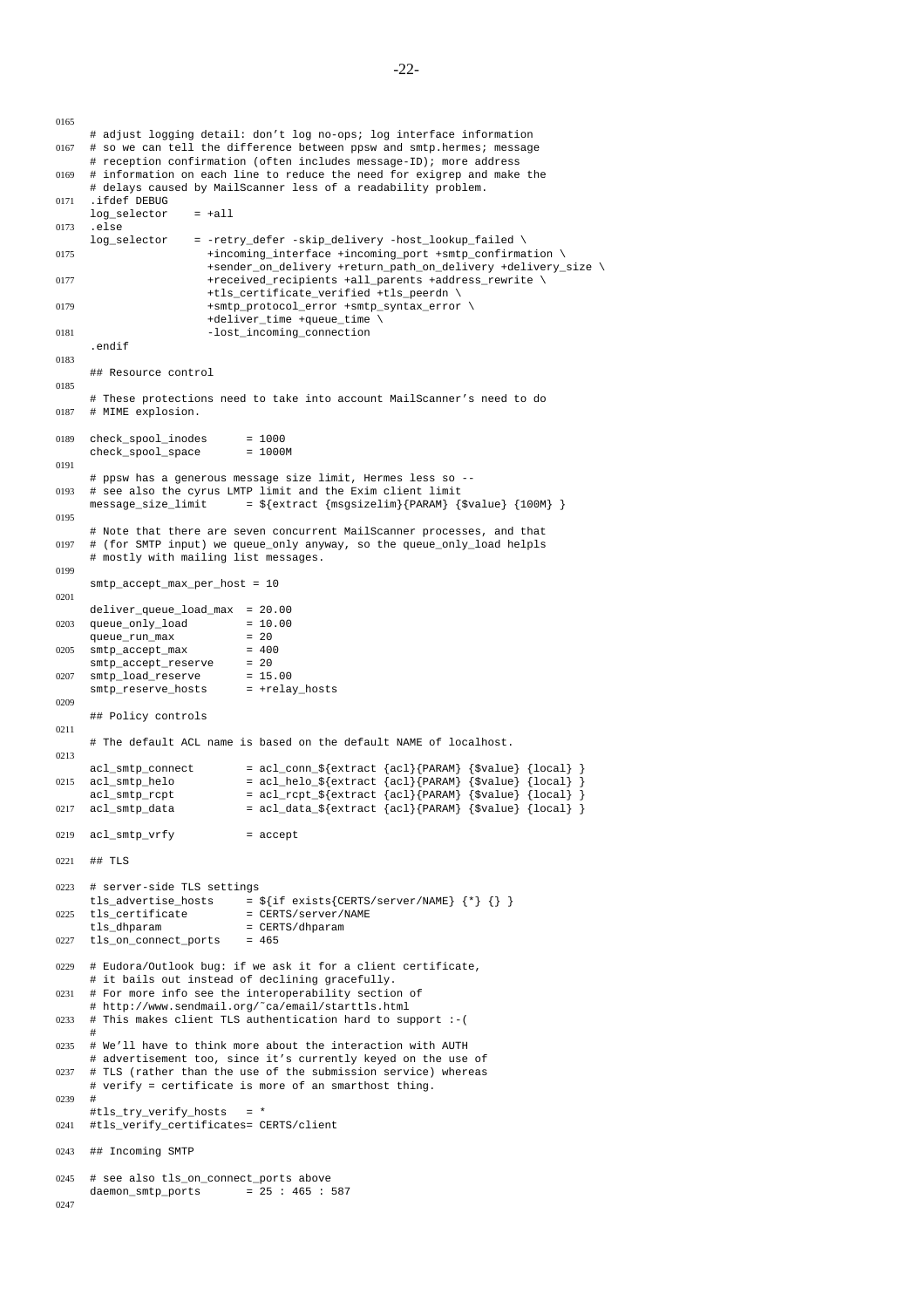```
# optionally attempt to confuse ratware
0249 \text{smtp\_banner} = \setminusFULL_HOSTINFO ESMTP Exim $version_number+ppsw+$compile_number $tod_full\
0251 \{if <math>match\{PARAM\} \{acl=mx\}</math> <math>\{fun <math>l/usr/bin/fortune -s\}</math> <math>\{n$value\}</math> }0253 # Make ESMTP PIPELINING available in all cases except when in submission mode.
     # This is an attempt to make the error handling of Outlook better, so that it
0255 # reports the response to RCPT instead of the response to DATA when a message
     # is rejected. We also turn off synchronization checks to allow for crapware
0257 # that tries to pipeline anyway.
      #
0259 pipelining_advertise_hosts = ${if match{PARAM}{acl=submit} {:} {*} }
0261 #abit of good cop / bad cop with helo
     helo allow chars = "0263 helo_try_verify_hosts = *
0265 # reverse DNS information is useful
     helo\_lookup\_domains = *<br>host lookup
0267 host lookup
0269 # ident lookups are not and cause firewall problems.
      rfc1413_hosts = :
0271 rfc1413_query_timeout = 0s
0273 smtp_return_error_details
0275 ## Message processing
0277 # only for postmaster
     allow_domain_literals
0279
     # never send email to another ppsw machine
0281 hosts_treat_as_local = +our_names : $qualify_domain
0283 # email domain on locally-generated messages
     qualify_domain = ppsw.cam.ac.uk
0285 remote_sort_domains = *.cam.ac.uk : *.ac.uk : *.uk
0287 # tweaked so that it is clear which way the message arrived
     # for reference, the default is:
0289 #
     # received_header_text = Received: \
0291 # \sqrt{if def: sender\_rcvhost \{from §sender\_rcvhost\n}\}{\sqrt{5}} {if def:sender_ident {from $sender_ident } }
0293 # \frac{1}{2} \frac{1}{2} \frac{1}{2} \frac{1}{2} \frac{1}{2} \frac{1}{2} \frac{1}{2} \frac{1}{2} \frac{1}{2} \frac{1}{2} \frac{1}{2} \frac{1}{2} \frac{1}{2} \frac{1}{2} \frac{1}{2} \frac{1}{2} \frac{1}{2} \frac{1}{2} \frac{1}{2} \frac{1}{2} \frac{1}{2} \frac{by $primary hostname \
0295 # \frac{1}{2} ${if def:received protocol {with $received protocol} } \
              \{if \ def: tls_cipher \{(Stls_cipher)\n\}\}\0297 # (Exim Sversion number)\n\t\
              id $message_id\
0299 # \{ \text{def} : \text{received for } {\hbox{\bf{for}} } \text{received for } } \}#
0301 received header text = Received: \setminusfrom ${if def:sender_rcvhost {$sender_rcvhost\n\t} \
0303 {\S} {\S[if def:sender_ident {$sender_ident } {localhost } }
                         ${if def:sender_helo_name {(helo=$sender_helo_name) } }} }\
0305 by FULL_HOSTINFO\n\t\
              ${if def:received_protocol {with $received_protocol } }\
0307 \int \int \text{d}f \cdot \text{sender} \cdot \text{host}\_ \ \text{authentication}{($sender_host_authenticated:$authenticated_id) } }\
0309 \{if \ def: tls_cipher \({$tls_cipher}{\h} \}\id $message_id (Exim $version_number)\
0311 \{if \ def: received\_for \{ for \ } \lceil \left( \frac{1}{n} \right) \} \right\}(return-path <$sender_address>)
0313
     ## Frozen, bounce, and warning messages
0315
     bounce_return_body
0317 bounce_return_size_limit = 10K
     errors_reply_to = postmaster@cam.ac.uk
0319
     # single warning after 24h (30d will never be reached)
0321 delay_warning = 24h:30d
0323 ignore_bounce_errors_after = 24h
     auto thaw = 8h0325
     ######################################################################
0327 # ACL CONFIGURATION
     ######################################################################
0329
     begin acl
```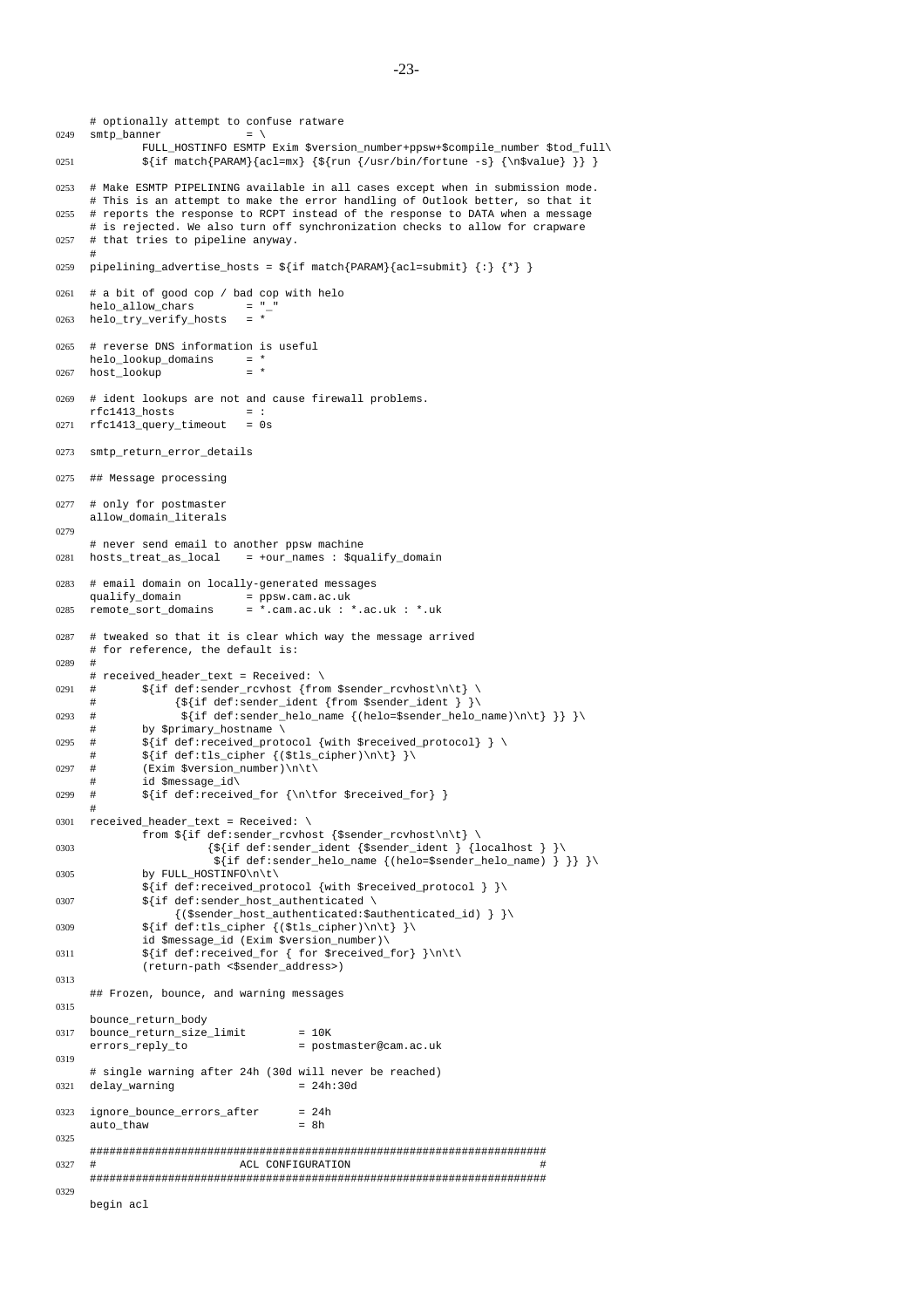###################################################################### 0333 # ACLs for messages sent via localhost 0335 # 0337 acl\_conn\_local: accept 0339 acl\_helo\_local: 0341 accept 0343 acl\_rcpt\_local: 0345 # Be secure in case of config cock-up. 0347 require -<br>message = No SMTP service for unauthorized users 0349 hosts = : @[] : 0351 # Check all envelope addresses. 0353 require verify = sender 0355 verify = recipient/callout=use\_sender,defer\_ok acl = aux\_verify\_sender 0357 accept 0359 # end of acl\_rcpt\_local 0361 acl\_data\_local: 0363 accept 0365 ###################################################################### # 0367 # ACLs for the smarthost service # 0369 acl\_conn\_smart: 0371 accept 0373 acl\_helo\_smart: accept 0375 acl\_rcpt\_smart: 0377 # This service is only available on port 25. 0379 require 0381 message = No SMTP service for unauthorized users<br>
condition = PORT25 condition 0383 # Make it easy to get help. 0385 accept<br>domains  $0387$  domains =  $+0.017$  domains local\_parts = +postmasterish 0389 # Accept email from machines we should be nice to without question. 0391 accept 0393 condition =  $\frac{1}{2}$  {extract {benice} {SENDER\_PARAM} } 0395 # The sender must be allowed to relay through us, # or the recipient must be in the smarthost domain. 0397 # The latter is so that the smarthost can be its own MX, # to avoid confusion from clients that use the MX instead 0399 # of the A record to route outgoing email. 0401 deny<br>message = No SMTP service for unauthorized users 0403 ! hosts = +relay\_hosts<br>! domains = NAME ! domains 0405 deny 0407 ! hosts = +relay\_hosts<br>domains = NAME domains<br>! verify 0409 ! verify = recipient/callout=use sender,defer ok 0411 # Set up submission mode, in case we accept the message.

0331

0413 # certain clients, but since this service may be relaying

<sup>#</sup> We have to fix up partly-formed messages to support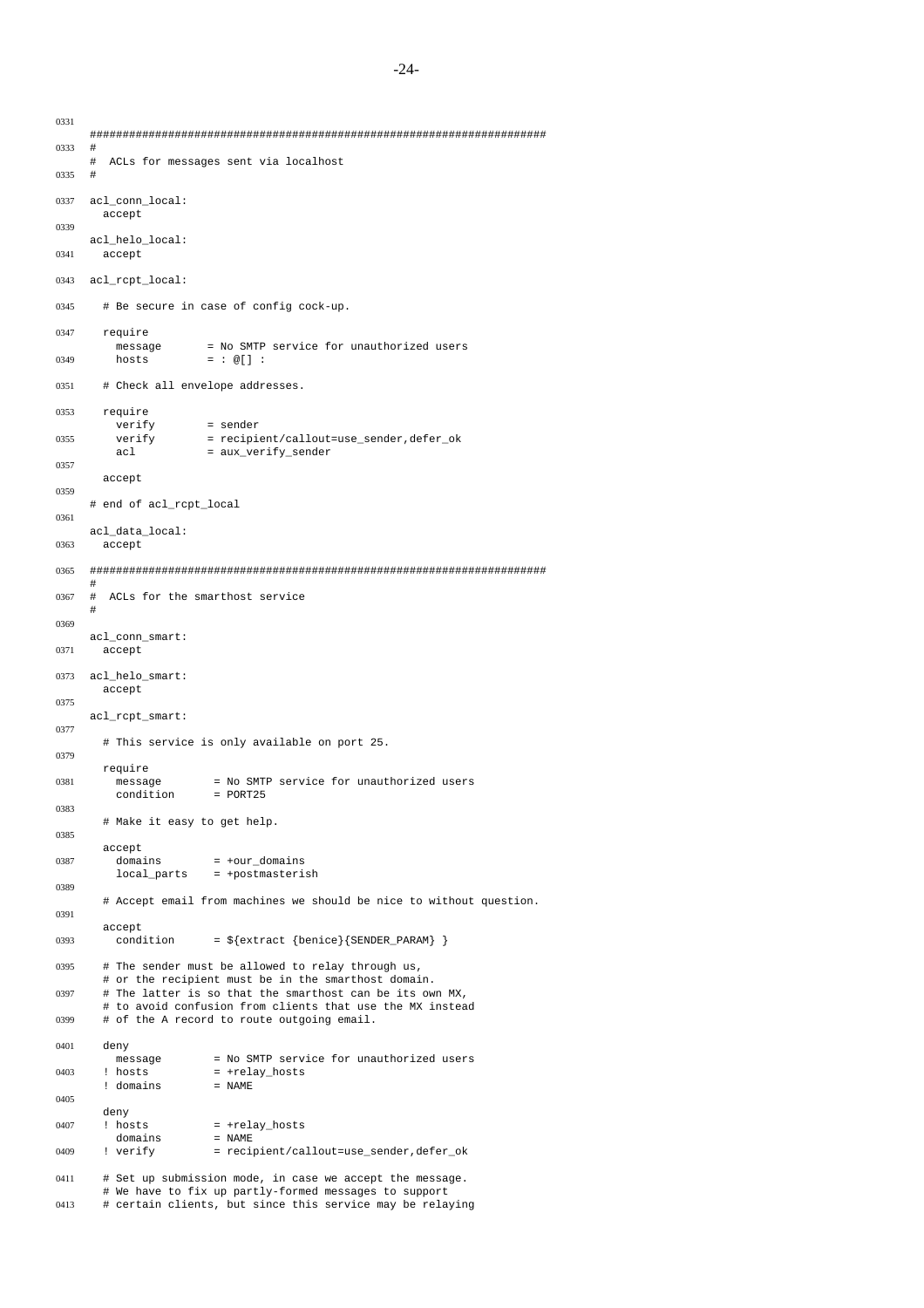```
# messages we leave the Sender: header alone.
0415
      require
0417 control = submission/sender_retain
0419 # Require valid recipient addresses on bounce messages.
0421 accept
        senders = :
0423 endpass
                      = recipient/callout=CALLTIME
0425
      # Do return address verification compatible with the mx service.
0427
      require
0429 verify = sender
        acl = aux_verify_sender
0431
      accept
0433
    # end of acl_rcpt_smart
0435
    acl_data_smart:
0437 accept
0439 ######################################################################
     #
0441 # ACLs for the message submission service
     #
0443
    acl_conn_submit:
0445
      # Turn off synchronization checks, in order to be more forgiving to
0447 # incompetent SMTP implementations like Outlook, especially when ESMTP
      # PIPELINING is turned off. See pipelining_advertise_hosts above.
0449
      require
0451 control = no\_enforce\_sync0453 accept
0455 # end of acl_conn_submit
0457 acl_helo_submit:
      accept
0459
    acl rcpt submit:
0461
      # Make it easy to get help.
0463
      accept
0465 domains = +our\_domainslocal_parts = +postmasterish
0467
      # The sender must be either allowed to relay or authenticated.
0469
      deny
0471 message = No SMTP service for unauthorized users
       ! hosts = +relay_hosts
0473 ! authenticated = *
0475 # Set up submission mode, in case we accept the message.
0477 require
        control = submission/domain=\frac{5}{extract} \{domain\} \0479 {$value} {$qualify_domain} }
0481 # Require valid recipient addresses on bounce messages.
0483 accept
        senders = :
0485 endpass
        verify = recipient/callout=CALLTIME
0487
      # Do return address verification compatible with the mx service.
0489
      require
0491 verify = sender<br>acl = aux ve
                      = aux verify sender
0493
      accept
0495
    # end of acl rcpt submit
```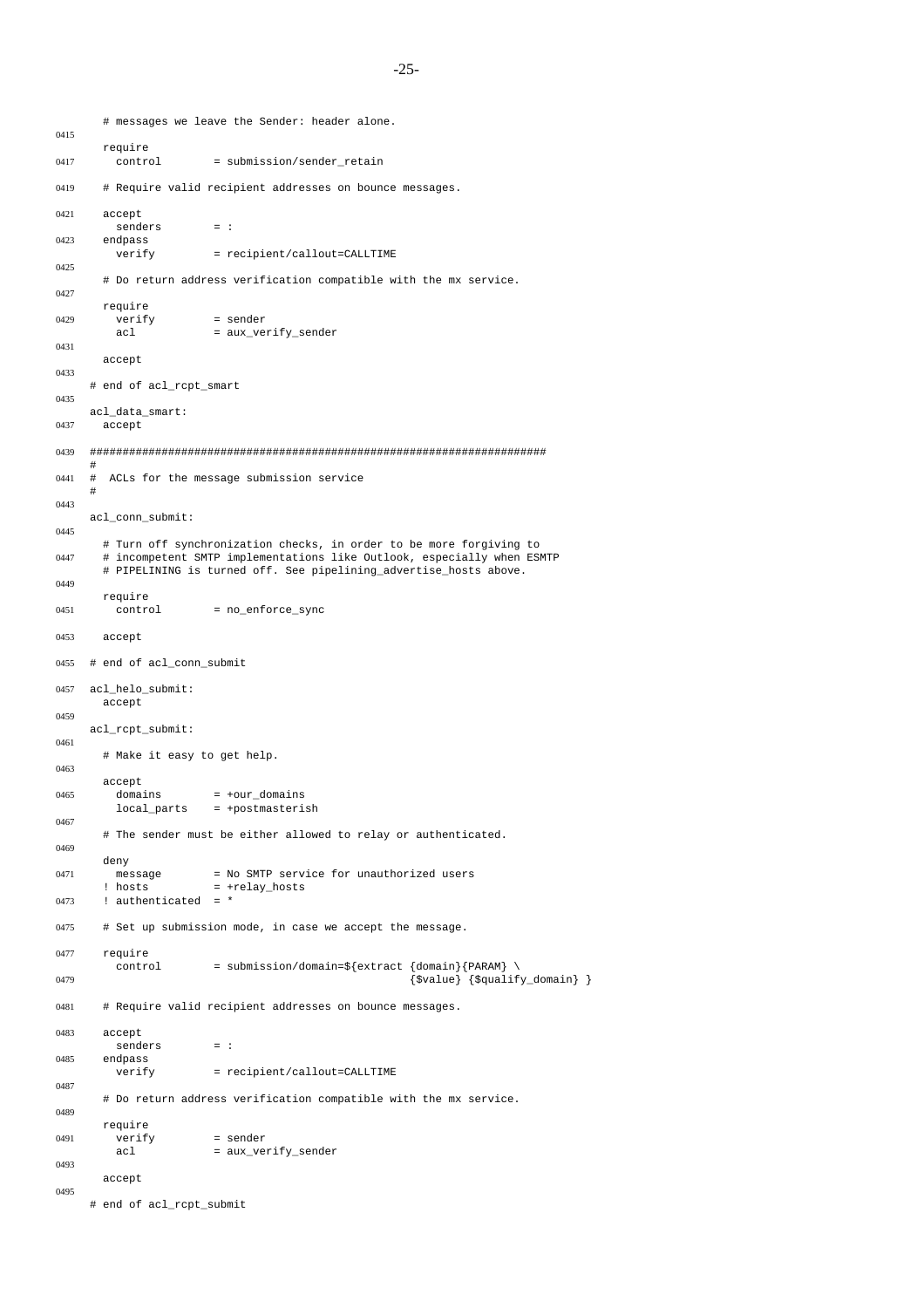```
0497
    acl_data_submit:
0499 accept
0501 ######################################################################
     #
0503 # ACLs for messages from the public Internet
     #
0505
     # The delays at the start of the SMTP conversation are to help Exim's
0507 # synchronization checks catch pump-and-dump spamware and viruses.
     # Compare and contrast acl conn submit above.
0509
     acl_conn_mx:
0511
      # Be nice to friendly machines.
0513
      accept
0515 hosts = +relay_hosts
0517 # Assume we won't have to delay.
0519 warn
        set ACL_DELAY = 0s
0521
      # We delay if the sender is blacklisted.
0523
      warn
0525 dnslists = list.dsbl.org : \setminusmultihop.dsbl.org : \
0527 rbl-plus.mail-abuse.ja.net : \
                        combined.njabl.org : \
0529 relays.ordb.org : \
                        dnsbl.sorbs.net : \
0531 sbl-xbl.spamhaus.org
        set ACL_DELAY = 5s
0533
      # We delay if the sender has bad DNS.
0535
      warn
0537 ! verify = reverse_host_lookup
         set ACL_DELAY = 5s
0539
      # Do whatever delay we worked out.
0541
      accept
0543 delay = $ACL_DELAY
0545 # end of acl_conn_mx
0547 acl helo mx:
0549 # Be nice to friendly machines.
0551 accept
        hosts = +relav hosts
0553
      # We delay if the sender says the wrong hello domain.
0555
      warn
0557 ! verify = helo
        set ACL_DELAY = 5s
0559
      # Do whatever delay we worked out.
0561
      accept
0563 delay = $ACL_DELAY
0565 # end of acl_helo_mx
0567 acl_rcpt_mx:
0569 # This service is only available on port 25.
0571 require
       .<br>message        = No SMTP service for unauthorized users<br>condition       = PORT25
0573 condition
0575 # Make it easy to get help
0577 accept
```

```
domains = +0ur domains
```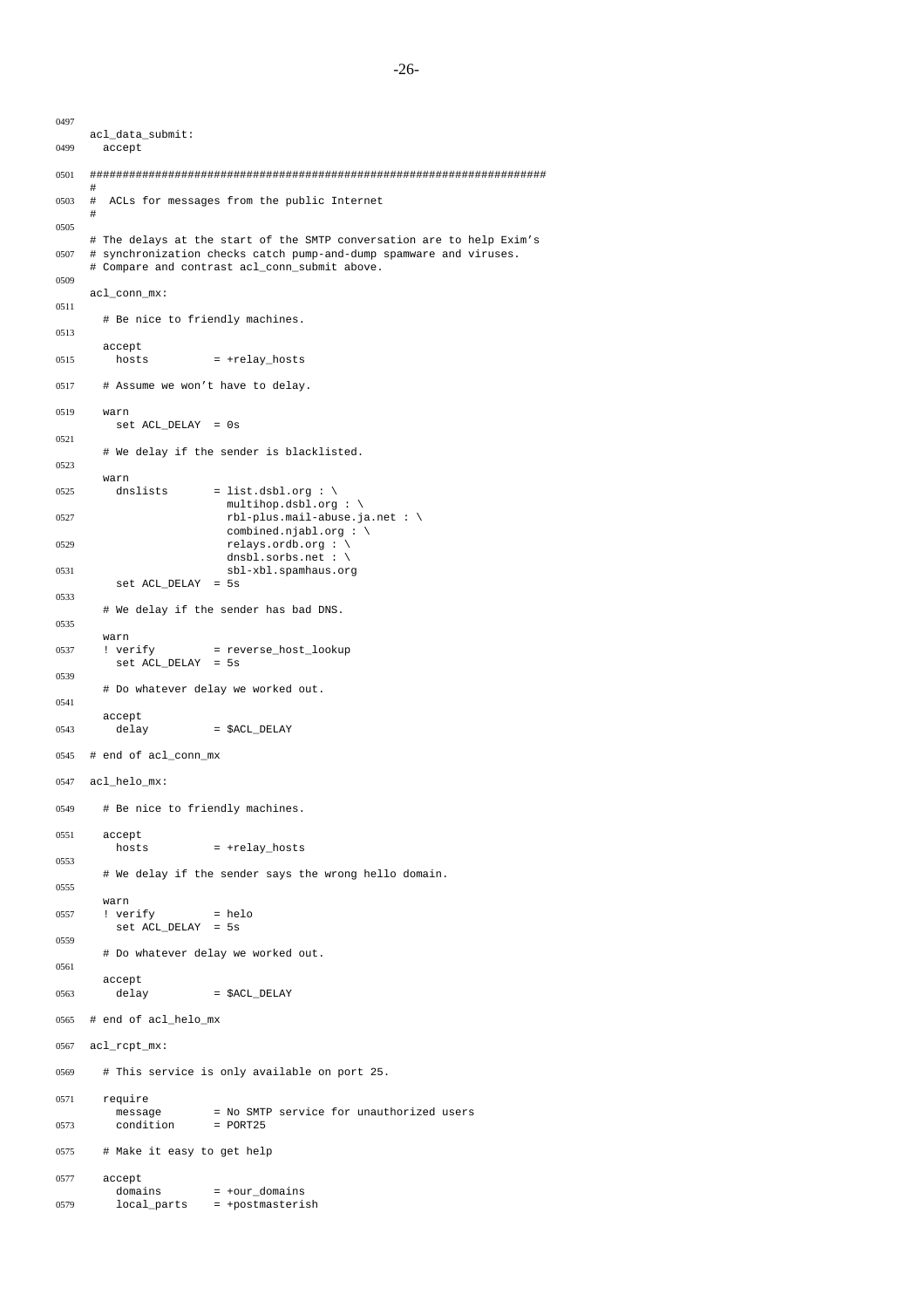```
0581 # We accept email only for domains that we know about.
        # This check is cheap so we do it early to save time.
0583
       require
0585 message = Relaying is not permitted
          domains = +our_domains
0587
        # Do some anti-spam checking for non-friendly machines.
0589
       deny<br>! hosts
0591 ! hosts = +relay hosts
       ! acl = aux_check_spam
0593
       # Do cheap sender domain verification to avoid further work.
0595
       require
0597 verify = sender
0599 # All recipient addresses must be valid, more or less.
0601 require
          message = \frac{3}{\arctan} \sqrt{\arctan} \cdot \frac{1}{\arctan} \cdot \frac{1}{\arctan}0603 See http://www.cam.ac.uk/cs/email/bounce.html
          verify = recipient/callout=use_sender,defer_ok
0605
       # Do more thorough sender address checks. We do this after verifying the
0607 # recipient address to reduce the number of sender callouts.
0609 require
         acl = aux_verify_sender
0611
        # Don't accept email if we are too busy. We keep this check at the end
0613 # of the ACLs and ensure we do it only once because it can be expensive.
0615 defer
         message = Sorry, too busy. Try again later.
0617 condition = \frac{1}{2} = \frac{1}{2} { \frac{1}{2} eq{$ACL_BUSY} {yes} } \
                                      { <{300}{${run {/opt/exim/sbin/exim_incount} }} }} }
0619 set ACL_BUSY = yes
0621 # Every check has been passed.
0623 accept
0625 # end of acl_rcpt_mx
0627 acl_data_mx:
       accept
0629
     ######################################################################
0631 #
     # Auxiliary ACLs called by the others
0633 #
0635 aux_verify_sender:
0637 # Only do sender callouts if the sender is not known to be incompetent
        # according to any of the preliminary ACL conditions. We assume that
0639 # the caller has already required verify = sender.
0641 accept
          condition = \sqrt{ }0643 \frac{1}{2} \left\{ \text{lookup} \left\{ \frac{1}{c} : \text{Sender\_address\_domain} \right\} \text{ partial-cdb} \left\{ \text{DB}/\text{nocall} \right\} \right. \right\}\{yes\} \{ \{lookup \{ \{lc:$sender\_address\} cdb \{ DB/nocallout.cdb} \
0645 {\text{\sigma_{\sigma_{\sigma_{\sigma_{\sigma_{\sigma_{\sigma_{\sigma_{\sigma_{\sigma_{\sigma_{\sigma_{\sigma_{\sigma_}}}}} } {\sigma_{\sigma_{\sigma_{\sigma_{\sigma_{\sigma_{\sigma_{\sigma_{\sigma_{\sigma_{\sigma_{\s
0647 accept<br>dnslists
                          = dsn.rfc-ignorant.org/$sender_address_domain
0649
       require
0651 verify = sender/callout=CALLTIME, defer_ok
0653 accept
0655 # end of aux_verify_sender
0657 aux_check_spam:
0659 # Check for ratware HELO signatures. We don't use the full strictness of
        # verify=helo; if it fails we only check for a few choice stupidities.
0661
       deny
```

```
-27-
```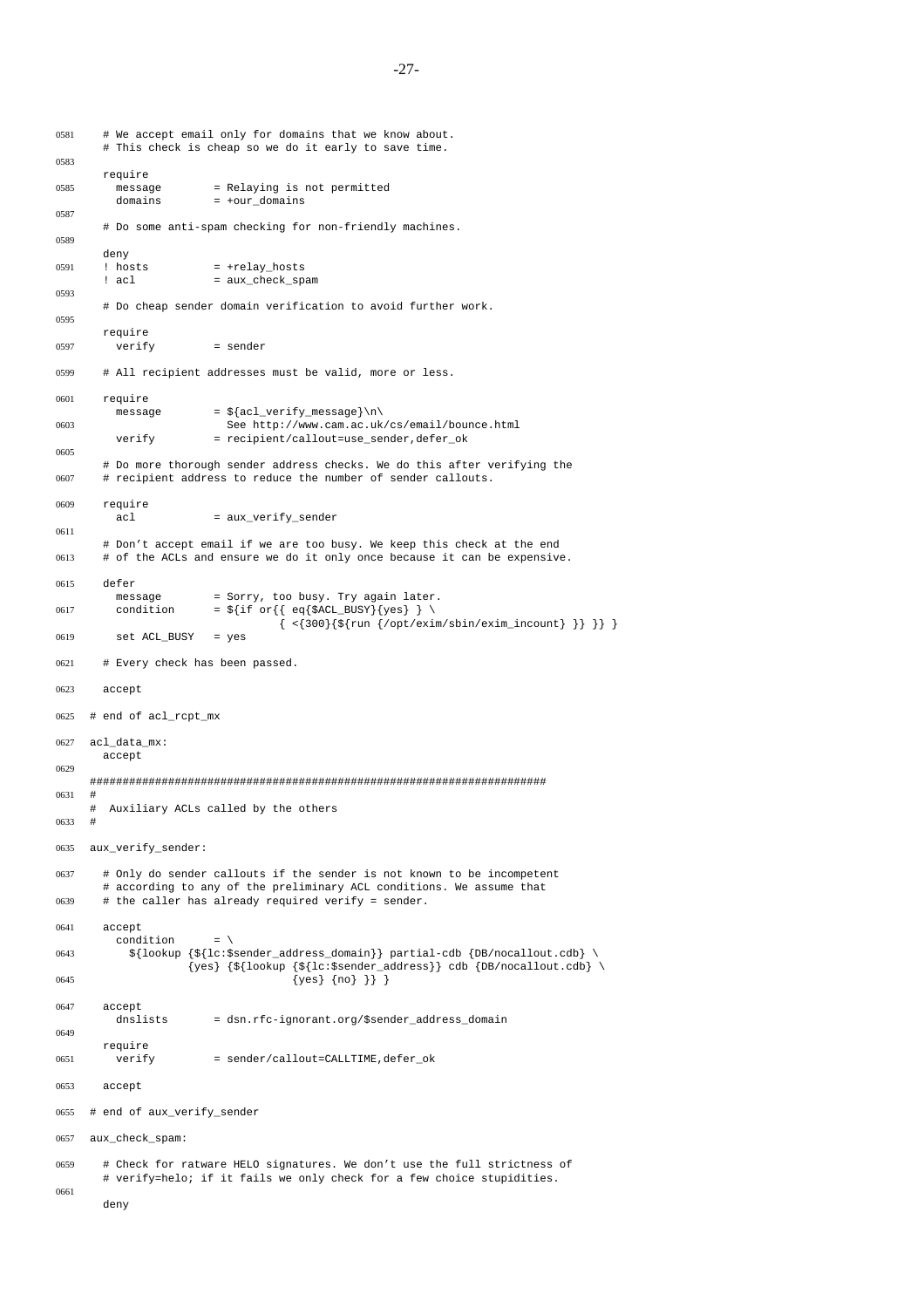```
0663 message = Please use your name when saying HELO (not $sender_helo_name)
       ! verify = helo<br>condition = \frac{1}{2} if
0665 condition = \sqrt[5]{i} eq{\sqrt[5]{2}RELO}{bad} } \
                                     { isip{$sender_helo_name} } \
0667 { eq{$sender_helo_name}{$local_part} } \
                                     { match{$sender_helo_name}{\N[.][.]|.{55}\N} } \
0669 \{ \text{match\_domain}\{\text{sender\_helo\_name}\}\{\text{+our\_domains}\} \}set ACL_HELO
0671
       # Look up in a few choice blacklists.
0673
       deny
0675 message = \frac{1}{5} = \frac{1}{5} and \frac{1}{5} is listed at \frac{1}{5} dnslist domain}; \
                          See ${dnslist_text}
0677 dnslists = sbl-xbl.spamhaus.org
0679 deny
         message = ${sender host address} is listed at ${dnslist domain}; \setminus0681 See http://mail-abuse.com/cgi-bin/lookup?${sender_host_address}
         dnslists = rbl-plus.mail-abuse.ja.net
0683
       deny
0685 message = \frac{1}{2} = \frac{1}{2} = \frac{1}{2} message = \frac{1}{2} = \frac{1}{2} = \frac{1}{2} = \frac{1}{2} = \frac{1}{2} = \frac{1}{2} = \frac{1}{2} = \frac{1}{2} = \frac{1}{2} = \frac{1}{2} = \frac{1}{2} = \frac{1}{2} = \frac{1}{2} = \frac{1}{${dnslist_text}
0687 dnslists = nomail.rhsbl.sorbs.net/$sender_address_domain
0689 # It has passed the tests.
0691 accept
0693 # end of aux_check_spam
0695 ######################################################################
                          AUTHENTICATION CONFIGURATION
0697 ######################################################################
0699 # Note that although the authenticators aren't explicitly restricted
     # to the submission service, they are only used in that case because
0701 # only the submission service has a TLS certificate, and the MUA
     # server only sends messages via the submission service.
0703
     begin authenticators
0705
     # We could be vulnerable to password stealing by spammers, so it's
0707 # important that the authentication mechanisms are reasonably secure.
     # We protect passwords from snooping by requiring TLS, and the
0709 # password-changing program checks for basic password security.
     # TLS is only advertised if we have a certificate available, and we
0711 # only have certificates for the message submission service.
0713 LOGIN:
       driver = plaintext
0715 server_set_id = $1<br>server_prompts = <|
                              = <| Username: | Password:
0717 server_condition = \
              ${if crypteq{$2}{${lookup {$1} cdb {USERS/passwd.cdb} }} }
0719 server_advertise_condition = ${if !eq{}{$tls_cipher} }
0721 PLAIN:
       driver = plaintext
0723 server_set_id = $2
       server\_prompts = :<br>server condition = \
0725 server condition
             ${if crypteq{$3}{${lookup {$2} cdb {USERS/passwd.cdb} }} }
0727 server_advertise_condition = ${if !eq{}{$tls_cipher} }
0729 # This authenticator is used to communicate authentication from the
     # central MUA server to us for bounce address tagging. EXTERNAL is a
0731 # standard SASL mechanism that uses external information to
     # authenticate the stated username; in this case the external
0733 # information is that we trust the client, i.e. the MUA server.
     # The mechanism is only advertised to the MUA server.
0735
     EXTERNAL:
0737 driver = plaintext<br>
server\_set\_id = $1server\_set\_id0739 server_prompts = :<br>server_condition = yes
       server_condition
0741 server advertise condition = ${extract } {mua}{SENDER PARAM} }
0743 ######################################################################
                             REWRITE CONFIGURATION
0745 ######################################################################
```
-28-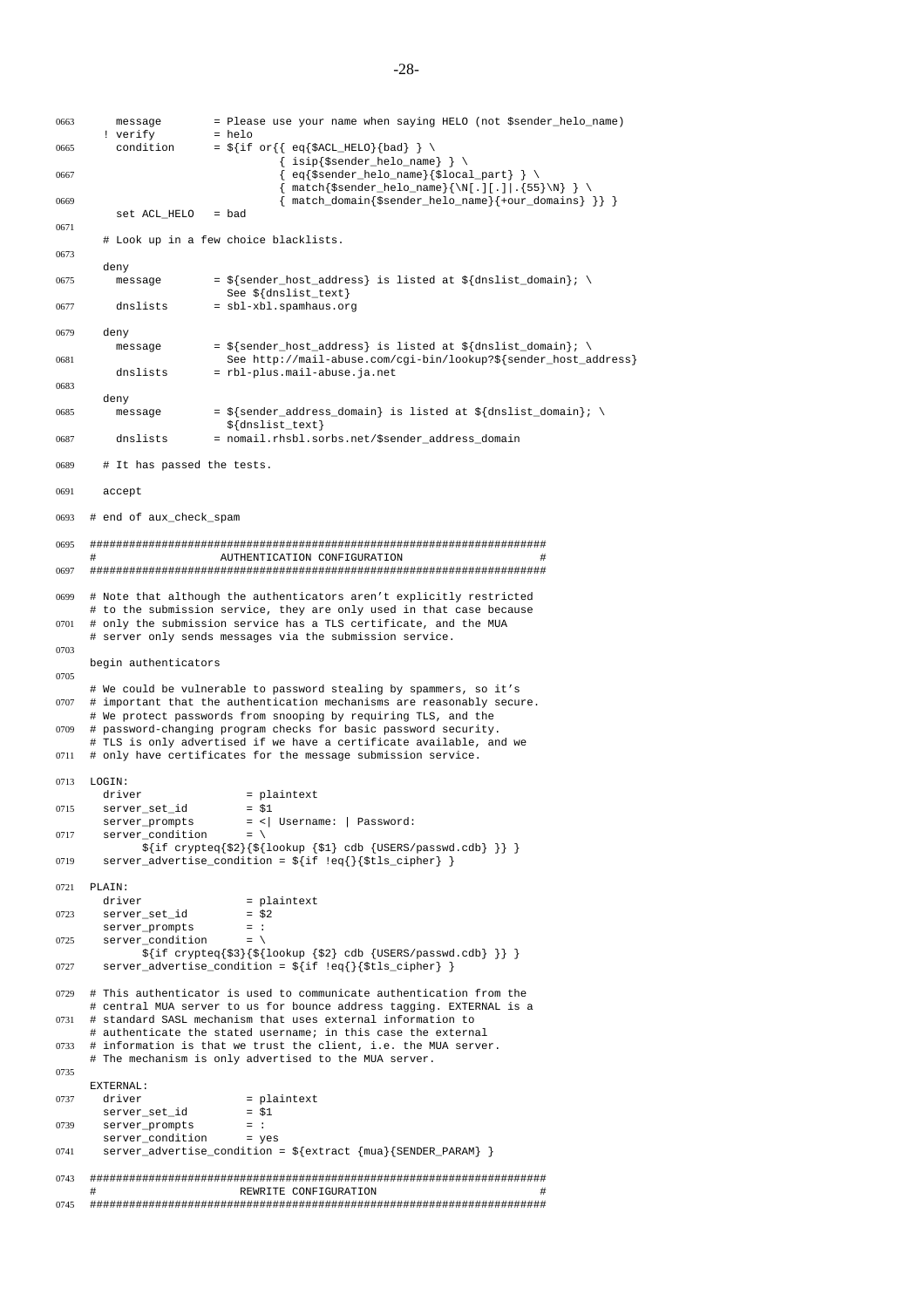```
-29-
```
0747 begin rewrite

0749 # This is partly handled by the widen\_domains in the lookuphost # router, but that doesn't handle the envelope return path and 0751 # other addresses in the headers. 0753 \*@cam \$1@cam.ac.uk 0755 # Continue to support broken Hermes user configurations. 0757 \*@\*.hermes.cam.ac.uk \$1@hermes.cam.ac.uk hF 0759 ###################################################################### ROUTERS CONFIGURATION 0761 ###################################################################### 0763 begin routers 0765 #Aspecial case for postmaster email directed to the local host, to # allow automated systems to contact postmaster. Although email directed 0767 # to specific hosts is in general not kosher and against local policy, # the importance of ppsw means that it's probably best to make it easy 0769 # to contact us without any knowledge of email in Cambridge. 0771 postmaster:<br>driver = redirect 0773 domains = +postmaster\_domains<br>local\_parts = +postmasterish local\_parts = +postmasterish<br>data = nostmaster@\$/m  $0775$  data = postmaster@\${qualify\_domain} 0777 # Produce a nice error message. Without this router the lookuphost router # will say "Invalid domain part in email address" which isn't correct. 0779 postmaster\_error:  $0781$  driver  $=$  redirect domains = +postmaster\_domains  $0783$  data =  $:$ fail: \ "\${local\_part}@\${domain}" is not a known user on this system. 0785 allow\_fail 0787 ## ## Remote domains. 0789 ## 0791 # List of special local routes that override MX information. # If the lookup fails the router declines so the address is 0793 # handled by the lookuphost router below. 0795 special\_routes: driver = manualroute  $0797$  domains  $=$   $!+\text{local\_domains}$  $host\_find\_failed$  = defer<br>route data =  $\frac{s}{100}$ 0799 route\_data =  $${$ ookup  $$domain}$  cdb  ${DB}/special$  routes.cdb} } same\_domain\_copy\_routing  $0801$  transport = smtp 0803 # This router routes to remote hosts over SMTP using a DNS lookup. # We refuse to deliver email to hosts in Cambridge unless they are 0805 # known email servers, i.e. they have MX records. 0807 lookuphost:<br>driver = dnslookup 0809 domains = !+local\_domains ignore\_target\_hosts = +bad\_hosts<br>mx domains = \*.cam.ac.ul 0811 mx\_domains = \*.cam.ac.uk<br>widen\_domains = cam.ac.uk :  $=$  cam.ac.uk : ac.uk 0813 same\_domain\_copy\_routing no\_more 0815 cannot\_route\_message = Invalid domain part in email address transport = smtp 0817 ## 0819 ## hermes.cam.ac.uk ## 0821 # Verify Hermes addresses that are destined for the Cyrus messages stores 0823 # inaseparate router in order to avoid callouts. The HERMES\_CYRUS mapping # either returns a Cyrus hostname (equivalent to true) or an empty string 0825 # (equivalent to false), in which case this router declines and the address # falls through to the managed mail domain routers for special-case and 0827 # unknown addresses.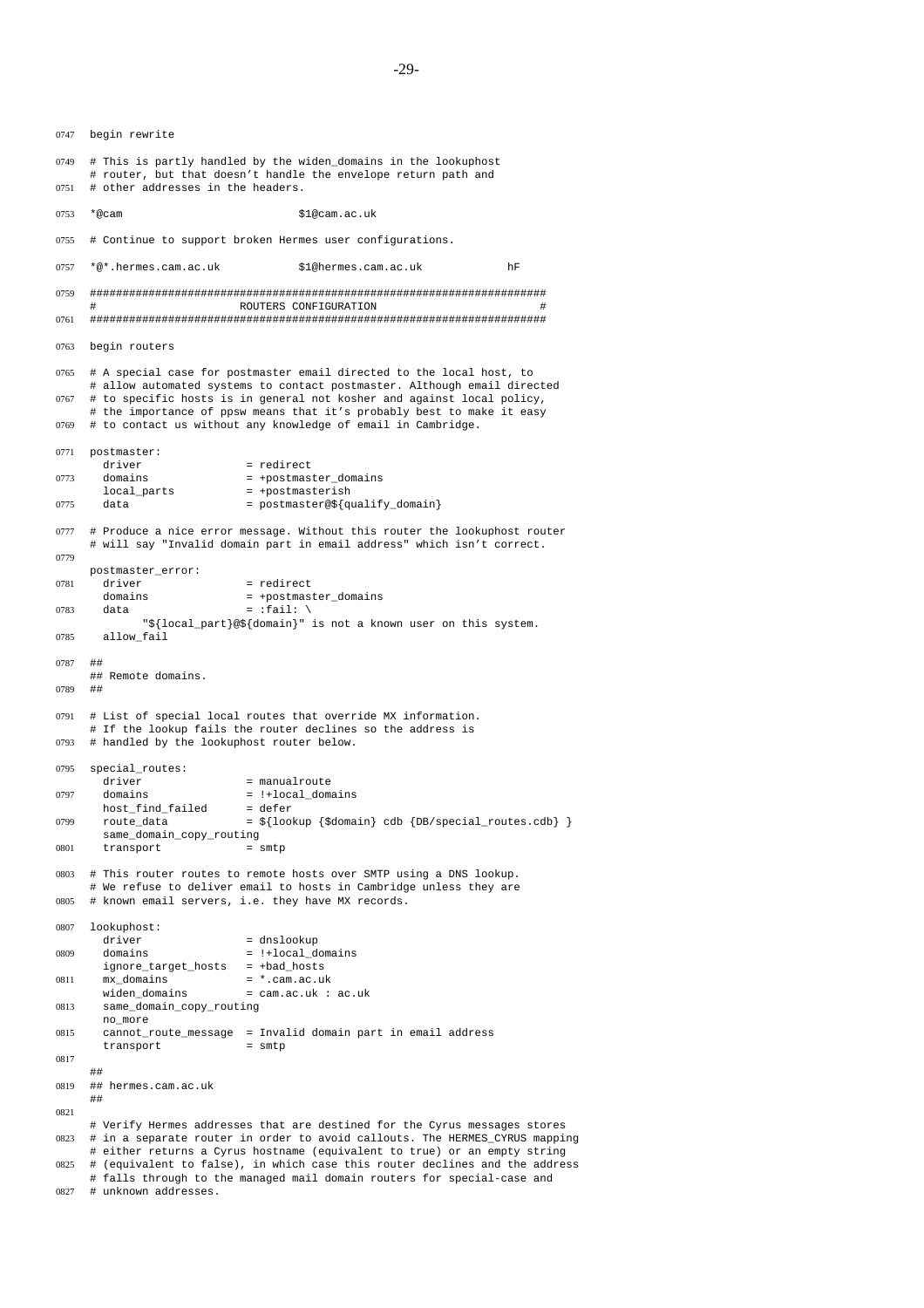0829 hermes\_verify: driver  $=$  accept<br>local\_part\_suffix  $=$  +\* 0831 local\_part\_suffix local\_part\_suffix\_optional 0833 verify\_only domains = hermes.cam.ac.uk<br>condition = HERMES\_CYRUS 0835 condition = HERMES\_CYRUS 0837 # Deliver most Hermes addresses to the appropriate Cyrus store. # The HERMES\_CYRUS mapping either returns a Cyrus hostname, suitable for 0839  $\#$  use in the route data, or an empty string, which causes this router to # decline and the address falls through as before. 0841 hermes\_lmtp: 0843 driver = manualroute local\_part\_suffix = +\* 0845 local\_part\_suffix\_optional no\_verify 0847 domains = hermes.cam.ac.uk host\_find\_failed = defer  $0849$  route\_data = HERMES\_CYRUS retry\_use\_local\_part 0851 transport =  $\{\text{if} = \{0\} \{\text{shody\_zerocount}\} \ \}$ {hermes\_lmtp} {hermes\_lmtp\_filter} } 0853 ## 0855 ## cam.ac.uk ## 0857 #Abig special-case extension to the managed mail domain system. 0859 # As for hermes.cam.ac.uk, we fall through to the routers below # for special-case and unknown addresses. 0861 cam\_aliases:  $0863$  driver = redirect = redirect = redirect = redirect = redirect = redirect = redirect = redirect = redirect = redirect = redirect = redirect = redirect = redirect = redirect = redirect = redirect = redirect = redirec = cam.ac.uk 0865 data  $= \frac{2}{\log \left\{1\text{odkup}\left\{\frac{1}{\log \left(1-\frac{1}{\log \left(1-\frac{1}{\log \left(1-\frac{1}{\log \left(1-\frac{1}{\log \left(1-\frac{1}{\log \left(1-\frac{1}{\log \left(1-\frac{1}{\log \left(1-\frac{1}{\log \left(1-\frac{1}{\log \left(1-\frac{1}{\log \left(1-\frac{1}{\log \left(1-\frac{1}{\log \left(1-\frac{1}{\log \left(1-\frac{1}{\log \left(1-\frac{1}{\log \left(1-\frac{1}{\log \left(1-\$ forbid\_blackhole 0867 forbid\_file forbid\_include 0869 forbid\_pipe check\_ancestor 0871 retry\_use\_local\_part 0873 ## ## DOMAINS 0875 ## 0877 # Redirect long form addresses to their short form equivalents. 0879 domain\_longshort: driver = redirect 0881 domains  $\frac{1}{100}$  = +local\_domains<br>data =  $\frac{1}{2}$ lookup {\$dom =  $\sqrt[4]{\text{lookup}} {\text{d}{\text{domain}}}$  cdb  $\{\text{DOMAINS}/\text{longshort}.cdb\}$ 0883  $\{\$ \{local\_part\} \ @\{\text{value}\} \}$  fail } forbid\_blackhole 0885 forbid\_file forbid\_include 0887 forbid\_pipe check\_ancestor 0889 retry\_use\_local\_part 0891 # This includes special-case local parts in cam.ac.uk, hermes.cam.ac.uk, # and lists.cam.ac.uk, and all addresses @ppsw.cam.ac.uk 0893 domain\_aliases: 0895 driver = redirect domains  $= +\text{local\_domains}$ <br>data  $=$   $\frac{\text{d}}{\text{domain}}$   $=$   $\frac{\text{d}}{\text{domain}}$   $\frac{\text{d}}{\text{factor}}$ 0897 data  $=$   ${}_{2}^{2}$  data  $=$   ${}_{2}^{2}$  decal\_part} cdb {DOMAINS/db/\${domain}.cdb} } forbid\_blackhole 0899 forbid\_file forbid\_include 0901 forbid\_pipe check\_ancestor 0903 retry\_use\_local\_part 0905 # Ensure postmaster@ always works. 0907 domain\_postmaster: driver = redirect<br>domains = +local\_d  $0909$  domains =  $+1$ ocal\_domains local\_parts = +postmasterish  $0911$  file = DOMAINS/managers/\${domain}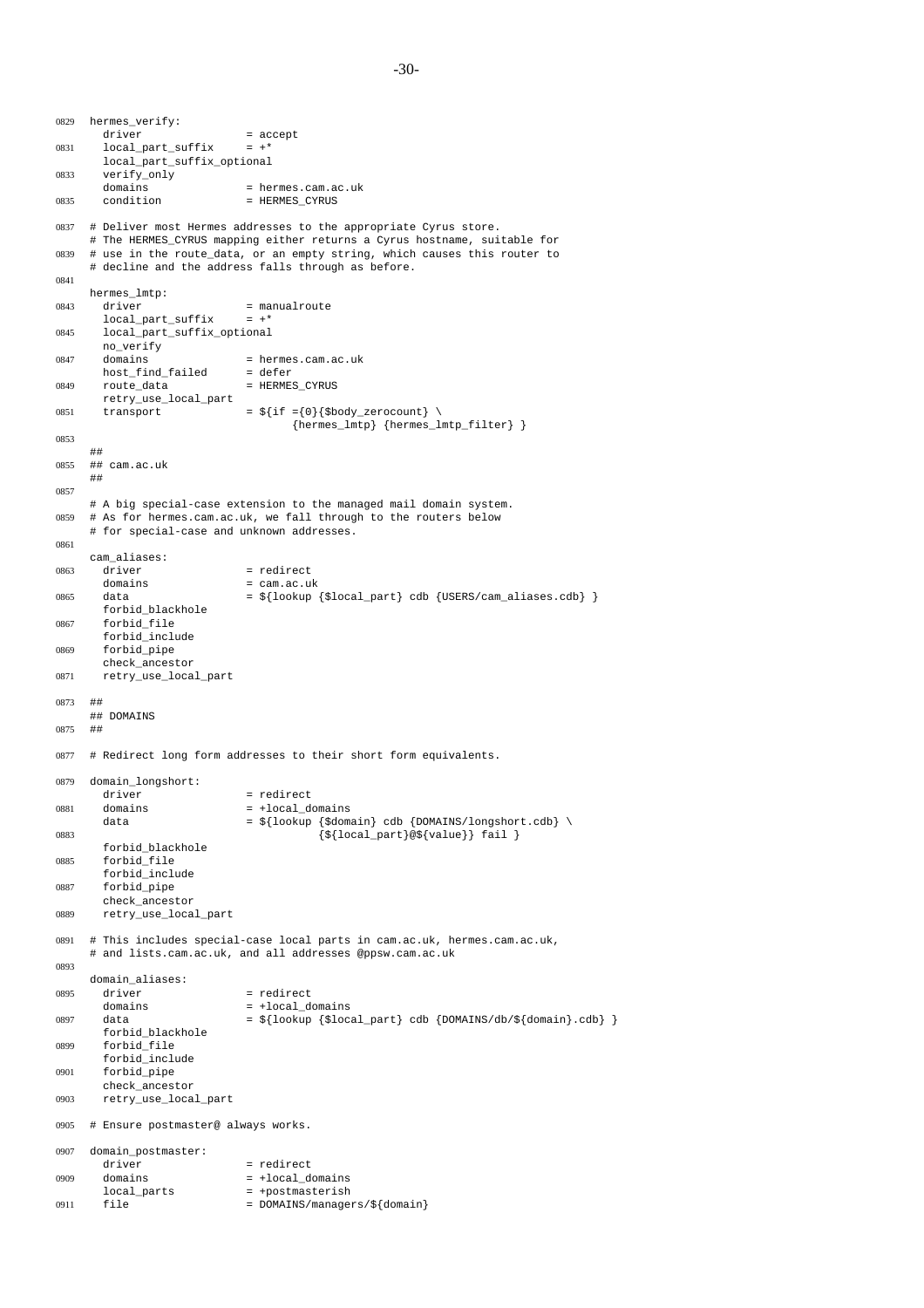forbid\_blackhole 0913 forbid\_file forbid\_include 0915 forbid\_pipe check\_ancestor 0917 retry\_use\_local\_part errors\_to = postmaster@ppsw.cam.ac.uk 0919 # This router produces a nice error message for unknown users in any 0921 # local domain other than lists.cam.ac.uk. 0923 domain\_error: = redirect 0925 domains =  $lli$ sts.cam.ac.uk : +local\_domains  $data$  =  $:fail: \setminus$ 0927 "\${local\_part}@\${domain}" is not a known user on this system. allow fail 0929 ## 0931 ## lists.cam.ac.uk ## 0933 # This router's condition requires that the message is not 0935 # submitted over the network. 0937 lists\_outgoing: = redirect 0939 local\_part\_suffix = -outgoing domains  $=$  lists.cam.ac.uk<br>condition  $=$   $\frac{s}{it}$  eq{}{\$send 0941 condition  $= \frac{1}{2} {\text{if eq}} {\frac{1}{2} {\text{sender}_\text{not} \cdot \text{mod} {\text{res}}}}}$ file = LISTS/members/\$local\_part 0943 forbid\_blackhole forbid\_file 0945 forbid\_include forbid\_pipe 0947 check\_ancestor one\_time 0949 retry\_use\_local\_part<br>errors\_to = \${local\_part}-request@lists.cam.ac.uk 0951 # This router's condition requires that moderators file 0953 # is non-zero in size. 0955 lists\_moderators:<br>driver = redirect 0957 local\_part\_suffix = -moderators domains = <br>  $=$  lists.cam.ac.uk<br>  $=$  LISTS/moderators 0959 require files = LISTS/moderators/\$local part condition  $= ${$ exp} =  ${$ 0961  ${\S\{\text{stat:LISTS/moderators}/\$local\_part\}}$ <br>file = LISTS/moderators/\$local\_part file = LISTS/moderators/\$local\_part 0963 forbid\_blackhole forbid\_file 0965 forbid\_include forbid\_pipe 0967 check\_ancestor one\_time 0969 retry\_use\_local\_part errors\_to =  $\frac{1}{2}$  =  $\frac{1}{2}$  [local\_part]-managers@lists.cam.ac.uk 0971 lists\_no\_moderators:  $0973$  driver = redirect<br> $10 \text{ rad part suffix} = - \text{moderators}$  $local\_part\_suffix$ 0975 domains = lists.cam.ac.uk data  $= \frac{2}{3}$ [local\_part}-managers@lists.cam.ac.uk 0977 check\_ancestor 0979 lists\_owner:<br>driver = redirect 0981 local\_part\_prefix = owner-<br>domains = lists domains  $=$  lists.cam.ac.uk<br>data  $=$   $\frac{1}{3}$ [local\_part}-m 0983 data  $=$   ${}_{2}$ {local\_part}-managers@lists.cam.ac.uk check\_ancestor 0985 lists\_request:  $0987$  driver = redirect local\_part\_suffix = -request<br>domains = lists.ca 0989 domains =  $\frac{1}{3}$  = lists.cam.ac.uk<br>data =  $\frac{1}{3}$  =  $\frac{1}{3}$  =  $\frac{1}{3}$  =  $\frac{1}{3}$  =  $\frac{1}{3}$  =  $\frac{1}{3}$  =  $\frac{1}{3}$  =  $\frac{1}{3}$  =  $\frac{1}{3}$  =  $\frac{1}{3}$  =  $\frac{1}{3}$  =  $\frac{1}{3}$  =  $\frac{1}{3}$  =  $\frac{1}{3}$  =  $\frac$ = \${local part}-managers@lists.cam.ac.uk 0991 check\_ancestor 0993 lists\_managers:  $\text{driver}$  = redirect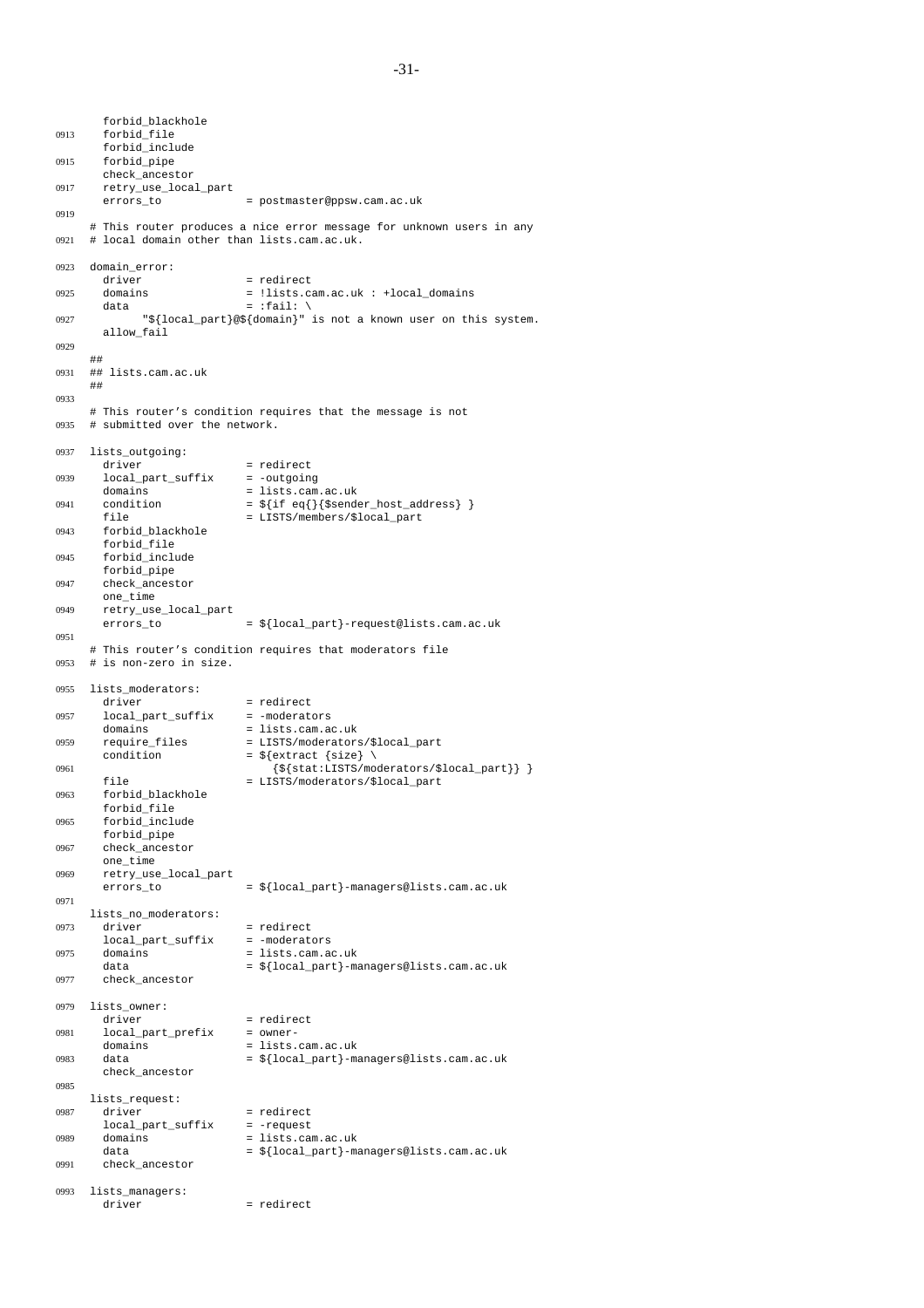```
0995 local_part_suffix = -managers
        domains = lists.cam.ac.uk<br>file = LISTS/managers/
0997 file = LISTS/managers/$local_part
        forbid_blackhole
0999 forbid_file
        forbid_include
1001 forbid_pipe
        check_ancestor
1003 one_time
        retry_use_local_part
1005 errors to = postmaster@lists.cam.ac.uk
1007 # Ensure that a list's bounce address will verify
      # before accepting messages to it.
1009
      lists_verify:
1011 driver = redirect
        verify_only
1013 domains = lists.cam.ac.uk<br>require_files = LISTS/members/$
                                   = LISTS/members/$local_part
1015 data = \frac{1}{2}[local_part}-managers@lists.cam.ac.uk
        check_ancestor
1017
      # Vanilla list explosion for anything which doesn't match prefix or suffix
1019
      lists_process:
1021 driver = accept
        domains = lists.cam.ac.uk
1023 require_files = LISTS/members/$local_part
        retry_use_local_part
1025 transport = list_pipe
1027 lists_error:
        driver = redirect<br>domains = lists.ca
1029 domains = lists.cam.ac.uk<br>data = :fail: \
                                   = :fail: \setminus1031 "${local_part}" is not a list that is managed on this system.
        allow_fail
1033
      ######################################################################
1035 # TRANSPORTS CONFIGURATION
      ######################################################################
1037
      begin transports
1039
      # This transport is used for delivering messages over SMTP connections.
1041 # We do not use TLS to send email.
1043 smtp:
        \text{div} \cdot \text{div} = \text{int} \cdot \text{div} \cdot \text{div} \cdot \text{div} \cdot \text{div} \cdot \text{div} \cdot \text{div} \cdot \text{div} \cdot \text{div} \cdot \text{div} \cdot \text{div} \cdot \text{div} \cdot \text{div} \cdot \text{div} \cdot \text{div} \cdot \text{div} \cdot \text{div} \cdot \text{div} \cdot \text{div} \cdot \text{div} \cdot \text{div} \cdot \text{div} \cdot \text{div} \cdot \text{div} \cdot \text{div} \cdot \text{div} \cdot \text{div} \cdot \text{div} \cdot \text{div} \cdot \text{div1045 hosts_randomize
        hosts<sub>_avoid_tls</sub> = *
1047
      # This transport is used when delivering messages to Hermes by LMTP
1049 # The target machines do not appear in the DNS, hence gethostbyname.
      # (actually appears to be redundant when parent router is manualroute
1051 # rather than accept, but useful as documentation none the less.)
      # We keep any local_part_suffix that was recognised by the router.
1053
      hermes_lmtp:
1055 driver = smtprcpt\_include\_affixes = true<br>gethostbrane = true1057 gethostbyname
        protocol = lmtp
1059
      # This variant of the hermes_lmtp transport strips out any nul bytes in order
1061 # to avoid triggering Cyrus's strict checking. We only use it when necessary
      # for efficiency reasons.
1063
      hermes_lmtp_filter:
1065 driver = 5 \text{ mT} = 5 \text{ mT}rcpt_include_affixes = true
1067 gethostbyname = true
        {\tt transport\_filter} = /usr/bin/tr -d \setminus 000 <br> protocol = lmtp
1069 protocol
1071 # Mailing list exploder process
1073 list_pipe:
        \text{driver} = \text{pipe}<br>
\text{command} = \sqrt{\text{opt}}1075 command = /\text{opt}/\text{exim}/\text{spin}/\text{exp}lode_list message_prefix = ""
        message_prefix = ""<br>message suffix = ""
1077 message suffix
```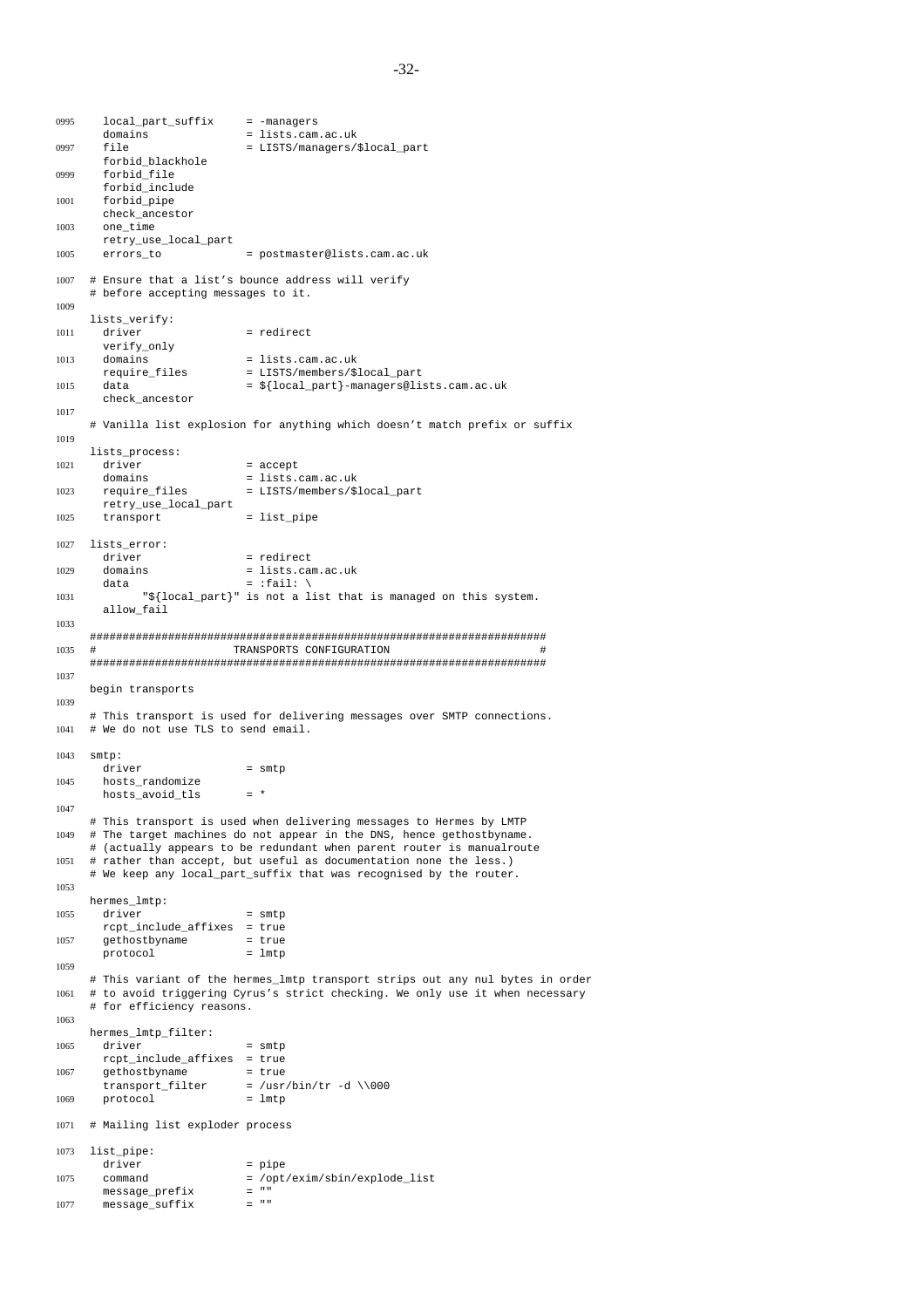|      | return fail output                                                      |                     |                                        |                                                |   |
|------|-------------------------------------------------------------------------|---------------------|----------------------------------------|------------------------------------------------|---|
| 1079 |                                                                         |                     |                                        |                                                |   |
|      |                                                                         |                     |                                        |                                                |   |
| 1081 | #                                                                       | RETRY CONFIGURATION |                                        |                                                | # |
|      |                                                                         |                     |                                        |                                                |   |
| 1083 |                                                                         |                     |                                        |                                                |   |
|      | begin retry                                                             |                     |                                        |                                                |   |
| 1085 |                                                                         |                     |                                        |                                                |   |
|      | # Large time out for local mail servers so that problems can be fixed.  |                     |                                        |                                                |   |
| 1087 | # This also deals with quota problems on the Hermes LMTP message store. |                     |                                        |                                                |   |
|      | # We have a short time-out for non-local addresses that get routed via  |                     |                                        |                                                |   |
| 1089 | # an A record (because they have no MX) because these are usually the   |                     |                                        |                                                |   |
|      | # result of fat-fingering.                                              |                     |                                        |                                                |   |
| 1091 |                                                                         |                     |                                        |                                                |   |
|      | # Address                                                               | Error               | Retries                                |                                                |   |
| 1093 | $- - - - - - -$                                                         |                     | -------                                |                                                |   |
| 1095 | *@+our domains                                                          | $\star$             |                                        | F, 2h, 15m; F, 8h, 30m; F, 7d, 60m; F, 14d, 2h |   |
|      |                                                                         |                     |                                        |                                                |   |
| 1097 | $*_{@}*$                                                                |                     | refused A F, 2h, 15m; G, 16h, 30m, 1.5 |                                                |   |
|      | $*_{@}*$                                                                | timeout connect A   | $F$ , 2h, 15m; $G$ , 16h, 30m, 1.5     |                                                |   |
| 1099 |                                                                         |                     |                                        |                                                |   |
|      | $*_{@}*$                                                                | $\star$             |                                        | F, 2h, 15m; G, 16h, 30m, 1.5; F, 5d, 8h        |   |
| 1101 |                                                                         |                     |                                        |                                                |   |

# End of Exim 4 configuration

### **9.2. Exim configuration on** *hermes*

0001 # \$Cambridge: hermes/conf/exim/etc/etc.hermes/configure,v 1.23 2004/11/23 14:00:01 fanf2 Exp \$ 0003 # This configuration relies as much as possible on the message # submission server to do the clever stuff, including address 0005 # verification, SMTP error text, message fix-ups, and bounce address # tagging. We give it a bit of help by passing across the user's 0007 # authenticated identity, if it's available. 0009 ###################################################################### MAIN CONFIGURATION SETTINGS 0011 ###################################################################### 0013 qualify\_domain = hermes.cam.ac.uk 0015 ## Privileged users 0017 deliver\_drop\_privilege = true<br>
never\_users = root never\_users 0019 trusted\_users = prayer 0021 ## Resource control 0023 # see also the cyrus LMTP limit and the smtp.hermes limit #  $0025$  message\_size\_limit = 25M 0027 ## Policy controls  $0029$  acl smtp rcpt  $=$  accept hosts = : @[] : 0031 # see discussion of authentication below  $rfc1413_hosts$  = : 0033 rfc1413\_query\_timeout = 0s 0035 ## Frozen, bounce, and warning messages  $0037$  auto thaw  $= 24h$ bounce\_return\_body 0039 bounce\_return\_size\_limit = 10K errors\_reply\_to = postmaster@cam.ac.uk 0041 ## Logging 0043 log\_timezone = true  $0045$   $message\_logs$ print\_topbitchars = true 0047 .ifdef DEBUG 0049 log\_selector = +all .else 0051 log\_selector = -retry\_defer -skip\_delivery -host\_lookup\_failed \ +smtp\_confirmation +delivery\_size \ 0053 +sender\_on\_delivery +return\_path\_on\_delivery \ +received\_recipients +all\_parents +address\_rewrite \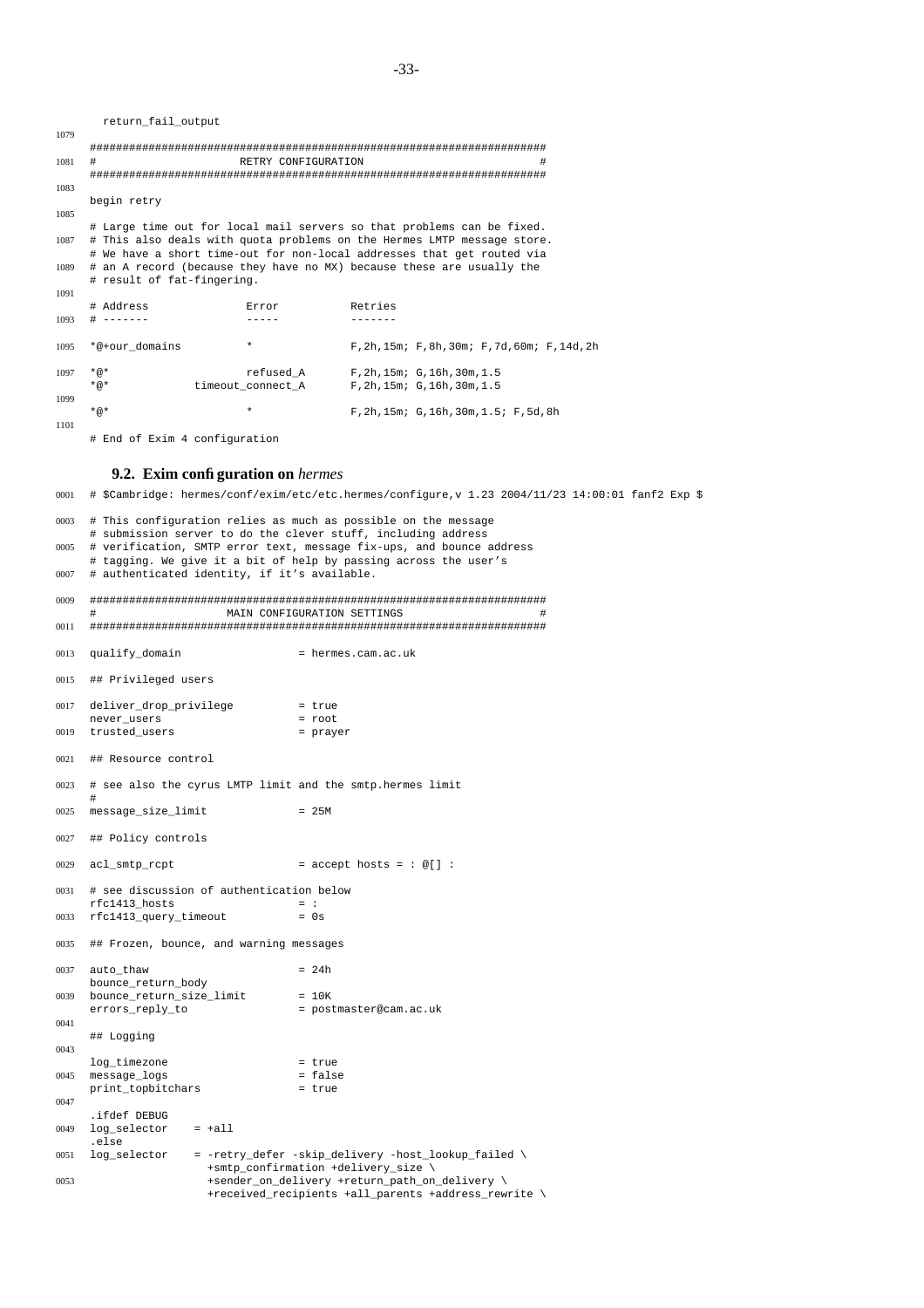```
0055 +deliver_time +queue_time \
                       +smtp_protocol_error +smtp_syntax_error
0057 .endif
0059 # tweaked for consistency with ppsw
     #
0061 received header text = Received: \setminusfrom \int[if def:sender_rcvhost {$sender_rcvhost\n\t} \
0063 \{ \S \} \{ \S \} \{ \S \} \{ \text{def:} = \text{ender\_ident} \} \{ \text{localhost } \}${if def:sender_helo_name {(helo=$sender_helo_name) } }} }\
0065 by $primary hostname ${if def:interface address \
                     {(hermes.cam.ac.uk [$interface_address]:$interface_port)} \
0067 \{(\text{hermes.cam.ac.uk})\}\${if def:received_protocol {with $received_protocol } }\
0069 ${if eq{prayer}{$sender_ident} {(PRAYER:$sender_address_local_part) } }\
             id $message_id (Exim $version_number)\
0071 \int \int \left( \frac{1}{\pi} \right) dx(return-path <$sender_address>)
0073
     ######################################################################
0075 # AUTHENTICATION CONFIGURATION #
     ######################################################################
0077
     begin authenticators
0079
     # This authenticator communicates MUA user authentication to the
0081 # message submission server. If the user submitted the message
     # via webmail, trust it to pass us the authenticated username.
0083 # If the user wasn't authenticated, we will not authenticate.
     #
0085 # (Note that since prayer is a trusted user submitting a message on
     # behalf of another user with -f, Exim does not set $authenticated_id
0087 # so we have to use $sender_ident. This is OK so long as we don't do
     # ident callbacks and/or don't accept messages remotely.)
0089
     EXTERNAL:
0091 driver = plaintext
       client_send = \begin{cases} \frac{1}{2} \frac{1}{2} \frac{1}{2} \frac{1}{2} \frac{1}{2} \frac{1}{2} \frac{1}{2} \frac{1}{2} \frac{1}{2} \frac{1}{2} \frac{1}{2} \frac{1}{2} \frac{1}{2} \frac{1}{2} \frac{1}{2} \frac{1}{2} \frac{1}{2} \frac{1}{2} \frac{1}{2} \frac{1}{20093 {$sender_address_local_part} \
                                       \frac{1}{8} {if def:authenticated_id \
0095 \{$authenticated_id\}
                                             fail \} }
0097
     ######################################################################
0099 # ROUTERS CONFIGURATION #
     ######################################################################
0101
     begin routers
0103
     smtp:
0105 driver = accept
       transport = smtp
0107
     ######################################################################
0109 # TRANSPORTS CONFIGURATION #
     ######################################################################
0111
     begin transports
0113
     # We have to limit the number of messages delivered down a connection
0115 # because SMTP authenticates connections not messages, and we are
     # authenticating on behalf of the message's sender not for ourself.
0117
     smtp:
0119 driver = smtp<br>hosts = smtp<br>= smtp
                             = smtp.hermes.cam.ac.uk
0121 hosts_try_auth = smtp.hermes.cam.ac.uk
       hosts_randomize
0123 connection_max_messages = 1
0125 ######################################################################
                            RETRY CONFIGURATION
0127 ######################################################################
0129 begin retry
0131 * F,5d,5m
0133 # End of Exim 4 configuration
```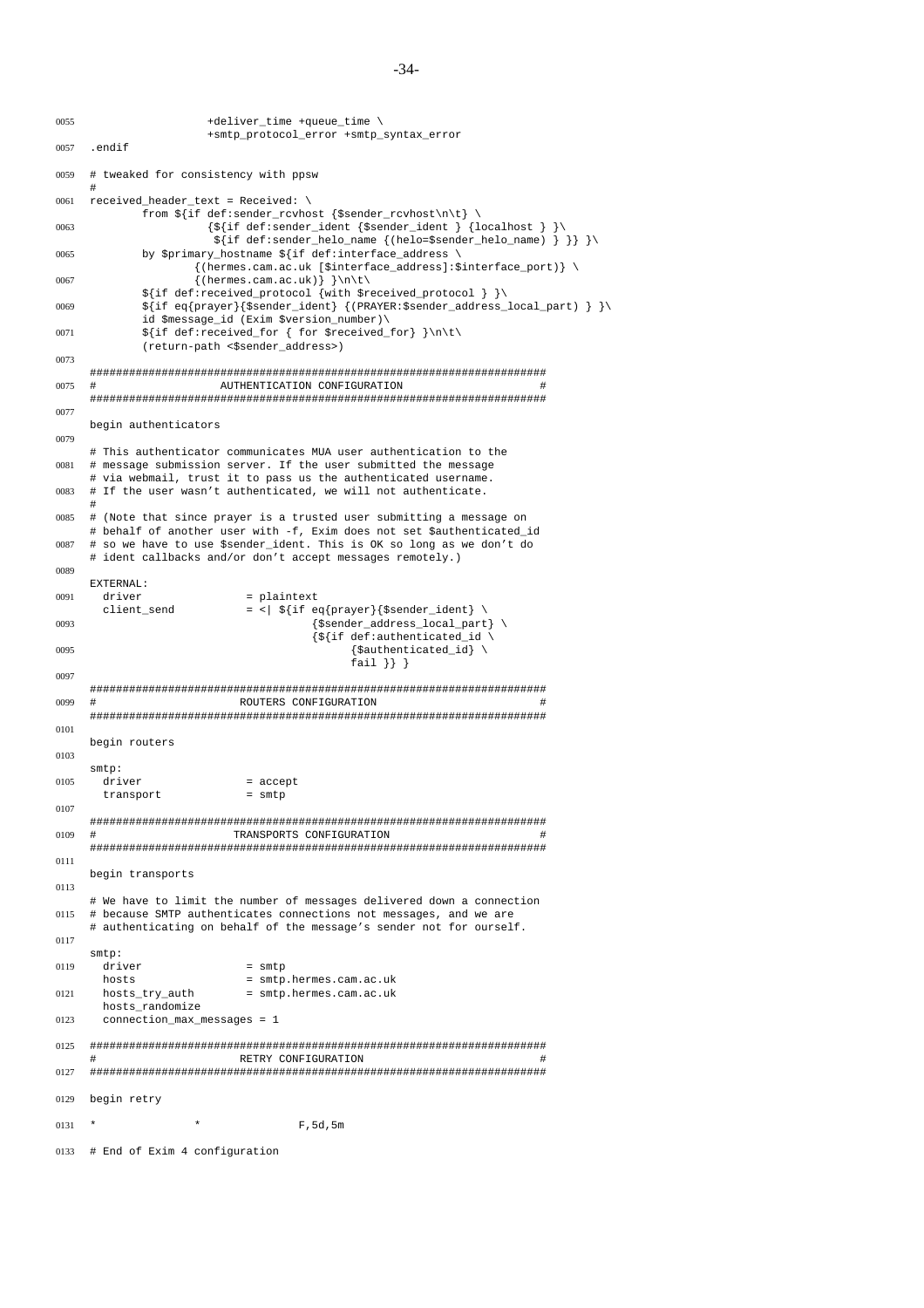### **9.3. Table of IP address parameters,** addrparams

```
0001 #
     # The configuration parameters for certain IP addresses.
0003 # Note that the total allocated range for ppsw systems is 129...159.
      # Hermes machines have ad-hoc allocations. See hermes/doc/misc/ppsw.txt
0005
      # Non-ppsw addresses are listed here to provide especially favourable
0007 # email relay service, to keep queues on ppsw not the other systems.
      #
0009 # name the role in which ppsw acts
                                and name of TLS certificate
0011 # acl suffix to use on acl names
      # smart - basic smarthost functionality
0013 # submit - RFC 2476 message submission service
                       mx - border email gateway
0015 # benice always accept email from the machine
              domain email domain to use in submit acl
0017 # msgsizelim message_size_limit value
              mua if the machine is a trusted MUA server
0019 #
     # Trusted MUAs can use AUTH EXTERNAL to inform ppsw of the submitter's
0021 # username so that bounce address tagging can be done correctly.
      #
0023 # $Cambridge: hermes/conf/exim/etc/etc.ppsw/tables/addrparams,v 1.4 2005/01/17 15:58:00 fanf2 Exp $
      #
0025 # Fixed virtual address.
     131.111.8.129
0027 131.111.8.129 name=ppsw.cam.ac.uk acl=smart
      #
0029 # Standard service names.
      #
0031 131.111.8.130 name=ppsw.cam.ac.uk acl=smart<br>131.111.8.131 name=ppsw.cam.ac.uk acl=smart
                       name=ppsw.cam.ac.uk acl=smart
0033 131.111.8.132 name=ppsw.cam.ac.uk acl=smart<br>131 111 8 133 name=ppsw.cam.ac.uk acl=smart
                       name=ppsw.cam.ac.uk acl=smart
0035 131.111.8.134 name=ppsw.cam.ac.uk acl=smart
     131.111.8.135 name=ppsw.cam.ac.uk acl=smart
0037 131.111.8.136 name=ppsw.cam.ac.uk acl=smart
     131.111.8.137 name=ppsw.cam.ac.uk acl=smart
0039 131.111.8.138 name=ppsw.cam.ac.uk acl=smart
     131.111.8.139 name=ppsw.cam.ac.uk acl=smart
0041 #
     131.111.8.140 name=mx.cam.ac.uk acl=mx
0043 131.111.8.141 name=mx.cam.ac.uk acl=mx
     131.111.8.142 name=mx.cam.ac.uk acl=mx<br>131.111.8.143 name=mx.cam.ac.uk acl=mx
0045 131.111.8.143 name=mx.cam.ac.uk acl=mx<br>131.111.8.144 name=mx.cam.ac.uk acl=mx
     131.111.8.144 name=mx.cam.ac.uk<br>131.111.8.145 name=mx.cam.ac.uk
0047 131.111.8.145 name=mx.cam.ac.uk acl=mx<br>131.111.8.146 name=mx.cam.ac.uk acl=mx
     131.111.8.146 name=mx.cam.ac.uk acl=mx<br>131.111.8.147 name=mx.cam.ac.uk acl=mx
0049 131.111.8.147 name=mx.cam.ac.uk acl=mx
     131.111.8.148 name=mx.cam.ac.uk acl=mx
0051 131.111.8.149 name=mx.cam.ac.uk acl=mx
      #
0053 131.111.8.150 name=smtp.hermes.cam.ac.uk acl=submit domain=hermes.cam.ac.uk msgsizelim=25M
     131.111.8.151 name=smtp.hermes.cam.ac.uk acl=submit domain=hermes.cam.ac.uk msgsizelim=25M
0055 131.111.8.152 name=smtp.hermes.cam.ac.uk acl=submit domain=hermes.cam.ac.uk msgsizelim=25M<br>131.111.8.153 name=smtp.hermes.cam.ac.uk acl=submit domain=hermes.cam.ac.uk msgsizelim=25M
     131.111.8.153 name=smtp.hermes.cam.ac.uk acl=submit domain=hermes.cam.ac.uk msgsizelim=25M
0057 131.111.8.154 name=smtp.hermes.cam.ac.uk acl=submit domain=hermes.cam.ac.uk msgsizelim=25M
     131.111.8.155 name=smtp.hermes.cam.ac.uk acl=submit domain=hermes.cam.ac.uk msgsizelim=25M
0059 131.111.8.156 name=smtp.hermes.cam.ac.uk acl=submit domain=hermes.cam.ac.uk msgsizelim=25M
                       name=smtp.hermes.cam.ac.uk acl=submit domain=hermes.cam.ac.uk
0061 131.111.8.158 name=smtp.hermes.cam.ac.uk acl=submit domain=hermes.cam.ac.uk msgsizelim=25M
     131.111.8.159 name=smtp.hermes.cam.ac.uk acl=submit domain=hermes.cam.ac.uk msgsizelim=25M
0063 #
     # Real and virtual addresses for Hermes
0065 \#<br>131.111.8.51
                       mua=yes # hermes-1.csi.cam.ac.uk
0067 131.111.8.54 mua=yes # hermes-2.csi.cam.ac.uk
     131.111.8.59 mua=yes # hermes-v.csi.cam.ac.uk<br>131.111.8.66 mua=yes # hermes-w.csi.cam.ac.uk
0069 131.111.8.66 mua=yes \# hermes-w.csi.cam.ac.uk
      #
0071 # Other machines to which we should be nice.
      #
0073  131.111.8.16  benice=yes   # canvas.csi.cam.ac.uk<br>172.28.13.60  benice=yes   # otanes.csi.private.c
     172.28.13.60 benice=yes # otanes.csi.private.cam.ac.uk
0075 172.28.13.1 benice=yes # cyrus-1.csi.private.cam.ac.uk<br>172.28.13.2 benice=yes # cyrus-2.csi.private.cam.ac.uk
     172.28.13.2 benice=yes # cyrus-2.csi.private.cam.ac.uk<br>172.28.13.3 benice=yes # cyrus-3.csi.private.cam.ac.uk
0077 172.28.13.3 benice=yes # cyrus-3.csi.private.cam.ac.uk<br>172.28.13.4 benice=yes # cyrus-4.csi.private.cam.ac.uk
                                         172.28.13.4 benice=yes # cyrus-4.csi.private.cam.ac.uk
0079 172.28.13.5 benice=yes # cyrus-5.csi.private.cam.ac.uk<br>172.28.13.6 benice=yes # cyrus-6.csi.private.cam.ac.uk
    172.28.13.6 benice=yes # cyrus-6.csi.private.cam.ac.uk
0081 172.28.13.7 benice=yes # cyrus-7.csi.private.cam.ac.uk
```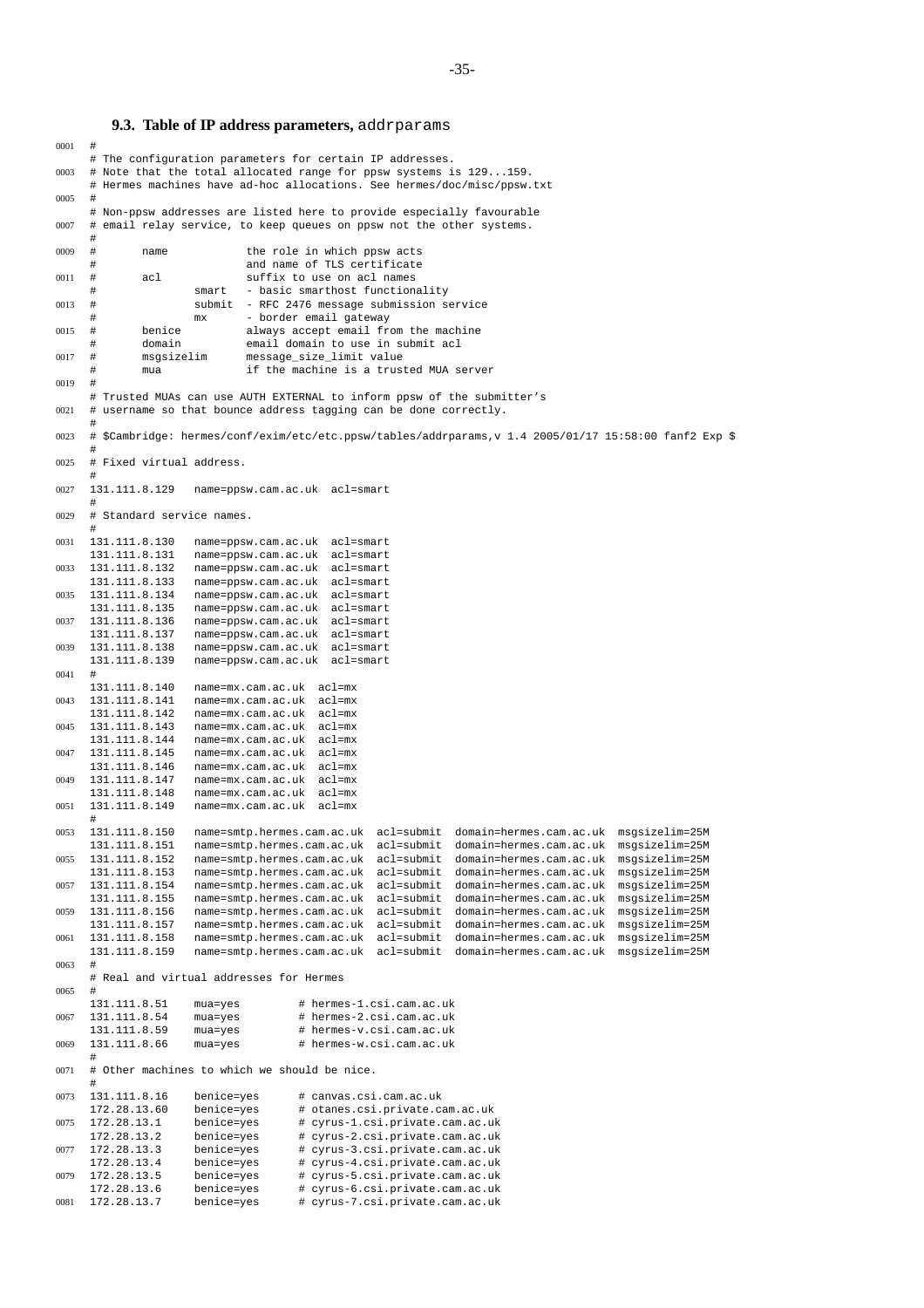|      | 172.28.13.8  | benice=yes | # cyrus-8.csi.private.cam.ac.uk  |
|------|--------------|------------|----------------------------------|
| 0083 | 172.28.13.9  | benice=yes | # cyrus-9.csi.private.cam.ac.uk  |
|      | 172.28.13.10 | benice=yes | # cyrus-10.csi.private.cam.ac.uk |
| 0085 | 172.28.13.11 | benice=yes | # cyrus-11.csi.private.cam.ac.uk |
|      | 172.28.13.12 | benice=ves | # cyrus-12.csi.private.cam.ac.uk |
| 0087 | 172.28.13.13 | benice=yes | # cyrus-13.csi.private.cam.ac.uk |
|      | 172.28.13.14 | benice=ves | # cyrus-14.csi.private.cam.ac.uk |
| 0089 | 172.28.13.15 | benice=ves | # cyrus-15.csi.private.cam.ac.uk |
|      | 172.28.13.16 | benice=yes | # cyrus-16.csi.private.cam.ac.uk |
| 0091 | 172.28.13.17 | benice=yes | # cyrus-17.csi.private.cam.ac.uk |
|      |              |            |                                  |

0093 # EOF

# **9.4. Table of invalid destination networks,** bad\_nets

| 0001 | #                                                                                                    |
|------|------------------------------------------------------------------------------------------------------|
|      | # Networks to which we will not send email via the lookuphost router.                                |
| 0003 | # Note that this does not include email routed within Cambridge via                                  |
|      | # the special_routes table, so CUDN-private addresses are listed here.                               |
| 0005 | #                                                                                                    |
|      | # See RFC 3330 for source material. Not all of the networks mentioned                                |
| 0007 | # in it are appropriate for listing here.                                                            |
|      |                                                                                                      |
| 0009 | \$ \$Cambridge: hermes/conf/exim/etc/etc.ppsw/tables/bad_nets,v 1.4 2004/02/16 11:36:58 fanf2 Exp #  |
|      |                                                                                                      |
|      |                                                                                                      |
| 0011 | 0.0.0.0/8                                                                                            |
|      | 10.0.0.0/8                                                                                           |
| 0013 | 127.0.0.0/8                                                                                          |
|      | 169.254.0.0/16                                                                                       |
| 0015 | 172.16.0.0/12                                                                                        |
|      | 192.0.2.0/24                                                                                         |
| 0017 | 192.168.0.0/16                                                                                       |
|      | 198.18.0.0/15                                                                                        |
| 0019 | 224.0.0.0/3                                                                                          |
|      | #                                                                                                    |
| 0021 | # EOF                                                                                                |
|      |                                                                                                      |
|      |                                                                                                      |
|      | 9.5. Table of ppswitch host names, ppswnames                                                         |
|      |                                                                                                      |
| 0001 | #                                                                                                    |
|      | # List of all the possible names of ppsw, for hosts_treat_as_local.                                  |
| 0003 | #                                                                                                    |
|      | # Note that ppsw.cam.ac.uk is handled separately                                                     |
| 0005 | # because it is also a managed mail domain.                                                          |
|      | #                                                                                                    |
| 0007 | \$ \$Cambridge: hermes/conf/exim/etc/etc.ppsw/tables/ppswnames,v 1.4 2004/11/15 15:03:25 fanf2 Exp # |
|      | #                                                                                                    |
| 0009 | mx.cam.ac.uk                                                                                         |
|      | smtp.hermes.cam.ac.uk                                                                                |
| 0011 | ppsw-v.csi.cam.ac.uk                                                                                 |
|      | ppsw-0.csi.cam.ac.uk                                                                                 |
|      |                                                                                                      |
| 0013 | ppsw-1.csi.cam.ac.uk                                                                                 |
|      | ppsw-2.csi.cam.ac.uk                                                                                 |
| 0015 | ppsw-3.csi.cam.ac.uk                                                                                 |
|      | ppsw-4.csi.cam.ac.uk                                                                                 |
| 0017 | ppsw-5.csi.cam.ac.uk                                                                                 |
|      | ppsw-6.csi.cam.ac.uk                                                                                 |
| 0019 | ppsw-7.csi.cam.ac.uk                                                                                 |
|      | ppsw-8.csi.cam.ac.uk                                                                                 |
| 0021 | ppsw-9.csi.cam.ac.uk                                                                                 |
|      | ppsw-0h.csi.cam.ac.uk                                                                                |
| 0023 | ppsw-1h.csi.cam.ac.uk                                                                                |
|      | ppsw-2h.csi.cam.ac.uk                                                                                |
| 0025 | ppsw-3h.csi.cam.ac.uk                                                                                |
|      | ppsw-4h.csi.cam.ac.uk                                                                                |
| 0027 |                                                                                                      |
|      |                                                                                                      |
|      | ppsw-5h.csi.cam.ac.uk                                                                                |
|      | ppsw-6h.csi.cam.ac.uk                                                                                |
| 0029 | ppsw-7h.csi.cam.ac.uk                                                                                |
|      | ppsw-8h.csi.cam.ac.uk                                                                                |
| 0031 | ppsw-9h.csi.cam.ac.uk                                                                                |
|      | ppsw-0m.csi.cam.ac.uk                                                                                |
| 0033 | ppsw-1m.csi.cam.ac.uk                                                                                |
|      | ppsw-2m.csi.cam.ac.uk                                                                                |
| 0035 | ppsw-3m.csi.cam.ac.uk                                                                                |
|      | ppsw-4m.csi.cam.ac.uk                                                                                |
| 0037 | ppsw-5m.csi.cam.ac.uk                                                                                |
|      | ppsw-6m.csi.cam.ac.uk                                                                                |
| 0039 | ppsw-7m.csi.cam.ac.uk                                                                                |
|      | ppsw-8m.csi.cam.ac.uk                                                                                |
| 0041 | ppsw-9m.csi.cam.ac.uk                                                                                |

0043 # EOF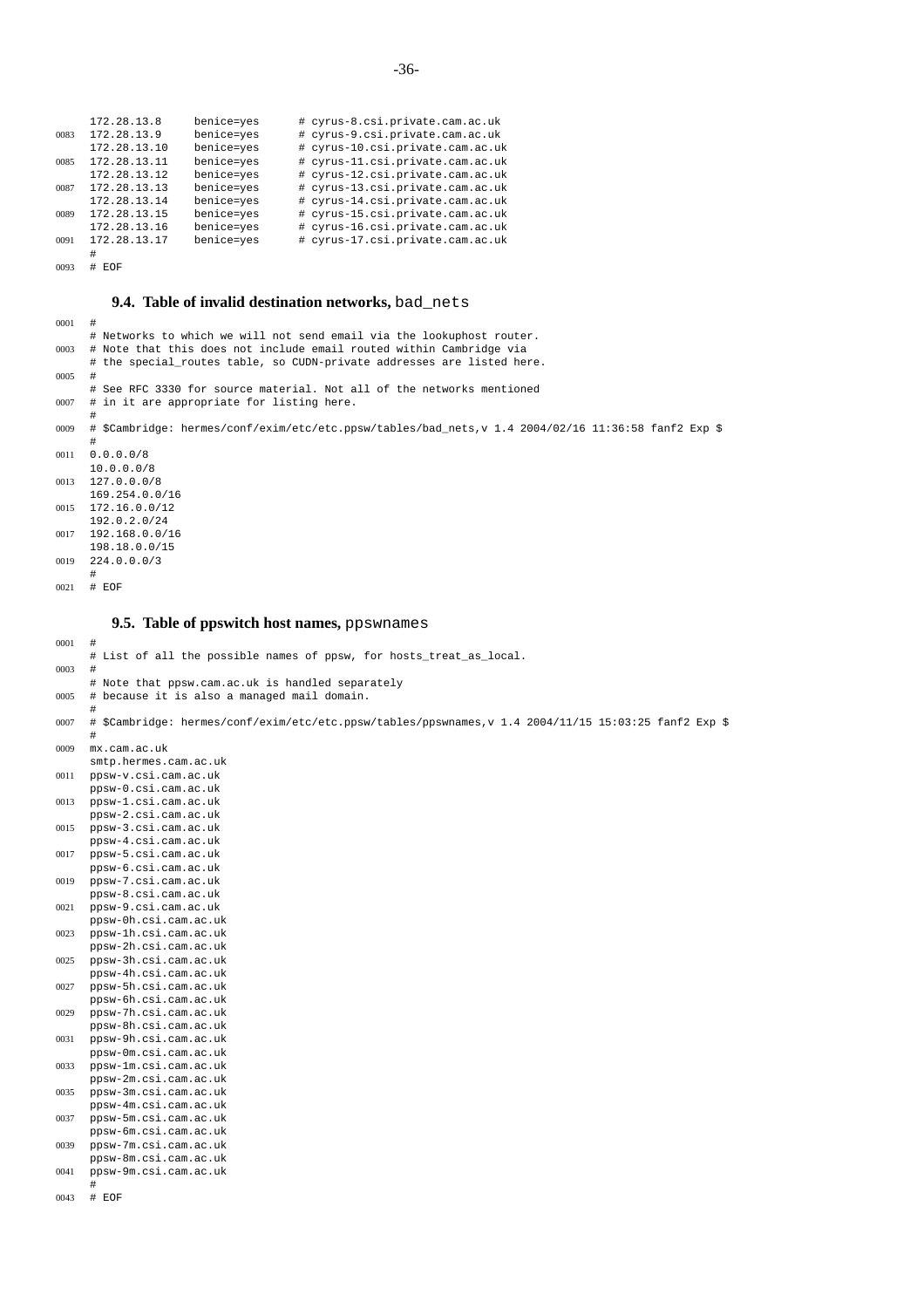## **9.6. Example entries from other tables**

cudn\_nets:

This contains the list of address ranges used on the Cambridge University Data Network, including:

131.111.0.0 / 16 129.169.0.0 / 16 128.232.0.0 / 16

domainlist:

This contains the list of managed mail domains, including the four special-case domains listed to the right of the examples below:

| law.cam.ac.uk           | cam.ac.uk        |
|-------------------------|------------------|
| quns.cam.ac.uk          | hermes.cam.ac.uk |
| ucs.cam.ac.uk           | lists.cam.ac.uk  |
| conferencecambridge.com | ppsw.cam.ac.uk   |

### longshort:

This is a mapping from long-form domains to their corresponding short forms, for example:

*queens.cam.ac.uk*: *quns.cam.ac.uk*

## nocallout:

This contains a list of email addresses and domains, and the domains may be wildcarded. For example:

*httpd@host.name.of.web.server domain.rejecting.all.bounces \*.all.subdomains.broken*

## relay\_domains:

This just contains *\*.cam.ac.uk* and *cambridge.org*.

## special\_routes:

This is effectively a manualroute router route\_list. It contains entries like:

| cl.cam.ac.uk   | mta.cl.cam.ac.uk       | bydns |
|----------------|------------------------|-------|
| emma.cam.ac.uk | mail.emma.cam.ac.uk    | bydns |
| srcf.ucam.org  | student.cusu.cam.ac.uk | bydns |

## **References**

- 1. David Carter and Tony Finch, *Scaling up Cambridge University's email service* (Feb 2004). http://www.cus.cam.ac.uk/˜fanf2/hermes/doc/talks/2004-02-ukuug/
- 2. "Mail to and from Phoenix," *University of Cambridge Computing Service Newsletter,* 164 (Mar/Apr 1992). http://www.cam.ac.uk/cs/newsletter/1992/nl164.html#19
- 3. *ISO Development Environment.* ftp://ftp.uu.net/networking/osi/isode/
- 4. "Closure of Phoenix," *University of Cambridge Computing Service Newsletter,* 183 (Oct 1995). http://www.cam.ac.uk/cs/newsletter/1995/nl183/phoenix.html
- 5. "The Hermes Message Store," *University of Cambridge Computing Service Newsletter,* 172 (Oct 1993). http://www.cam.ac.uk/cs/newsletter/1993/nl172.html#31
- 6. "New mail list software available," *University of Cambridge Computing Service Newsletter,* 178 (Oct 1994). http://www.cam.ac.uk/cs/newsletter/1994/nl178.html#45
- 7. "Computing Service Mail Addresses," *University of Cambridge Computing Service Newsletter,* 171 (Aug 1993). http://www.cam.ac.uk/cs/newsletter/1993/nl171.html#25
- 8. "New @cam Addresses," *University of Cambridge Computing Service Newsletter,* 178 (Oct 1994). http://www.cam.ac.uk/cs/newsletter/1994/nl178.html#40
- 9. Greg A. Woods, *The Smail Project.* http://www.weird.com/˜woods/projects/smail.html
- 10. "Managed Mail Domains," *University of Cambridge Computing Service Newsletter,* 192 (Jul 1997). http://www.cam.ac.uk/cs/newsletter/1997/nl192/services.html